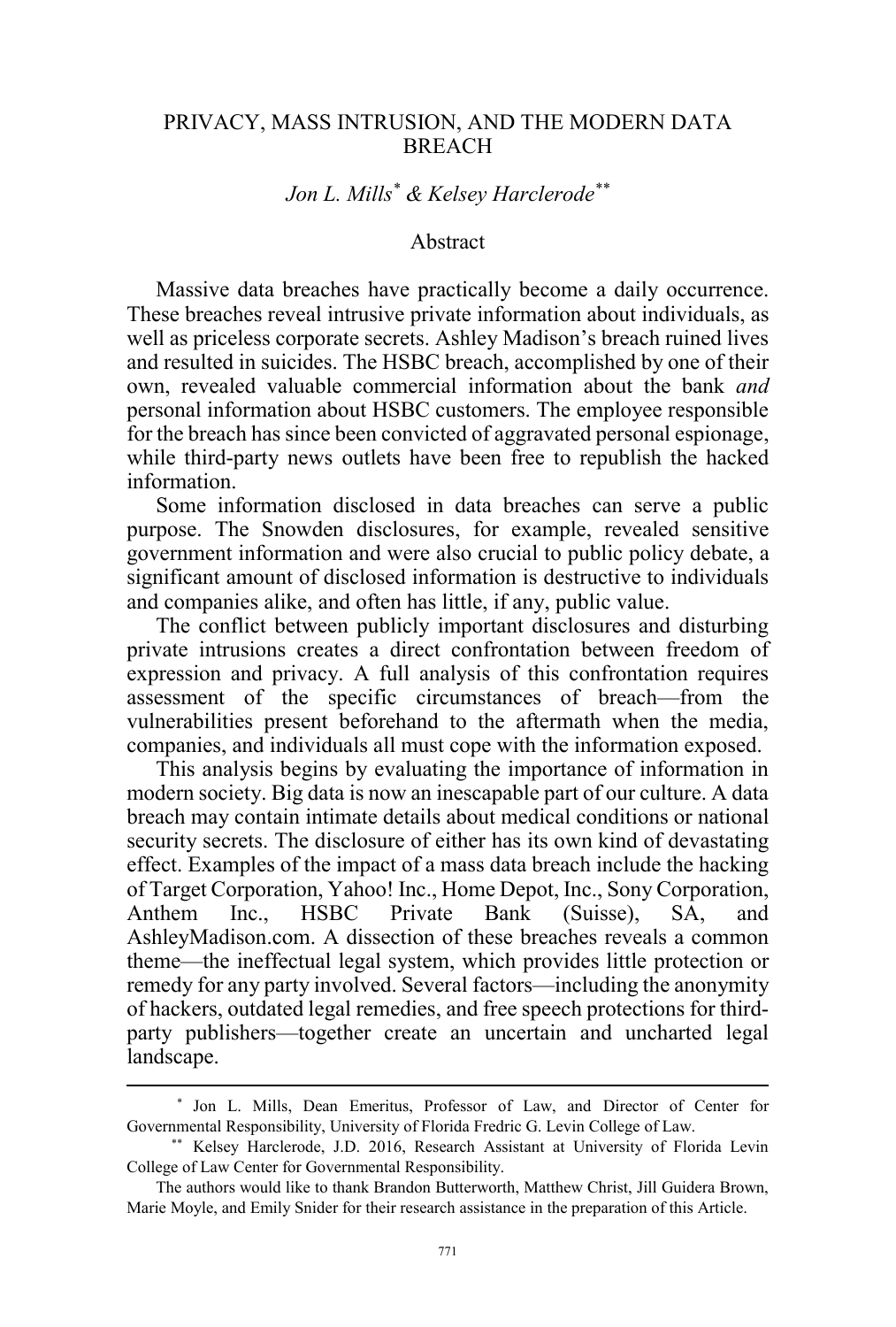After evaluating the available statutory and common law remedies, this Article posits that reinvigorated private causes of action can be a starting point for developing stronger legal remedies for those damaged in a breach. The right facts and legal arguments can create new remedies out of existing legal doctrines. Further, public values on protecting privacy are in flux. More protective policies in the European Union demonstrate that privacy and free expression can coexist. Some EU policies may provide examples of legislative options. Corporate entities and individuals are at risk and are suffering real harm in a world with daily data breaches and ineffective laws. The need for new perspectives

| L    | DATA BREACH IN THE INFORMATION AGE 776                 |  |
|------|--------------------------------------------------------|--|
|      |                                                        |  |
|      |                                                        |  |
|      |                                                        |  |
|      |                                                        |  |
|      |                                                        |  |
|      |                                                        |  |
|      |                                                        |  |
|      |                                                        |  |
|      |                                                        |  |
|      | C. Data Breach Victims: Where Are the Remedies? 784    |  |
| Π.   |                                                        |  |
|      |                                                        |  |
|      |                                                        |  |
|      |                                                        |  |
|      |                                                        |  |
|      |                                                        |  |
|      |                                                        |  |
| III. | THE LAWS, REGULATIONS, AND STANDARDS FOR DATA          |  |
|      | SECURITY                                               |  |
|      | A. Federal Trade Commission—The Common Law             |  |
|      |                                                        |  |
|      |                                                        |  |
|      |                                                        |  |
|      | B. Federal Communications Commission-Common            |  |
|      |                                                        |  |
|      | C. Federal Standards in Other Sectors and Requirements |  |
|      |                                                        |  |
|      |                                                        |  |

is urgent.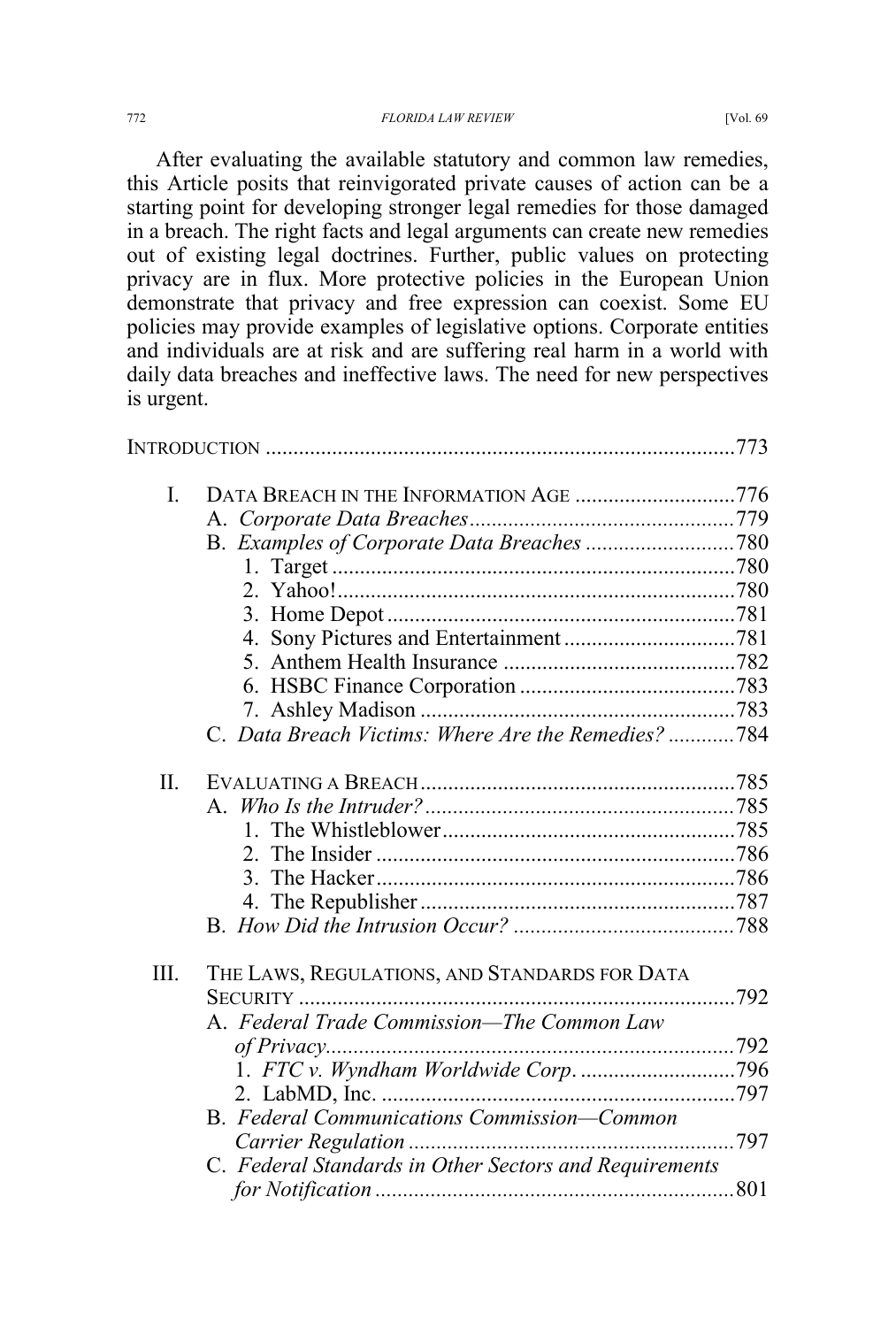|          | 4. Data Managed By Government and Government        |  |
|----------|-----------------------------------------------------|--|
|          |                                                     |  |
|          |                                                     |  |
| $IV_{-}$ | PRIVATE CAUSES OF ACTION OR RESPONSES TO A DATA     |  |
|          |                                                     |  |
|          |                                                     |  |
|          |                                                     |  |
|          |                                                     |  |
|          |                                                     |  |
|          |                                                     |  |
|          |                                                     |  |
|          |                                                     |  |
| V        | <b>COMPARING EUROPEAN UNION AND UNITED STATES</b>   |  |
|          |                                                     |  |
|          |                                                     |  |
|          |                                                     |  |
| VI       | <b>RESPONSES TO DATA BREACHES AND THE FUTURE OF</b> |  |
|          |                                                     |  |
|          |                                                     |  |
|          |                                                     |  |
|          |                                                     |  |

#### **INTRODUCTION**

We live in an increasingly intrusive world. Even when we share our data with trustworthy entities, our privacy is still at risk due to the enhanced possibility of data hacks and breaches. Modern data breaches exist at the intersection of technology, modern culture, and human frailty. The rate of change is rapid and not easily predictable. Policy makers from almost every sector and level of government are trying to keep up with improving technology and more skilled hackers. Beyond general tensions between rapidly developing technology and slow-moving laws, data breaches present a direct confrontation between two of society's most fundamental of rights: the freedom of expression and the right to privacy.

The man behind the largest data breach in the financial sector's history, Hervé Falciani, is hailed as a whistleblower by some and regarded as a thief by others. His tale of international intrigue highlights the drama and massive scope of the modern data breach.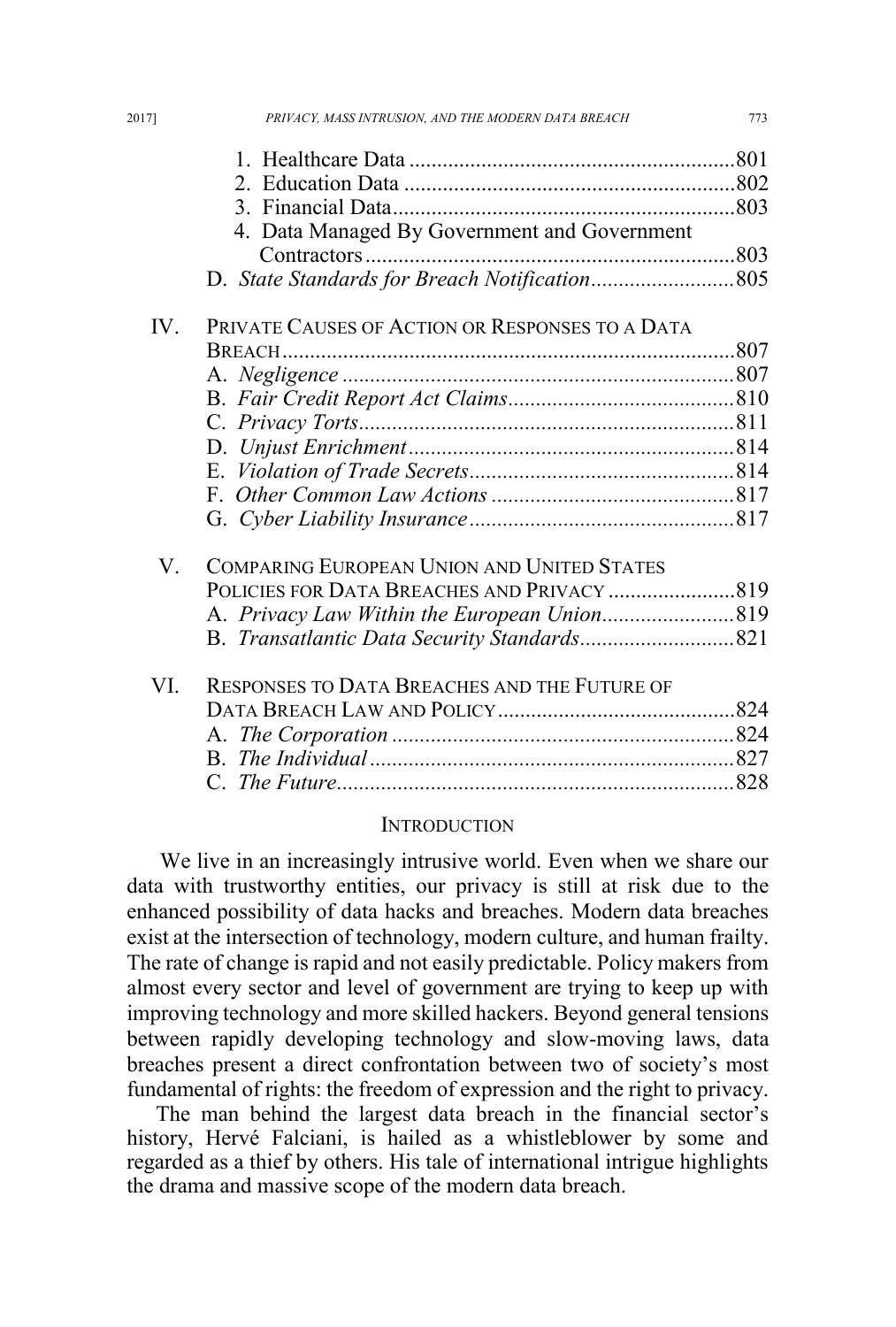Falciani, a computer analyst for HSBC Private Bank Suisse, obtained and leaked upwards of 30,000 company files that contained information regarding \$120 billion in assets from more than 100,000 clients across  $203$  countries.<sup>1</sup> The leak exposed client lists, irregularities in financial patterns, as well as the private financial information of thousands of customers.<sup>2</sup> After fleeing Switzerland, Falciani shared his information with French officials and the media. A French newspaper passed it along to the International Consortium of Investigative Journalists (ICIJ) to assist in organizing and disseminating the data.<sup>3</sup> Meanwhile, Falciani was arrested in Geneva, fled to France, and was ultimately detained in Spain.<sup>4</sup> He now lives as a fugitive in France.<sup>5</sup> Though his leak allowed several countries to recover billions of dollars in back taxes, Falciani reportedly has not received any payment for his disclosures.<sup>6</sup> Still, the Swiss government believes Falciani was unjustly enriched by his actions and a Swiss court agreed.<sup>7</sup> Falciani was convicted of aggravated industrial espionage and sentenced to five years in jail.<sup>8</sup> While Falciani endured international legal repercussions for spearheading this leak, the thirdparty media sources—mediated by ICIJ—have been free to republish the leaked material without legal consequence, including information about private individuals.<sup>9</sup>

When publicly important information is revealed, often private information that wounds innocent individuals and corporations is exposed as well. The harm done to innocent parties wrapped up in public disclosures highlights the need to balance free speech with individual privacy rights. The HSBC breach represents just one of the thousands of

 <sup>1.</sup> David Leigh et al., *HSBC Files Show How Swiss Bank Helped Clients Dodge Taxes and Hide Millions*, GUARDIAN (Feb. 8, 2015, 4:00 PM), http://www.theguardian.com/ business/2015/feb/08/hsbc-files-expose-swiss-bank-clients-dodge-taxes-hide-millions; *HSBC Bank "Helped Clients Dodge Millions in Tax*,*"* BBC (Feb. 10, 2015), http://www.bbc.com/ news/business-31248913.

<sup>2.</sup> Leigh et al., *supra* note 1.

<sup>3.</sup> *Id.*

<sup>4.</sup> *Profile: HSBC Whistleblower Herve Falciani*, BBC (Feb. 9, 2015), http://www.bbc.com/news/world-europe-31296007.

<sup>5.</sup> Patrick Radden Keefe, *The Bank Robber*, NEW YORKER (May 30, 2016), http://www.newyorker.com/magazine/2016/05/30/herve-falcianis-great-swiss-bank-heist.

<sup>6.</sup> Bill Whitaker, *The Swiss Leaks*, CBS NEWS (Feb. 8, 2015), http://www.cbsnews.com/news/hsbc-swiss-leaks-investigation-60-minutes.

<sup>7.</sup> Juliette Garside, *HSBC Whistleblower Given Five Years' Jail over Biggest Leak in Banking History*, GUARDIAN (Nov. 27, 2015, 12:47 PM), http://www.theguardian.com/news/ 2015/nov/27/hsbc-whistleblower-jailed-five-years-herve-falciani.

<sup>8.</sup> *Id.*

<sup>9.</sup> Leigh et al., *supra* note 1.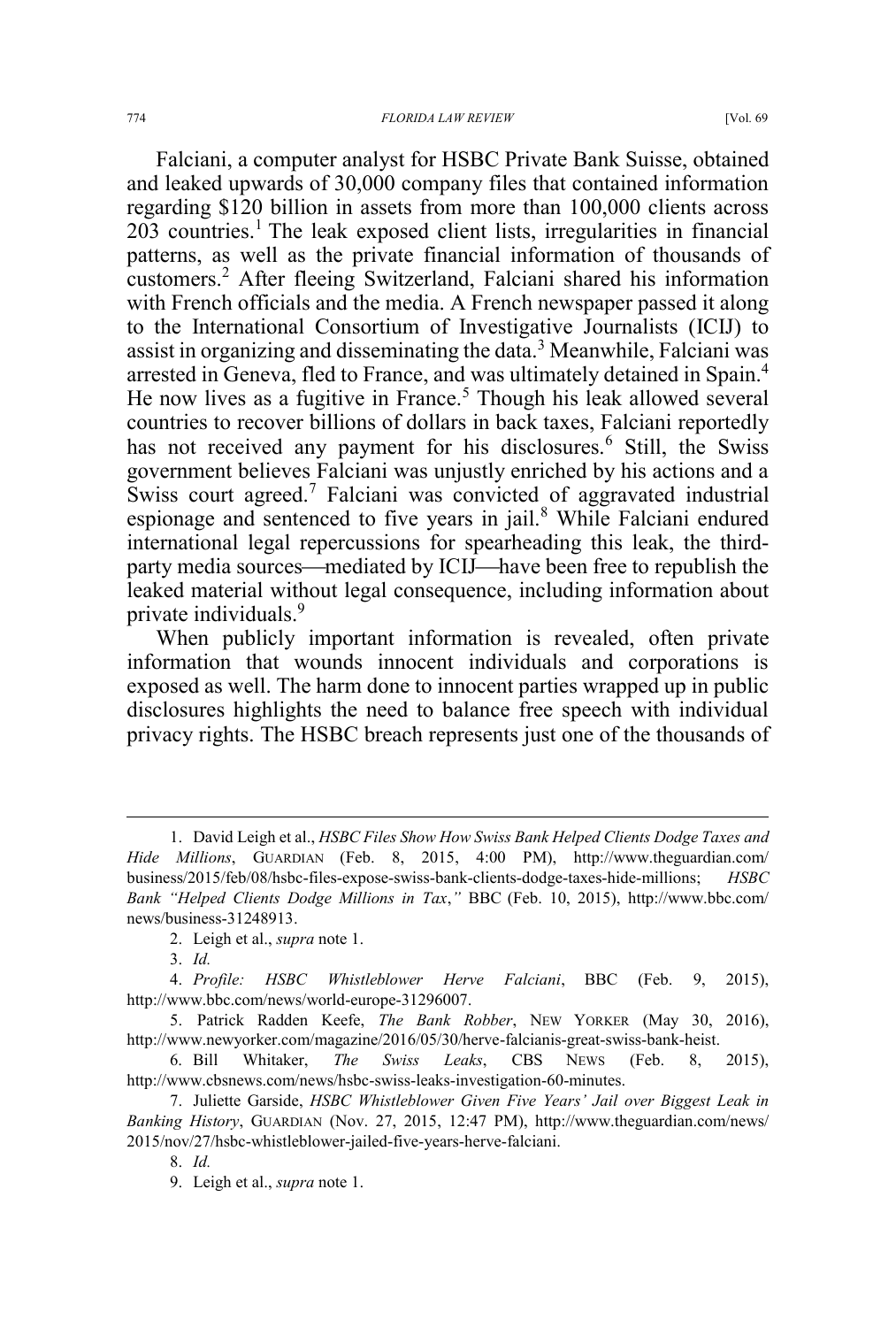massive data breaches that have become everyday headlines.<sup>10</sup> Despite an elevated frequency of modern data breaches, the law has simply not caught up.

Data breaches present themselves to a corporate general counsel as a tornado of legal issues. The loss of data does not result in one or two academic doctrinal problems that can be attacked like a law school final exam. The issues can include: trademark law, privacy law, First Amendment law, insurance law, tort law, negligence, contract law, securities law, violations of data security laws of other countries, labor law, federal agency data security violations, criminal law, shareholder liability, attorney–client privilege, and board liability. This list is not exhaustive, and it is impossible to predict the exact combination of legal issues that will arise after a particular breach. What is known is that these issues must be addressed immediately. A company may face a class action lawsuit, a Federal Trade Commission (FTC) enforcement action, a State Attorney General investigation, or all of the above. To ensure success, all potential post-breach issues must be addressed as quickly as possible. There is a reason general counsel lose sleep over data breaches.

While this law is evolving and unpredictable, this Article seeks to provide a primer on the modern data breach. It would be thoughtless, however, to contend that this Article provides a complete primer on the issue. In just the time between the *Florida Law Review* accepting this Article and the final edits, our country experienced dramatic transformations at the federal level, including at the executive branch and two of the most central agencies entrusted with establishing data protection standards, *and* Equifax revealed that a data breach exposed the information of 145.5 million Americans. The latter occurred in the final weeks of editing. Both of the events reveal the true challenge in protecting against and responding to a data breach during an era of technological upheaval: the law may never be able to catch up.

 <sup>10.</sup> *See, e.g.*, Zack Whittaker, *2017's Biggest Hacks, Leaks, and Data Breaches – So Far*, ZD NET (Sept. 20, 2017), http://www.zdnet.com/pictures/biggest-hacks-leaks-and-data-breaches-2017/; *Data Breaches Increase 40 Percent in 2016, Finds New Report from Identity Theft Resource Center and CyberScout*, IDENTITY THEFT RESOURCE CENTER (Jan. 19, 2017), http://www.idtheftcenter.org/2016databreaches.html; Peter Elkind, *Inside the Hack of the Century*, FORTUNE (June 25, 2015, 6:00 AM), http://fortune.com/sony-hack-part-1/; Andy Greenberg, *Hack Brief: Yahoo Breach Hits Half a Billion Users*, WIRED (Sept. 22, 2016, 12:15 PM), https://www.wired.com/2016/09/hack-brief-yahoo-looks-set-confirm-big-old-data-breach/; Dan Munro, *Data Breaches in Healthcare Totaled over 112 Million Records in 2015*, FORBES (Dec. 31, 2015, 9:11 PM), http://www.forbes.com/sites/danmunro/2015/12/31/data-breaches-inhealthcare-total-over-112-million-records-in-2015/#67efbf4b7b07; Robin Sidel, *Target to Settle Claims over Data Breach*, WALL ST. J. (Aug. 18, 2015, 5:10 PM), http://www.wsj.com/ articles/target-reaches-settlement-with-visa-over-2013-data-breach-1439912013; *see also infra* Section I.B.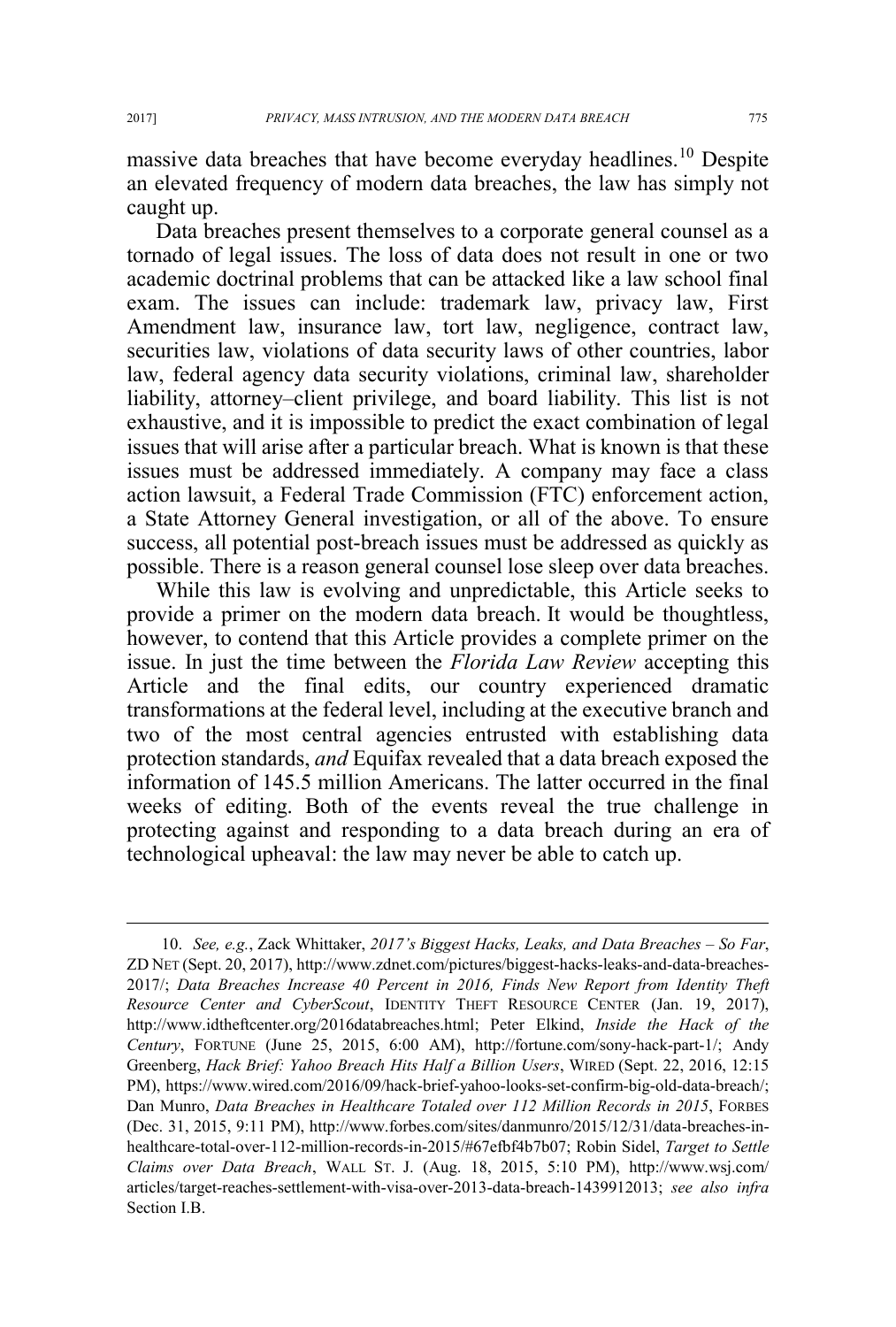This Article will explore the legal and social conflicts inherent in publicly important disclosures and private intrusions. Part I provides an overview of the importance of information as it relates to the modern data breach. Part II reviews the most common patterns among these intrusions. Part III analyzes the federal and state standards for data security and how these standards shape the options for the breached companies and exposed individuals. Part IV examines the private causes of action available after a breach occurs. Part V compares the data security law in the United States with that of the European Union with an emphasis on the transition to the General Data Protection Regulation (GDPR) in May 2018. Finally, Part VI offers suggestions for how corporations and individuals can best respond to the current states of data security law.

#### I. DATA BREACH IN THE INFORMATION AGE

Chief Justice John Roberts recently wrote, "[A] cell phone search would typically expose to the government far more than the most exhaustive search of a house."<sup>11</sup> The prospect of a hacker cracking your cell phone's code to retrieve information about your communications, medical records, GPS locations, contacts, stored financial records, photos, appointments, or Google search history is downright frightening. Exposing digital data and metadata may provide a fuller and more intimate and intrusive invasion of privacy than a walk through your bedroom. In light of this new reality, smart phones must receive the same constitutional protections that the drafters of the Fourth Amendment afforded to the sanctity of the private home.

High-profile government data breaches have acted as a catalyst for discourse on data security. In 2013, the Edward Snowden disclosures prompted national and international scrutiny of the National Security Agency (NSA)'s data collection practices.<sup>12</sup> Recognizing the leak's dramatic effect on public dialogue about government intrusion does not prevent an equally important discussion about the disclosure's intrusiveness to individuals. Accordingly, the debate over whether Snowden should be regarded as a "whistle blower" or a traitor is still ongoing. $13$ 

In 2016, a group of Russian hackers used a spear phishing attack to breach the email account of John Podesta, the chairman of Hillary

 <sup>11.</sup> Riley v. California, 134 S. Ct. 2473, 2491 (2014).

<sup>12.</sup> Snowden's legacy continues with another NSA data breach reportedly conducted by a contractor of NSA consulting company, Booz Allen Hamilton. Jo Becker et al., *N.S.A. Contractor Arrested in Possible New Theft of Secrets*, N.Y. TIMES (Oct. 5, 2016), http://www.nytimes.com/2016/10/06/us/nsa-leak-booz-allen-hamilton.html.

<sup>13.</sup> *See* AFTER SNOWDEN: PRIVACY, SECRECY, AND SECURITY IN THE INFORMATION AGE (Ronald Goldfarb ed., 2015).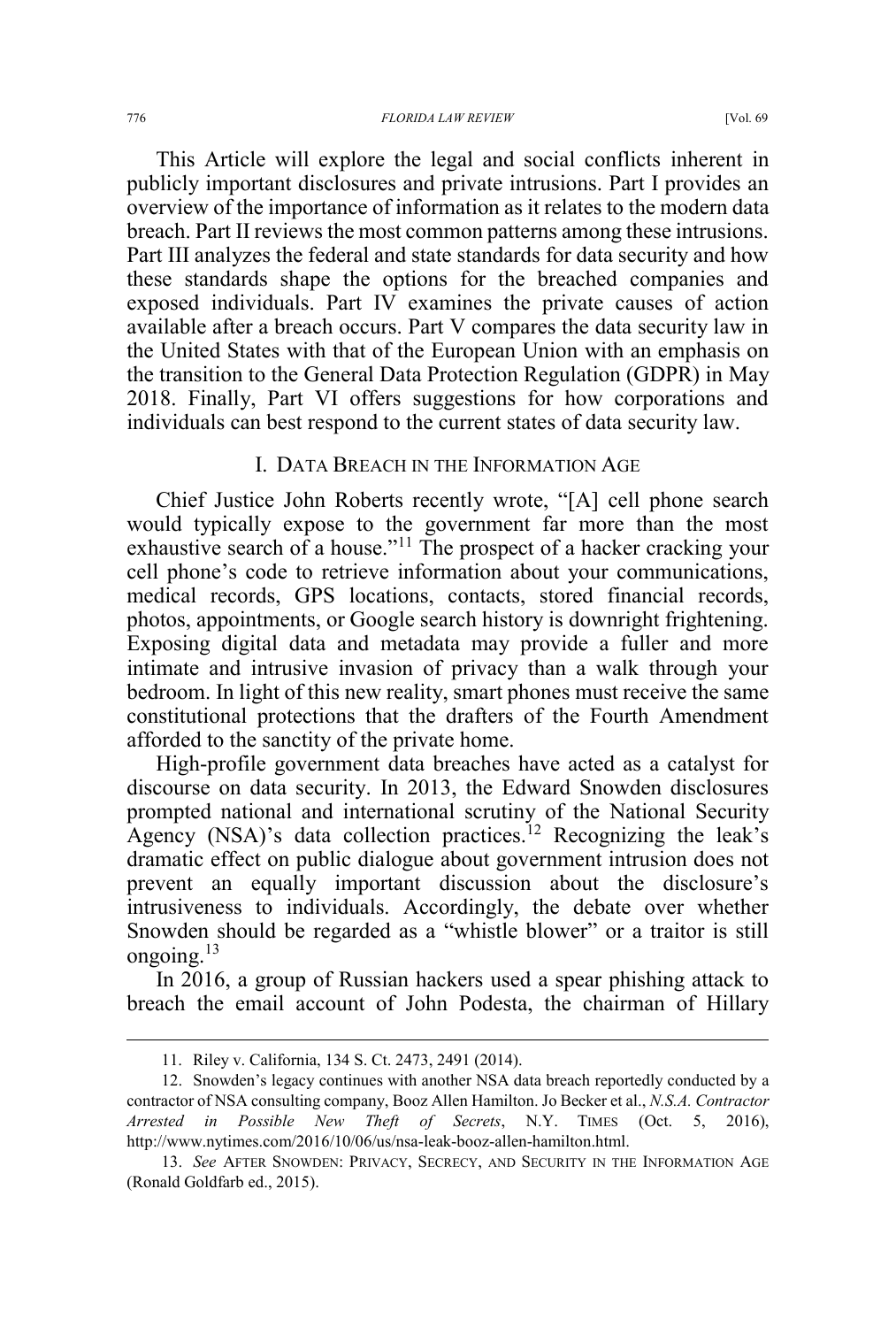Clinton's 2016 presidential campaign.<sup>14</sup> This initial intrusion, the original publication of the emails on Wikileaks, and the subsequent republication of the emails on almost every news site imaginable played a substantial but largely immeasurable—role in Donald Trump's defeat of Hillary Clinton in November 2016.<sup>15</sup> The Kremlin's involvement in the 2016 election and President Trump's knowledge of such involvement has since dominated coverage of his first seven months in office and will likely continue to plague his presidency.<sup>16</sup>

Politically motivated intrusions and leaks are not a new trend. In 1971, Daniel Ellsberg leaked portions of the Pentagon Papers to the press.<sup>17</sup> One year later in 1972, former President Richard Nixon's aides broke into and bugged the Democratic National Committee's headquarters at the Watergate Hotel.<sup>18</sup> These disclosures—new and old—demonstrate the dramatic impact that data security has on the individual and society at large.

When information is stolen or misappropriated, the result is frequently characterized as a "data breach."<sup>19</sup> Data can take on many different meanings. Sensitive data is generally afforded greater legal protection, and includes financial, educational, and medical records, as well as personally identifiable information (PII), business information, and location data.<sup>20</sup> Data can be most easily broken down into two types: "metadata" and "content." Metadata is the information about the content data.<sup>21</sup> For example, the body of an email is the content and the subject

15. *See* Harry Enten, *How Much Did Wikileaks Hurt Hillary Clinton?*, FIVETHIRTYEIGHT (Dec. 23, 2016, 5:01 AM), https://fivethirtyeight.com/features/wikileaks-hillary-clinton/.

16. *See* Silvia Amaro, *Russia Scandal Could Dog Trump's Presidency for Years, Political Analyst Says*, CNBC (July 17, 2017, 5:55 AM), https://www.cnbc.com/2017/07/17/russiascandal-could-dog-trumps-presidency-for-years-political-analyst-says.html.

17. *The New York Times* published three articles detailing Daniel Ellsberg's leak of the Pentagon Papers before the Nixon administration sought to enjoin *The New York Times* and *The Washington Post* from publishing information and analysis of the Pentagon Papers. *See* David W. Dunlap, *1971 Supreme Court Allows Publication of Pentagon Papers*, N.Y. TIMES (June 30, 2016), https://www.nytimes.com/2016/06/30/insider/1971-supreme-court-allows-publication-ofpentagon-papers.html.

18. *See* Carl Bernstein & Bob Woodward, *FBI Finds Nixon Aides Sabotaged Democrats*, WASH. POST (Oct. 10, 1972), https://www.washingtonpost.com/politics/fbi-finds-nixon-aidessabotaged-democrats/2012/06/06/gJQAoHIJJV\_story.html.

19. Margaret Rouse, *Data Breach*, TECHTARGET, http://searchsecurity.techtarget.com/ definition/data-breach (last updated May 2010).

20. For a discussion of federal and state laws that protect sensitive information, see *infra* Part III.

21. *Metadata Definition*, LINUX INFO. PROJECT (Mar. 21, 2006),

 <sup>14.</sup> *See* Lorenzo Franceschi-Bicchierai, *How Hackers Broke into John Podesta and Colin Powell's Gmail Accounts*, MOTHERBOARD (Oct. 20, 2016, 9:30 AM) https://motherboard.vice.com/en\_us/article/mg7xjb/how-hackers-broke-into-john-podesta-andcolin-powells-gmail-accounts.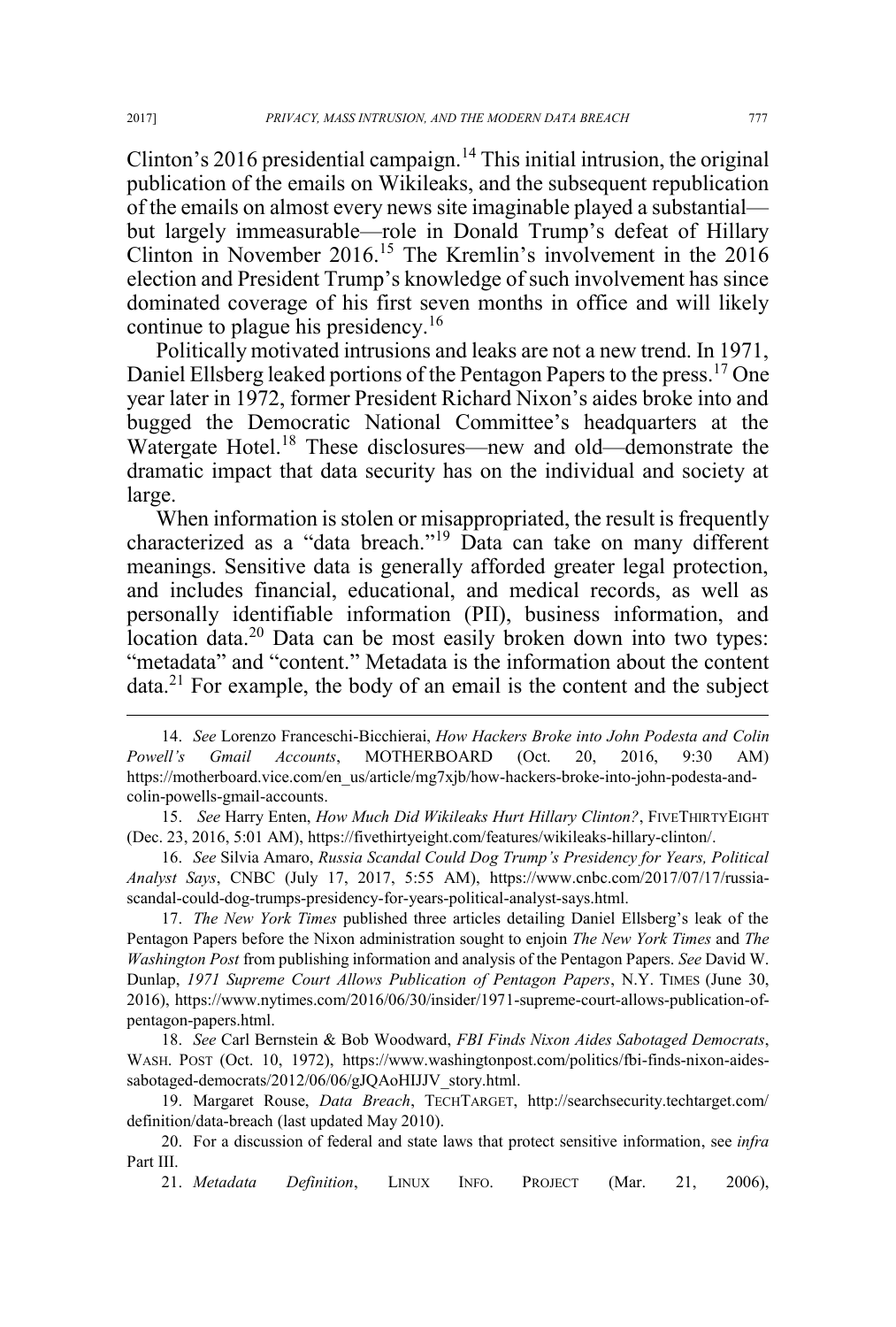line, origin, and destination of the email is metadata. Both forms are vulnerable to a breach, $2<sup>2</sup>$  and the information itself carries varying levels of intimacy, which may be intensified when aggregated. While the content of your medical records may seem more private than the corresponding metadata, uncovering a complete log of the appointment times of one's health visits (metadata) is no less of a Health Insurance Portability and Accountability Act (HIPAA) violation than the exposure of the reason for a person's health visit (content).

Despite the interconnectivity of data and the overarching implications of privacy in all aspects of life today, the United States primarily compartmentalizes the regulation of data security by each defined sector.<sup>23</sup> For example, the legal standards for protecting health data are different from the standards for protecting education data. Regardless of the sector, metadata is often less protected than content under current legal doctrine. Courts have traditionally held that while there is an expectation of privacy in the content of a telephone call, the metadata about that telephone call is not private.<sup>24</sup> The common analogy in support of this view is that the return address and address on an envelope are not considered private while the contents of the envelope are.

This analysis undervalues metadata. Collected in the aggregate or over a broad span of time, metadata can reveal as much about a person as content.25 Innovative technologies help entities collect massive amounts of metadata nearly constantly, while sophisticated analytic tools allow detailed evaluations.<sup>26</sup> One well known example of metadata collection and analysis is the NSA's bulk data collection and analysis program, which has undergone significant legal scrutiny following the Snowden

 $\overline{a}$ 

http://www.linfo.org/metadata.html.

<sup>22.</sup> *How to Extract Metadata from Websites Using FOCA for Windows*, NULL BYTE (May 28, 2016), http://null-byte.wonderhowto.com/how-to/hack-like-pro-extract-metadata-fromwebsites-using-foca-for-windows-0155076/.

<sup>23.</sup> There are more than fifty privacy related federal laws. *See, e.g.*, Fair Credit Reporting Act (FCRA), 15 U.S.C. § 1681 (2012); Children's Online Privacy Protection Act (COPPA), 15 U.S.C. §§ 6501–05 (2012); Family Educational Rights and Privacy Act (FERPA), 20 U.S.C. § 1232g (2012); The Common Rule, 45 C.F.R. § 46.101 (2010); Health Insurance Portability and Accountability Act (HIPAA), 45 C.F.R. §§ 160, 164 (2010).

<sup>24.</sup> *See* Smith v. Maryland, 442 U.S. 735, 745 (1979) (holding that metadata pertaining to phone numbers dialed was not protected under the Fourth Amendment because it was available to the phone company).

<sup>25.</sup> Joe Coscarelli, *Metadata Can Be More Revealing Than Your Actual Conversations*, N.Y. MAG. (June 7, 2013, 1:03 PM), http://nymag.com/daily/intelligencer/2013/06/metadatawhats-in-your-phone-records.html.

<sup>26.</sup> *See* Sara Schwartz, *9 Ways You're Being Spied on Every Day*, HUFFINGTON POST (Apr. 3, 2014, 12:28 PM), http://www.huffingtonpost.com/2014/04/03/government-surveillance \_n\_5084623.html.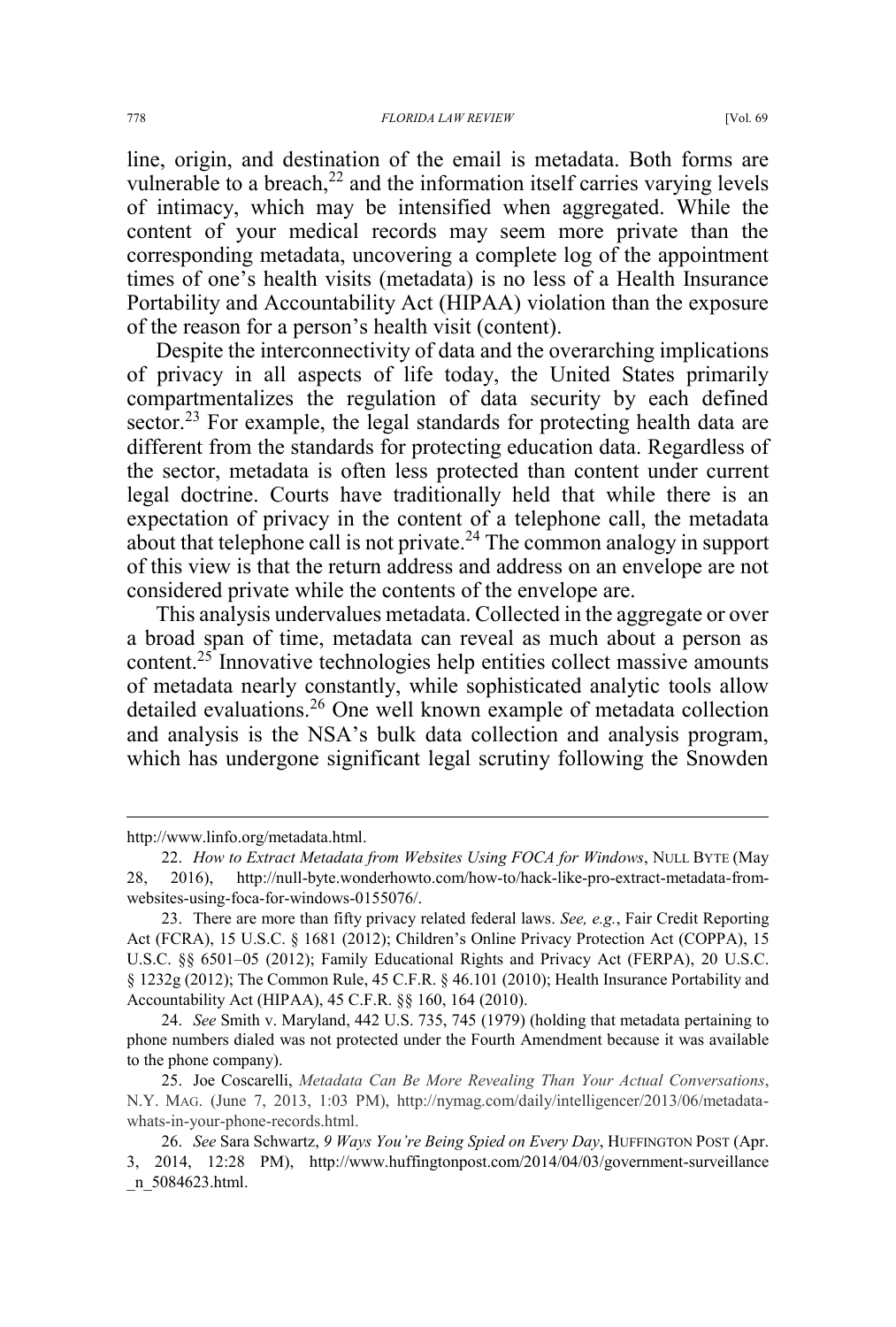disclosures.27 Judge Richard J. Leon, in a ruling that the U.S. District Court for the District of Columbia ultimately reversed for a lack of standing, aptly commented, "Records that once would have revealed a few scattered tiles of information about a person now reveal an entire mosaic—a vibrant and constantly updating picture of the person's life.<sup>"28</sup> The legal system's slow progression towards recognizing the importance of metadata is but one of the many challenges within privacy law.<sup>29</sup>

#### A. *Corporate Data Breaches*

As part of their business model, modern corporations collect, store, use, create, and disseminate information constantly—and are thus made vulnerable to a third party stealing or misappropriating that information. Corporate data can be as routine as an employee's weekly work schedule, or as unique as the formula for Coca Cola. In 2016, documented incidents of data breaches reached an all-time record high of 1,093, leaving more than 36 million records exposed.<sup>30</sup> Based on data through June 2017, one estimate suggests that this figure will rise by 37% by the end of 2017.<sup>31</sup> Consistent with these numbers, 64% of American adults report having experienced their personal data compromised in a breach.<sup>32</sup> A corporation's public reputation and economic value may be profoundly damaged in a breach, as well as the reputations, finances, and personal lives of the individuals associated with the breach. When users of the

 <sup>27.</sup> *See* Jack Goldsmith, *Reflections on NSA Oversight, and a Prediction That NSA Authorities (and Oversight, and Transparency) Will Expand*, LAWFARE (Aug. 9, 2013, 7:52 AM), https://www.lawfareblog.com/reflections-nsa-oversight-and-prediction-nsa-authorities-andoversight-and-transparency-will-expand; *see also* Kelsey Harclerode, *How USA Freedom Impacts Ongoing NSA Litigation*, ELECTRONIC FRONTIER FOUND. (June 23, 2015), https://www.eff.org/deeplinks/2015/06/how-usa-freedom-impacts-ongoing-nsa-litigation.

<sup>28.</sup> Klayman v. Obama, 957 F. Supp. 2d 1, 36 (D.D.C. 2013), *vacated and remanded*, 800 F.3d 559 (D.C. Cir. 2015).

<sup>29.</sup> The ability for long-term surveillance and the subsequent collection of data to eventually reveal significant insight about one person when put together is often referred to as the "mosaic theory." In *United States v. Jones*, two concurring opinions signed or joined by five of the Supreme Court justices supported the notion that long-term surveillance triggers Fourth Amendment protection. 565 U.S. 400, 413–17 (2012) (Sotomayor, J., concurring); *Id.* at 429–31 (Alito, J., concurring); *see also* United States v. Maynard, 615 F.3d 544, 562 (D.C. Cir. 2010) (using the phrase "mosaic theory" to describe the fact that "[p]rolonged surveillance reveals types of information not revealed by short-term surveillance, such as what a person does repeatedly, what he does not do, and what he does ensemble").

<sup>30.</sup> IDENTITY THEFT RES. CTR., DATA BREACH REPORTS: 2016 END OF YEAR REPORT 2 (2017), http://www.idtheftcenter.org/images/breach/2016/DataBreachReport\_2016.pdf.

<sup>31.</sup> *At Mid-Year, U.S. Data Breaches Increase at Record Pace*, IDENTITY THEFT RESOURCE CTR. (July 18, 2017), http://www.idtheftcenter.org/Press-Releases/2017-mid-year-data-breachreport-press-release.

<sup>32.</sup> Kenneth Olmstead & Aaron Smith, *Americans and Cybersecurity*, PEW RES. CTR. (Jan. 26, 2017), http://www.pewinternet.org/2017/01/26/americans-and-cybersecurity/.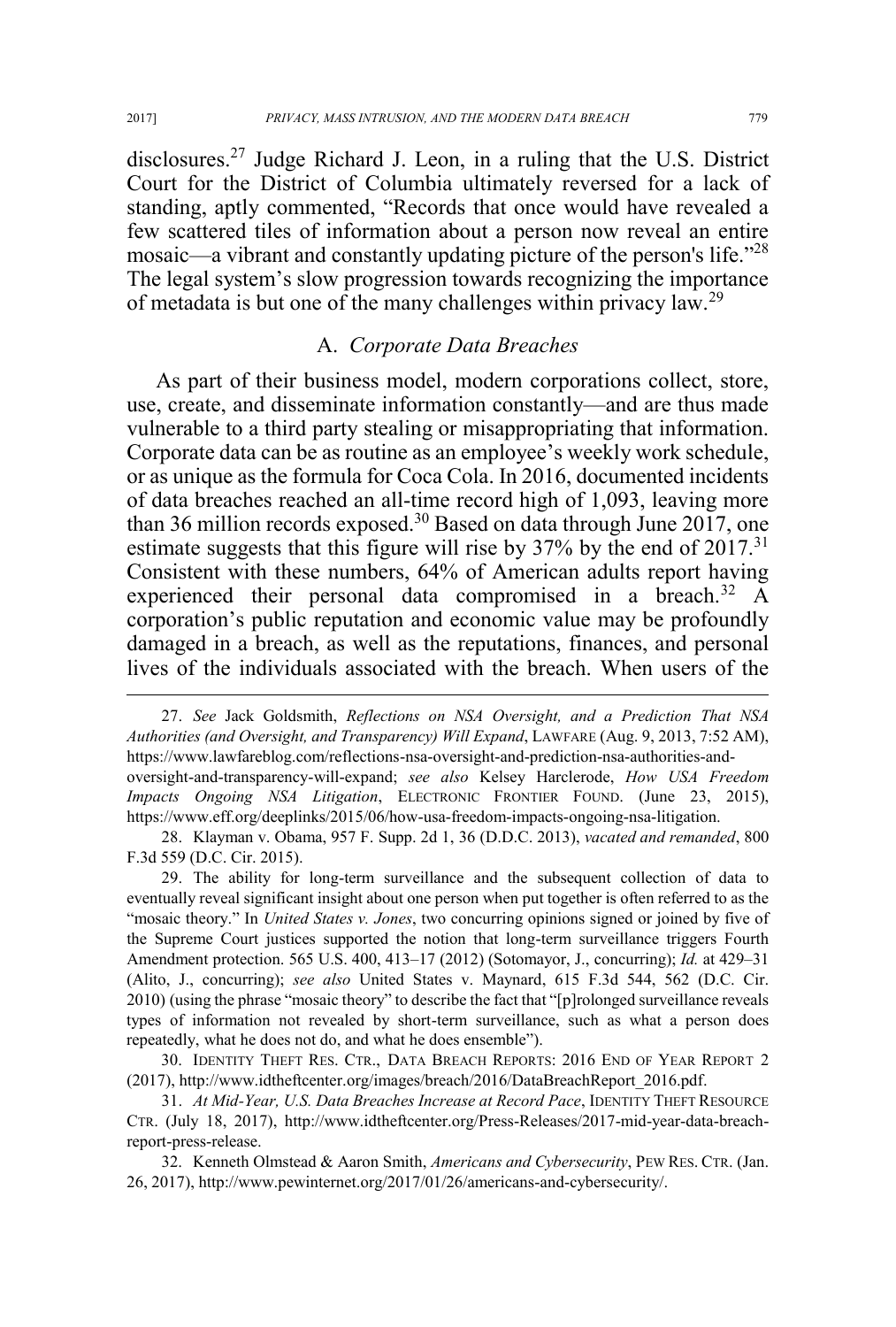cheating-enabling website Ashley Madison were exposed through a leak, many marriages were dissolved, public figures ridiculed, and, tragically, multiple people committed suicide.<sup>33</sup> Clearly, the real-life implications of a data breach can be severe, and the harms can extend beyond the immediate consequences of the thief's initial exposure.

# B. *Examples of Corporate Data Breaches*

The following cases across different industries demonstrate the importance of data security, the need for concrete remedies for individuals harmed in a data breach, and the general security patterns that emerge throughout the life cycle of data management.

### 1. Target

Because Target failed to identify the lax security of a subcontractor, the company became the victim of a sophisticated hacking attack that left 40 million customers' debit and credit cards exposed and an additional 70 million customers' nonfinancial personal information stolen.34 In the aftermath, Target's CEO resigned, the company settled a massive consumer class action lawsuit for  $$18.5$  million,<sup>35</sup> and the company lost approximately \$148 million due to a drastic decline in consumer trust.<sup>36</sup> Target also agreed to pay \$39.4 million to the banks and credit unions that sued Target for the costs incurred to reimburse fraudulent charges and issue new credit and debit cards to Target's consumers.<sup>37</sup>

### 2. Yahoo!

In September of 2016, Yahoo, the internet search engine, mail provider, and content platform, revealed that the company had

 <sup>33.</sup> Sara Malm, *Two Suicides Are Linked to Ashley Madison Leak: Texas Police Chief Takes His Own Life Just Days After His Email Is Leaked in Cheating Website Hack*, DAILY MAIL (Aug. 24, 2015, 5:08 PM), http://www.dailymail.co.uk/news/article-3208907/The-Ashley-Madisonsuicide-Texas-police-chief-takes-life-just-days-email-leaked-cheating-website-hack.html; Laurie Segall, *Pastor Outed on Ashley Madison Commits Suicide*, CNN MONEY (Sept. 8, 2015, 7:10 PM), http://money.cnn.com/2015/09/08/technology/ashley-madison-suicide/.

<sup>34.</sup> Rachel Abrams, *Target to Pay \$18.5 Million to 47 States in Security Breach Settlement*, N.Y. TIMES (May 23, 2017), https://www.nytimes.com/2017/05/23/business/target-securitybreach-settlement.html.

<sup>35.</sup> *Id*.

<sup>36.</sup> Samantha Sharf, *Target Shares Tumble as Retailer Reveals Cost of Data Breach*, FORBES (Aug. 5, 2014, 9:16 AM), http://www.forbes.com/sites/samanthasharf/2014/08/05/targetshares-tumble-as-retailer-reveals-cost-of-data-breach.

<sup>37.</sup> Jonathan Stempel & Nandita Bose, *Target in \$39.4 Million Settlement with Banks Over Data Breach*, REUTERS (Dec. 2, 2015, 9:16 PM), https://www.reuters.com/article/us-targetbreach-settlement/target-in-39-4-million-settlement-with-banks-over-data-breach-idUSKB N0TL20Y20151203.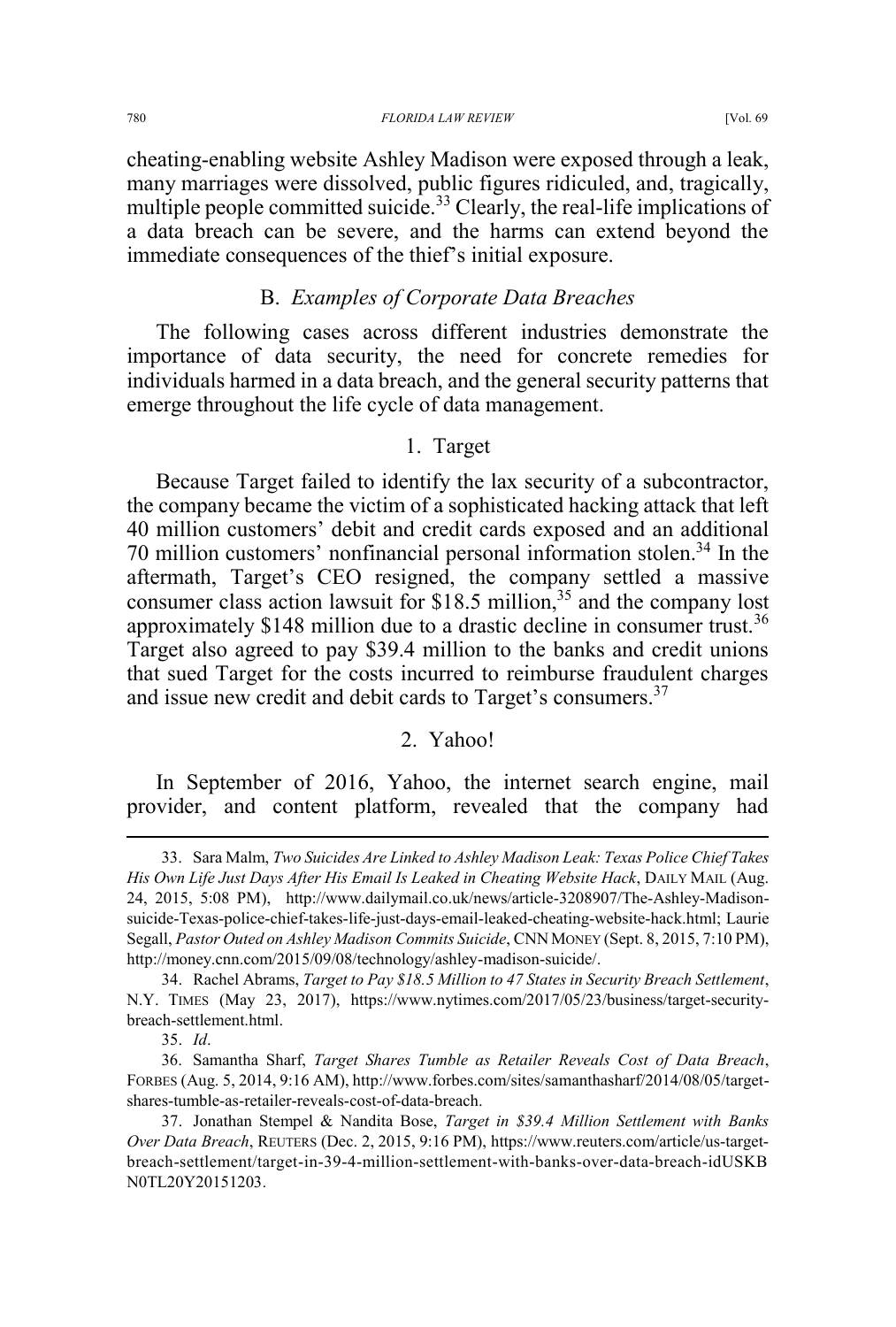experienced a massive breach two years prior in which 500 million users' PII, encrypted passwords, and in some cases security questions were hacked by a "state-sponsored actor."<sup>38</sup> Just three months later, the company disclosed a separate, and even greater, hack that compromised the accounts of more than 1 billion users.<sup>39</sup> As a result of the double breaches, Yahoo lost profits in its pending acquisition deal with Verizon. In March of 2017, the U.S. Justice Department indicted two Russian spies and two criminal hackers on charges of hacking, wire fraud, trade secret theft and economic espionage in connection to the earlier Yahoo breach.<sup>40</sup> The Justice Department's indictment of foreign cybercriminals is consistent with U.S. government's recent strategy of issuing economic sanctions against foreign governments in the aftermath of cyber attacks, as seen against North Korea in the Sony case,<sup>41</sup> and Russian officials after interference in the 2016 U.S. presidential election.<sup>42</sup>

#### 3. Home Depot

In 2014, hackers deployed malware that infected the Home Depot payment systems, and 56 million customers' credit cards were exposed.<sup>43</sup> It reportedly took five months for the company to become aware of the attack.<sup>44</sup> Following the breach, Home Depot faced a daunting class action lawsuit that ultimately led to a \$19.5 million settlement.<sup>45</sup>

### 4. Sony Pictures and Entertainment

In November 2014, Sony, the global entertainment company, experienced a sweeping data breach that revealed a massive amount of intellectual property and sensitive personal information.46 In the weeks

 <sup>38.</sup> Nicole Perlroth, *Yahoo Says Hackers Stole Data on 500 Million Users in 2014*, N.Y. TIMES (Sept. 22, 2016), https://www.nytimes.com/2016/09/23/technology/yahoo-hackers.html.

<sup>39.</sup> Vindu Goel & Nicole Perlroth, *Yahoo Says 1 Billion User Accounts Were Hacked*, N.Y. TIMES (Dec. 14, 2016), https://www.nytimes.com/2016/12/14/technology/yahoo-hack.html.

<sup>40.</sup> Ellen Nakashima, *Justice Department Charges Russian Spies and Criminal Hackers in Yahoo Intrusion*, WASH. POST (Mar. 15, 2017), https://www.washingtonpost.com/world/nationalsecurity/justice-department-charging-russian-spies-and-criminal-hackers-for-yahoo-intrusion/ 2017/03/15/64b98e32-0911-11e7-93dc-00f9bdd74ed1\_story.html?utm\_term=.4169dbd11053.

<sup>41.</sup> *See* discussion *infra* Subsection I.B.4.

<sup>42.</sup> *See* Nakashima, *supra* note 40.

<sup>43.</sup> Melvin Blackman, *Home Depot: 56 Million Cards Exposed in Breach*, CNN (Sept. 18, 2014, 5:56 PM), http://money.cnn.com/2014/09/18/technology/security/home-depot-hack/.

<sup>44.</sup> *Id.*

<sup>45.</sup> Jonathan Stempel, *Home Depot Settles Consumer Lawsuit over Big 2014 Data Breach*, REUTERS (Mar. 8, 2016, 2:10 PM), http://www.reuters.com/article/us-home-depot-breachsettlement-idUSKCN0WA24Z.

<sup>46.</sup> *See* Andrea Peterson, *The Sony Pictures Hack, Explained*, WASH. POST (Dec. 18, 2014), https://www.washingtonpost.com/news/the-switch/wp/2014/12/18/the-sony-pictures-hackexplained/.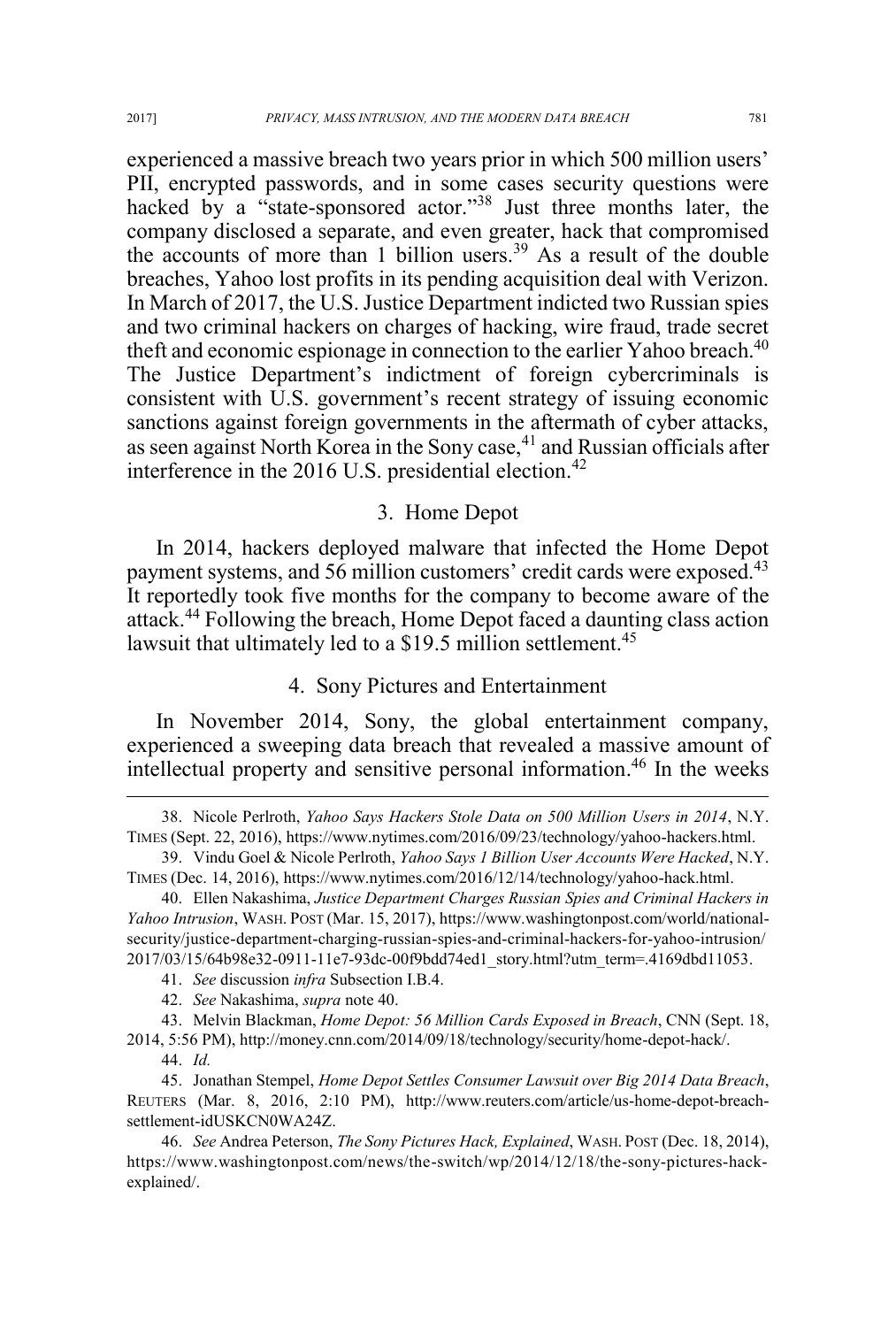following the public disclosure of the breach on November 24, the hackers released 38 million files in eight individual batches.<sup>47</sup> These files included salacious content, such as emails between executives and celebrities.<sup>48</sup> The leaked intellectual property included unreleased movies and unfinished manuscripts.49 The estimated twenty-five gigabytes of sensitive and/or confidential employee data released included passwords, private keys, personal health information, social security numbers, home addresses, bank account information, workers compensation details, performance reviews, retirement plan information, and criminal background checks.<sup>50</sup> Sparking international intrigue and igniting debates concerning the intersection of national security and the First Amendment, many believe that North Korea perpetrated the breach to deter the release of *The Interview*, a comedic film that featured an assassination of North Korea's leader.<sup>51</sup> Following the breach, Sony fired several executives and also agreed to pay \$2–4.5 million to settle a class action lawsuit brought by employees whose personal records were exposed in the breach.<sup>52</sup>

#### 5. Anthem Health Insurance

The healthcare sector has been the target of several massive hacks, a trend that is predicted to continue due to the high value of personal medical information.<sup>53</sup> In 2015, questionable internal storage encryption led to the theft of nearly 80 million personal records from Anthem, a large medical insurance company.<sup>54</sup> The hackers targeted PII like social security numbers, email addresses, and birthdays.<sup> $55$ </sup> The fifty plus class actions suits filed against Anthem also raised concerns over potential

 <sup>47.</sup> *See, e.g.*, Elkind, *supra* note 10.

<sup>48.</sup> *See id.*

<sup>49.</sup> *See id.*

<sup>50.</sup> *See id.*

<sup>51.</sup> David E. Sanger & Martin Fackler, *N.S.A. Breached North Korean Networks Before Sony Attack, Officials Say*, N.Y. TIMES (Jan. 18, 2015), http://www.nytimes.com/2015/01/19/ world/asia/nsa-tapped-into-north-korean-networks-before-sony-attack-officials-say.html? r=0.

<sup>52.</sup> Jody Godoy, *Sony to Pay up to \$4.5M to Settle Employee's Breach Suit*, LAW360 (Oct. 20, 2015, 4:00 PM), http://www.law360.com/articles/716417/sony-to-pay-up-to-4-5m-to-settleemployees-breach-suit.

<sup>53.</sup> *2017 Data Breach Industry Forecast*, EXPERIAN (2017), http://www.experian.com/ assets/data-breach/white-papers/2017-experian-data-breach-industry-forecast.pdf.

<sup>54.</sup> Bruce Japsen, *Hackers Stole Data on 80 Million Anthem Customers. Why Wasn't It Encrypted?*, FORBES (Feb. 6, 2015, 8:45 AM), http://www.forbes.com/sites/ brucejapsen/2015/02/06/anthem-didnt-encrypt-personal-data-and-privacy-laws-dont-require-it/.

<sup>55.</sup> *Id.*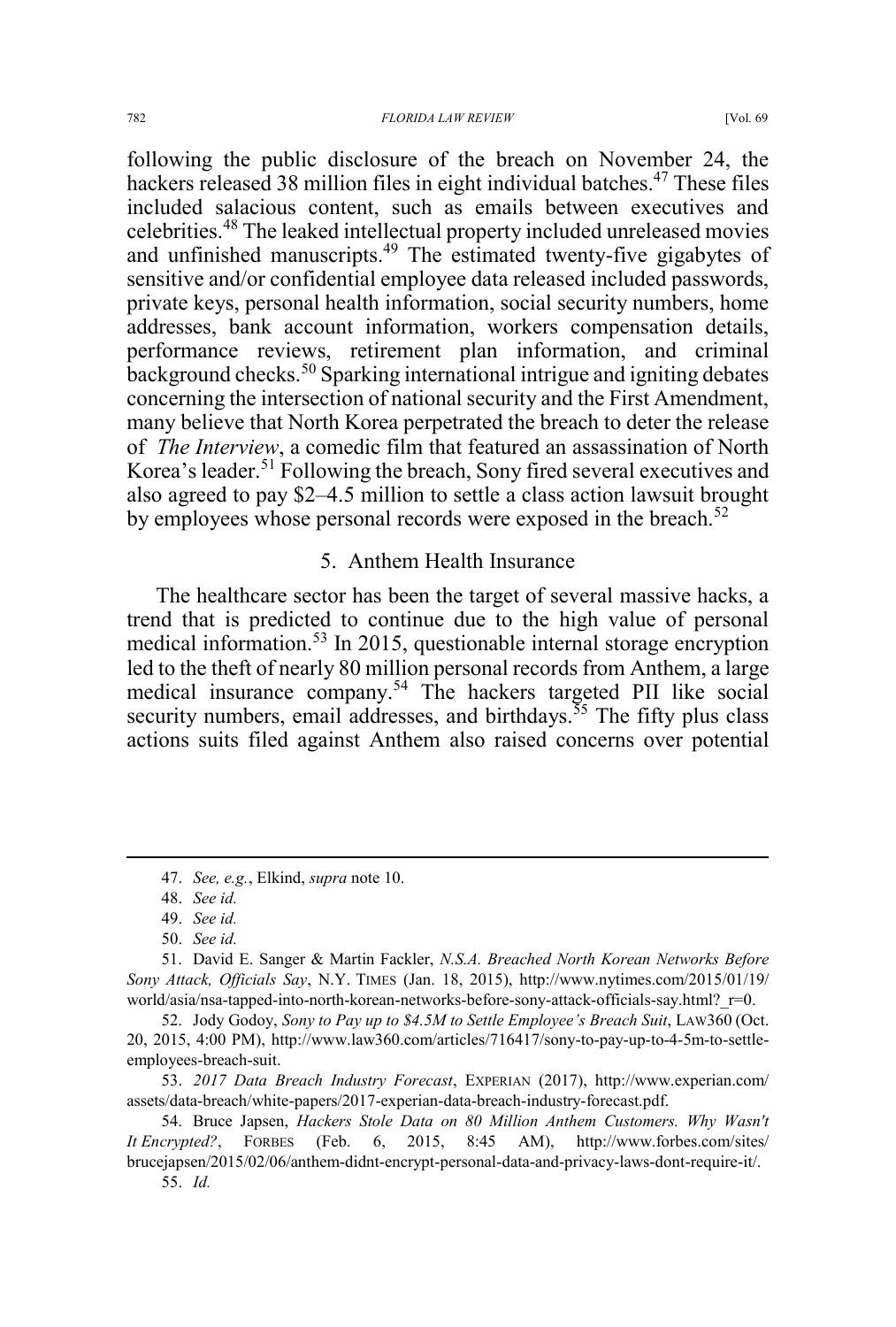HIPAA violations since the breach included medical IDs.<sup>56</sup> In 2017, Anthem settled the consumer claims for \$115 million.<sup>57</sup>

### 6. HSBC Finance Corporation

This hack of a global bank by an employee revealed intimate financial information about thousands of the bank's international clients, some of whom were notable business leaders and public figures.<sup>58</sup> Not only did this hack bring HSBC data security practices under scrutiny, but several of the individual customers are now under criminal investigation for information brought to light in the disclosure.<sup>59</sup>

#### 7. Ashley Madison

An anonymous hacker group-self-named The Impact Team—hacked into the online cheating website and threatened to release the stolen information if the owners did not permanently shut down the site.<sup>60</sup> When the website owners did not meet their demands, the hackers uploaded around thirty gigabytes of stolen data onto the dark web.<sup>61</sup> This data dump exposed the personal account information of the site's users, as well as maps of the company's internal servers, financial data, and employee salary information.<sup>62</sup> Thus far, two suicides have been linked to the hack,  $63$  the CEO has resigned,  $64$  and exposed users have filed a \$576 million class action suit against the owners of Ashley Madison.<sup>65</sup>

62. Krebs, *supra* note 60.

63. Chris Baraniuk, *Ashley Madison: 'Suicides' over Website Hack*, BBC NEWS (Aug. 24, 2015), http://www.bbc.com/news/technology-34044506.

 <sup>56.</sup> Joseph Conn, *Legal Liabilities in Recent Data Breach Extend Far Beyond Anthem*, MOD. HEALTHCARE (Feb. 23, 2015), http://www.modernhealthcare.com/article/20150223/ NEWS/302239977/legal-liabilities-in-recent-data-breach-extend-far-beyond-anthem.

<sup>57.</sup> Pamela A. Maclean, *Anthem Agrees to \$115 Million Settlement Over Data Breach*, BLOOMBERG (June 23, 2017, 5:45 PM), https://www.bloomberg.com/news/articles/2017-06- 23/anthem-reaches-115-mln-settlement-in-massive-data-breach-case.

<sup>58.</sup> *See* David Leigh et al., *HSBC Files: Why the Public Should Know of Swiss Bank's Pattern of Misconduct*, GUARDIAN (Feb. 8, 2015, 4:00 PM), https://www.theguardian.com/ business/2015/feb/08/hsbc-files-public-right-to-know-swiss-operation-leaked-data.

<sup>59.</sup> *Id.*

<sup>60.</sup> Brian Krebs, *Online Cheating Site AshleyMadison Hacked*, KREBS ON SECURITY (July 15, 2015), http://krebsonsecurity.com/2015/07/online-cheating-site-ashleymadison-hacked/.

<sup>61.</sup> Kim Zetter, *Ashley Madison Hackers Release an Even Bigger Batch of Data*, WIRED (Aug. 20, 2015, 3:01 PM), http://www.wired.com/2015/08/ashley-madison-hackers-releaseeven-bigger-batch-data/.

<sup>64.</sup> Kim Zetter, *Ashley Madison CEO Resigns in Wake of Hack, News of Affairs*, WIRED (Aug. 28, 2015, 11:35 AM), http://www.wired.com/2015/08/ashley-madison-ceo-resigns-wakehack-news-affairs/.

<sup>65.</sup> *Ashley Madison Faces Huge Class-Action Lawsuit*, BBC NEWS (Aug. 23, 2015), http://www.bbc.com/news/business-34032760.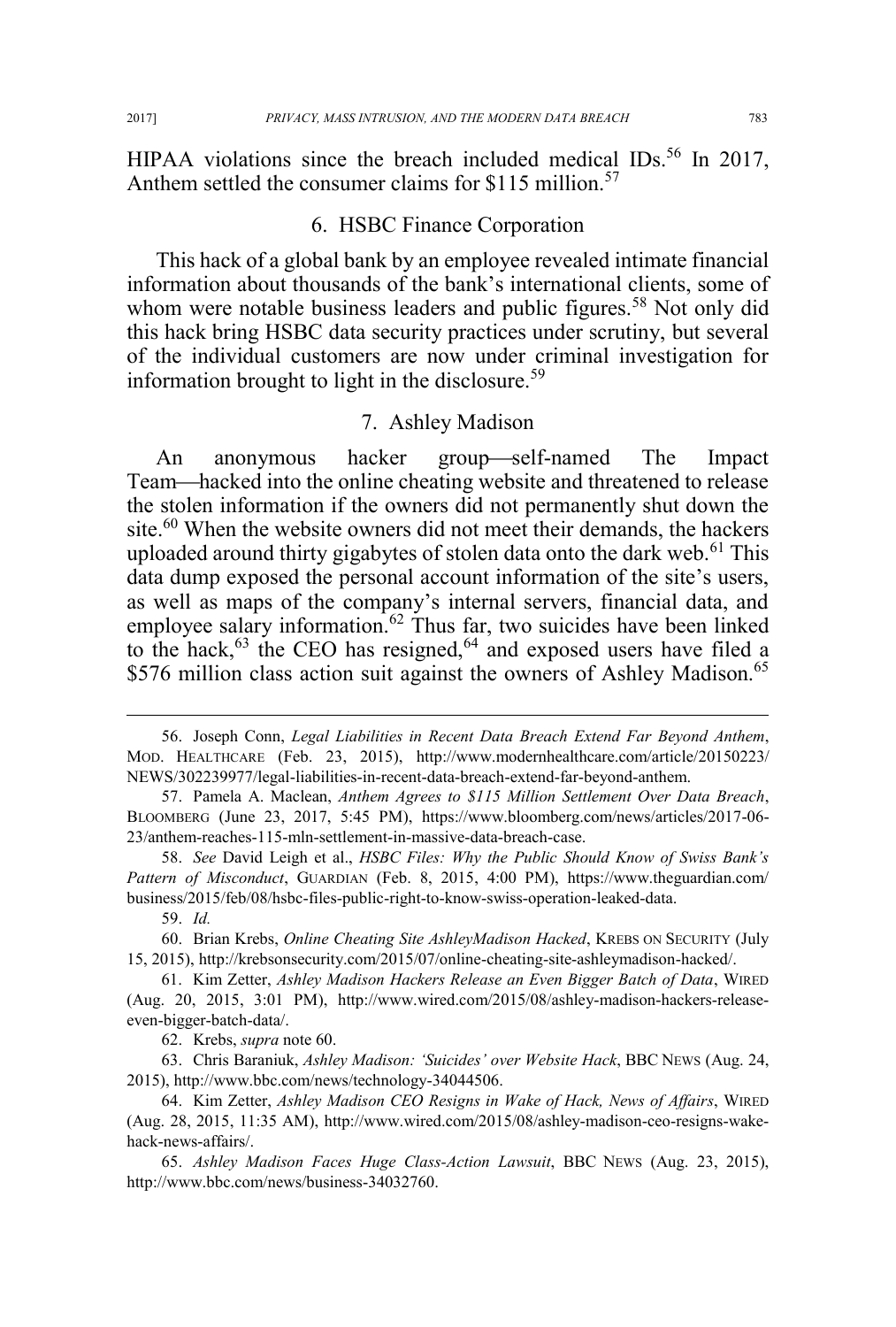However, those exposed have faced several hurdles during the litigation process. The Missouri federal district judge presiding over the multidistrict litigation ordered the class representatives to be publicly identified<sup>66</sup> and prohibited the plaintiffs from referencing stolen documents in their consolidated complaint.<sup>67</sup> Despite these limitations, in 2017, Ashley Madison reached a settlement deal with consumers totaling \$11.2 million, in addition to the company's \$1.6 million fine from the FTC.<sup>68</sup> Affected consumers can claim up to \$2,000 to cover costs of identity theft.

While each of these data breaches have different facts, the common element was devastation to both individuals and to the breached entity. In many instances, the business is left just as exposed as the individuals. What remains constant is that neither have adequate recourse.

#### C. *Data Breach Victims: Where Are the Remedies?*

The overarching theme of these data breaches is the ineffectiveness of the legal system to redress wrongs in a timely or complete fashion. Both the hacked businesses and victimized individuals are left frustrated and wondering—where are the remedies? Breaches are akin to thefts of valuable information or personal property, and yet victims lack a clear pathway to legal redress. Hackers are most often anonymous or difficult to hold accountable. Even more frustrating is the inability to stop the republication of the hacked personal information. After the hacker's work is done, the damage is furthered by bloggers, the media, and others, who copy, republish, and comment on the stolen data.<sup>69</sup> In fact, hackers generally view broad publication of the data by the media after the breach as an integral component of their plan to harm the target of the breach. Principals of free speech and free press protect the republication of hacked data, leaving little opportunity for a data subject to seek relief once stolen data has been made available to the media.<sup>70</sup>

68. David Kravets, *Lawyers Score Big in Settlement for Ashley Madison Cheating Site Data Breach*, ARS TECHNICA (July 17, 2017, 1:15 PM), https://arstechnica.com/techpolicy/2017/07/sssshhh-claim-your-19-from-ashley-madison-class-action-settlement/.

 <sup>66.</sup> Brandon Lowrey, *Ashley Madison Class Reps Can't Hide Names in Hack MDL*, LAW360 (Apr. 6, 2016, 10:52 PM), http://www.law360.com/articles/781507/ashley-madisonclass-reps-can-t-hide-names-in-hack-mdl.

<sup>67.</sup> Steven Trader, *Ashley Madison Users Blocked from Citing Leaked Docs*, LAW360 (May 2, 2016, 3:26 PM), http://www.law360.com/articles/791195/ashley-madison-users-blockedfrom-citing-leaked-docs.

<sup>69.</sup> *The Legality of Publishing Hacked E-mails*, COLUM. JOURNALISM REV., http://www.cjr.org/the\_observatory/the\_legality\_of\_publishing\_hac.php (last visited Jan. 19, 2017).

<sup>70.</sup> WikiLeaks published data that revealed a person's sexual status, and also identified underage victims of sexual assault. This sensitive information was later widely republished by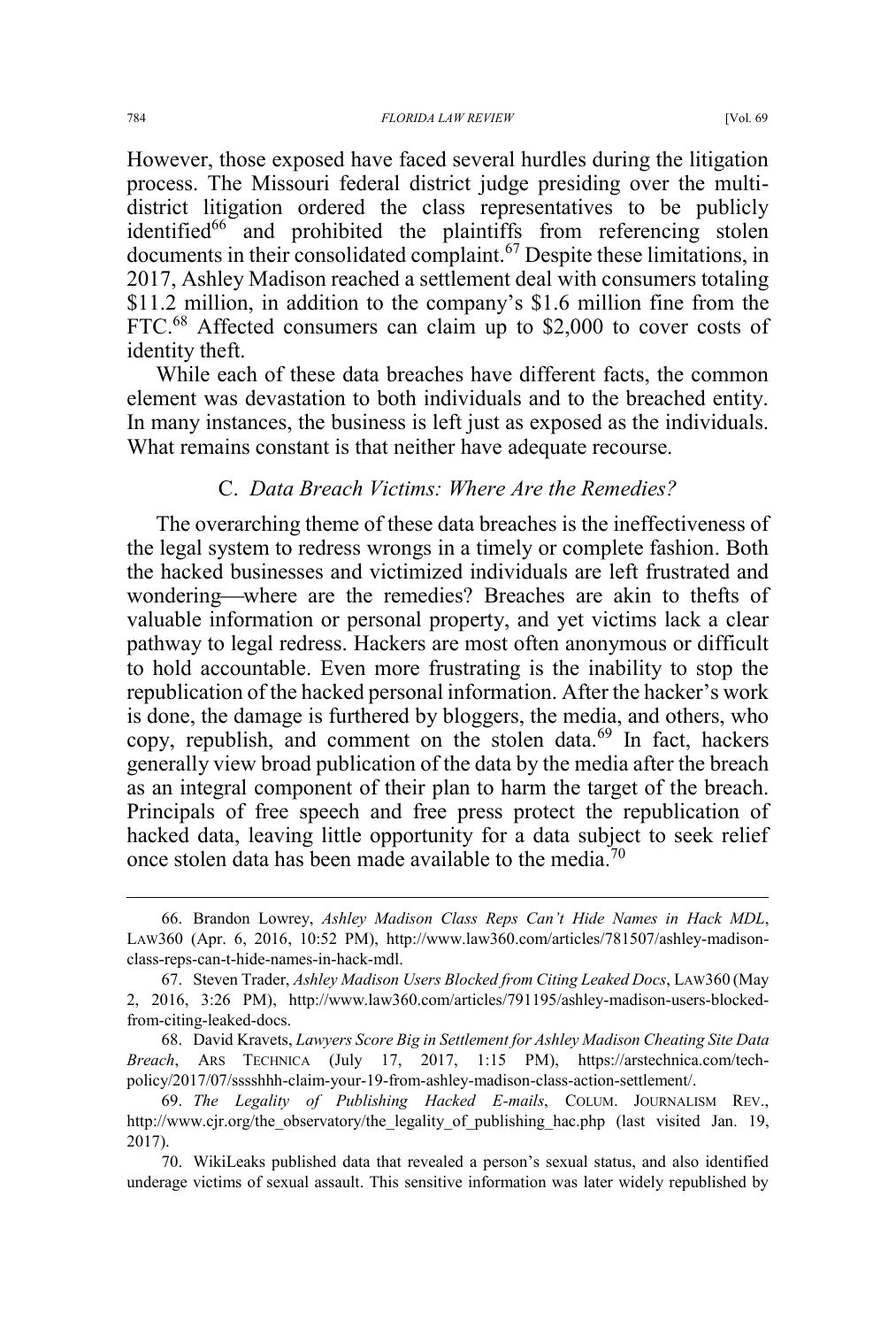Legal remedies for commonplace wrongs such as a home invasion or physical theft of personal property are by comparison adequate and predictable. Consider the theft of a laptop versus the theft of information *inside* the laptop. If that laptop is found even after it has been sold or exchanged, the owner gets the tangible laptop back. If the information on the laptop is opened and disclosed, that personal data may be irretrievable and damage may continue to be inflicted regardless of a retrieval. Whether it is a jewel thief or a data thief, the law should have a defined toolbox to protect societal values and ownership interests. The broad categories of legal remedies include criminal penalties, civil damages, or injunctions to prevent harm. Yet despite multiple legal approaches available, remedies for data breach victims are not reliably effective. For both individuals and corporations, the remedies for data breaches seem both limited and limitless.

### II. EVALUATING A BREACH

The first steps in evaluating the post-breach legal remedies and options are evaluations of A) who is responsible for the unauthorized disclosure, and B) how did the breach occur. The answers to these deceptively simple questions dictate the immediate response and define options for moving forward.

#### A. *Who Is the Intruder?*

Not all online intruders hide behind their computer screens. Some publicly celebrate their breach. There are four basic categories of potential intruders: the whistleblower, the insider, the hacker, and the republisher.

#### 1. The Whistleblower

A whistleblower obtains and discloses data to expose some degree of misconduct.<sup>71</sup> Under the Whistleblower Protection Act, federal employees are generally protected if they reasonably believed that the disclosure would reveal "any violation of any law, rule, or regulation"<sup>72</sup> or "gross mismanagement, a gross waste of funds, an abuse of authority, or a substantial and specific danger to public health or safety."<sup>73</sup> There

 $\overline{a}$ 

third parties. Raphael Satter & Maggie Michael, *Private Lives Are Exposed as WikiLeaks Spills Its Secrets*, ASSOCIATED PRESS (Aug. 23, 2016, 5:09 PM), http://bigstory.ap.org/article/ b70da83fd111496dbdf015acbb7987fb/private-lives-are-exposed-wikileaks-spills-its-secrets.

<sup>71.</sup> *What Is a Whistleblower?*, GOV'T ACCOUNTABILITY PROJECT, https://www.whistleblower.org/whatwhistleblower (last visited Jan. 19, 2017).

<sup>72. 5</sup> U.S.C. § 2302(b)(8)(A)(i) (2012).

<sup>73.</sup> *Id.* § 2302(b)(8)(A)(ii).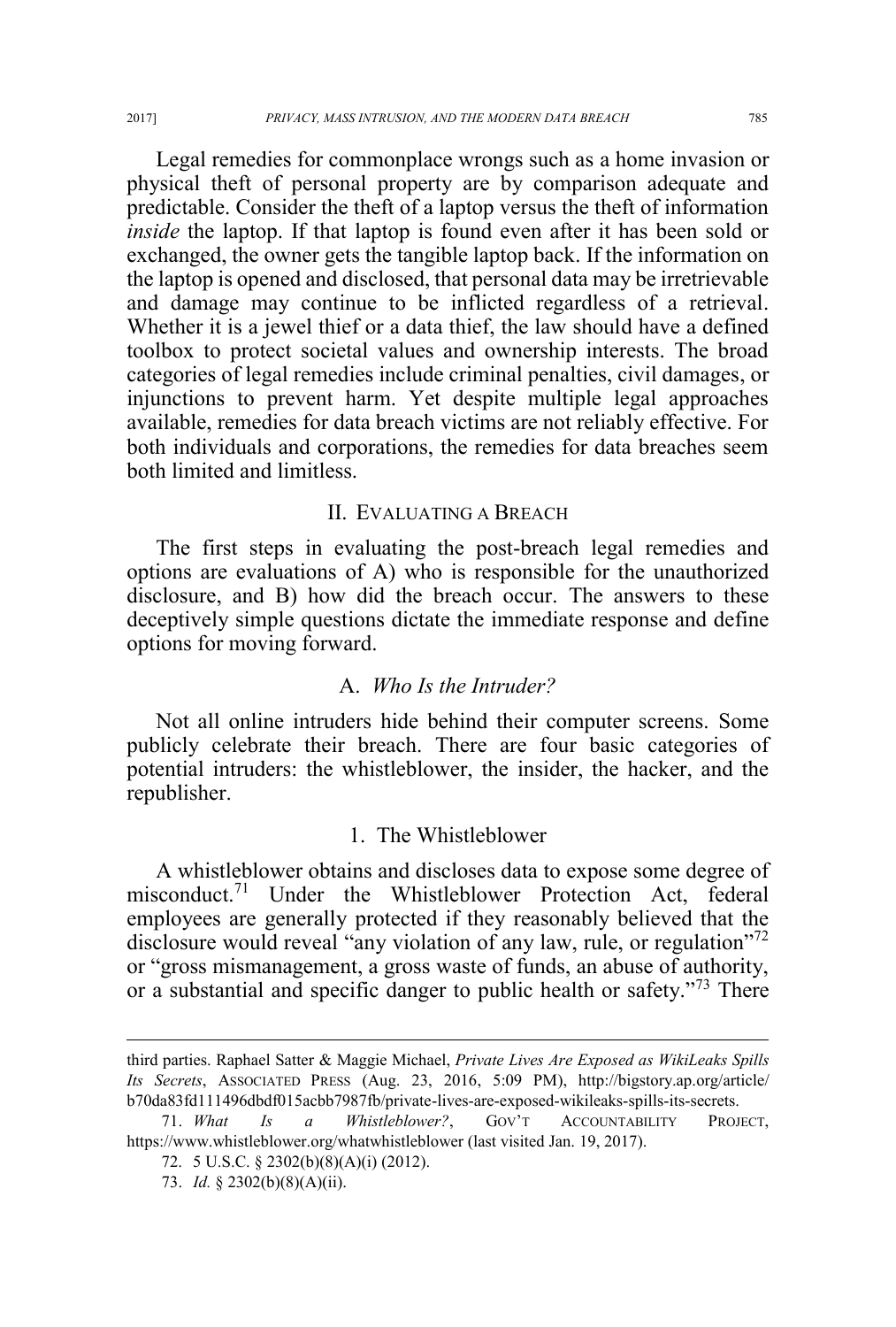are additional restrictions on what types of information can be disclosed to the press or public.<sup>74</sup> Daniel Ellsberg and Edward Snowden are both lauded as whistleblowers.<sup>75</sup> Congress has further extended protection to corporate whistleblowers who reasonably believe that their disclosure reveals corporate fraud or other violations of federal or state financial regulations.<sup>76</sup>

#### 2. The Insider

"Insider" data breaches can be committed by a well-intentioned whistleblower or by an employee who uses internal data with the intent to harm the company or for any other unauthorized purpose. One example is a Walgreen pharmacist's disclosure of prescription records to her husband with the motivation to harm a woman she suspected had shared a sexually transmitted disease with her husband.<sup>77</sup> The result was a \$1.4 million verdict against Walgreens for negligent supervision.<sup>78</sup> Insider breaches can be inadvertent or negligent. In fact, internal actors were responsible for 25% of breaches in 2016, and 14% of all 2016 breaches were due to employee error.<sup>79</sup> The image of the highly trained hacker or hackers sitting in a dimly lit room with multiple screens is not always accurate. Often the breach is simply caused by an angry employee or a negligent subcontractor, however, sometimes it can be an act of a malicious and sophisticated hacker.

#### 3. The Hacker

There are a wide variety of techniques to hack databases—some technical and some based on human frailty. Intrusions committed by

 <sup>74.</sup> *Id.* § 2302(b)(8)(A)-(B); *see generally* Nick Schwellenbach, *Survivor's Guide to Being a Successful Whistleblower in the Federal Government*, JUST SECURITY (Feb. 22, 2017), https://www.justsecurity.org/37994/survivors-guide-successful-whistleblower-federalgovernment/.

<sup>75.</sup> Ellsberg and Snowden's background and acts are often pitted against one another. *See, e.g.*, Malcolm Gladwell, *Daniel Ellsberg, Edward Snowden, and the Modern Whistle-Blower*, NEW YORKER (Dec. 19, 2016), https://www.newyorker.com/magazine/2016/12/19/danielellsberg-edward-snowden-and-the-modern-whistle-blower.

<sup>76.</sup> *See* Dodd-Frank Wall Street Reform and Consumer Protection Act of 2010, Pub. L. No. 111-203, 124 Stat. 1376 (to be codified in various sections of the U.S. Code); Sarbanes Oxley Act of 2002, Pub. L. No. 107-204, 116 Stat. 745 (codified as amended in scattered sections of 11, 15, 28, and 29 U.S.C.).

<sup>77.</sup> Andrew Scurria, *Walgreen Pharmacy Customer Scores \$1.4M Privacy Verdict*, LAW360 (July 29, 2013, 7:08 PM), http://www.law360.com/articles/460788/walgreen-pharmacycustomer-scores-1-4m-privacy-verdict.

<sup>78.</sup> *Id.*

<sup>79.</sup> *See* VERIZON, 2017 DATA BREACH INVESTIGATIONS REPORT 2 (2017), https://www.knowbe4.com/hubfs/rp\_DBIR\_2017\_Report\_execsummary\_en\_xg.pdf.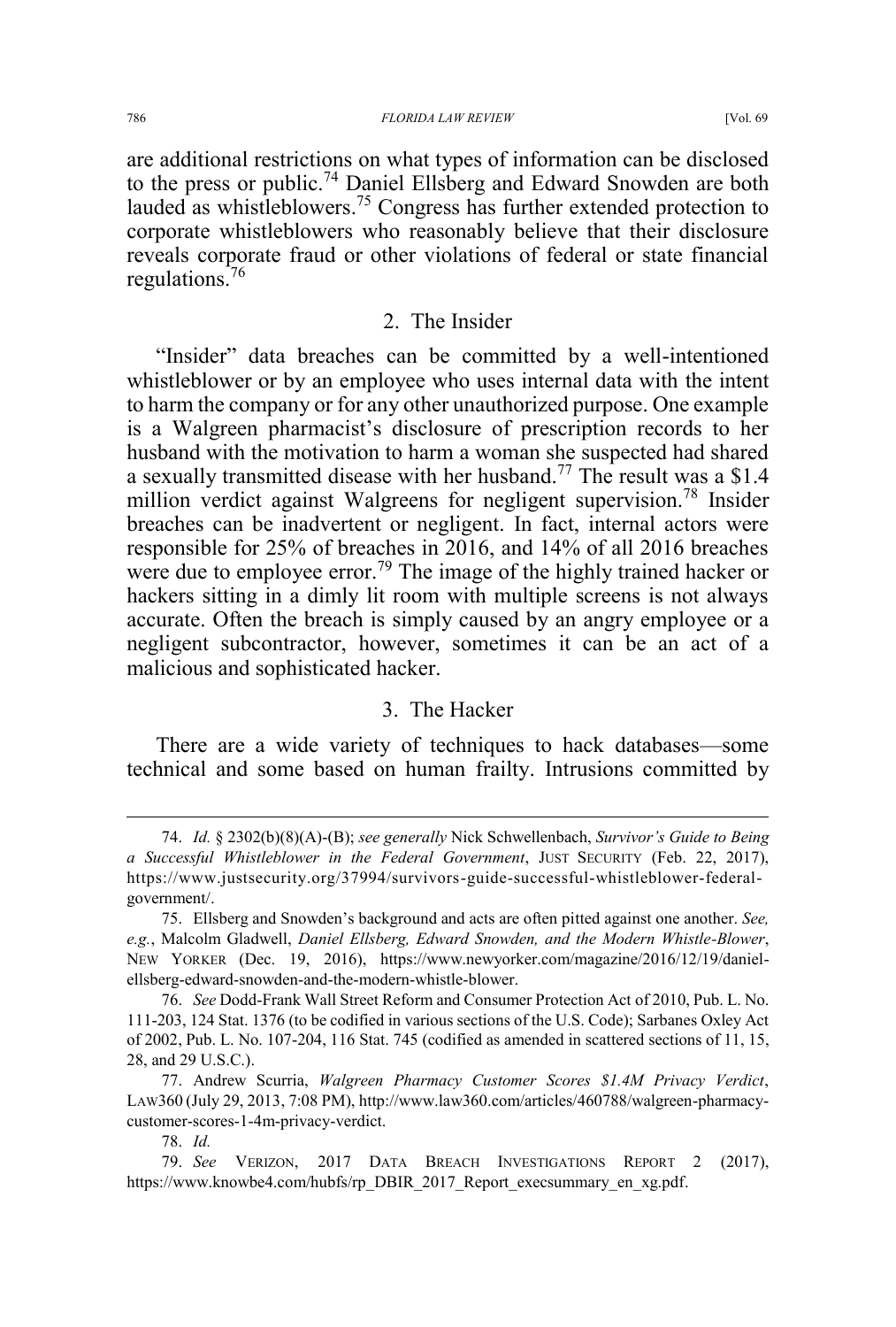criminal hackers include point-of-sale hacks, web-app attacks, physical theft, crimeware, spear phishing, brute-force attacks on encryption, card skimmers, and cyber espionage.<sup>80</sup> The tools of this trade may include exhaustive preparation and extensive knowledge of the dark web. There are also hackers that focus on human frailty. The story of the hacker that gains access because an employee downloaded malware that the hacker baited the employee into downloading is well known.<sup>81</sup> The criminal hacker makes victims out of unsuspecting consumers and the company as well. Criminal hacks comprised the majority (62%) of data disclosures in 2016.82 This criminal hacker is unambiguously motivated to harm a target, expose a truth, benefit herself personally, or in the case of corporate espionage, benefit or harm a competitor.<sup>83</sup>

#### 4. The Republisher

A republisher is a type of intruder that is often overlooked despite their ability to inflict substantial damage with one simple post. A republisher is an entity, such as a curious individual on social media, a blog, or a major media outlet, that publicly shares leaked data after a breach.<sup>84</sup> Hackers may count on republishers to disseminate stolen data once leaked, or may even provide information directly to media outlets with the expectation that the media will publish the data. By reaching a broad audience, a republisher may cause as much—or more—damage than the hacker who initially stole the information.<sup>85</sup> There is little legal authority

84. Jon Mills et al., *Ashley Madison—Intrusion and the Family*, UF L. FAC. BLOGS, https://facultyblogs.law.ufl.edu/ashleymadisonintrusionandthefamily/ (last visited Jan. 19, 2017).

85. While "revenge porn" is commonly not treated as a data breach, the republication of nonconsensual intimate media is a frustrating example of the horrendous amount of damage that can occur after an initial data intrusion. *See generally* Mary Anne Franks, *"Revenge Porn" Reform: A View from the Front Lines*, 69 FLA. L. REV. (forthcoming Sept. 2017) (detailing the harms of revenge porn and discussing the trend of states criminalizing the unauthorized disclosure of sexually explicit images of adults). For example, in 2014, Ryan Collins used phishing

 <sup>80.</sup> VERIZON, 2014 DATA BREACH INVESTIGATIONS REPORT 16, 20, 27, 32, 35, 43 (2014), http://www.verizonenterprise.com/resources/reports/rp\_Verizon-DBIR-2014\_en\_xg.pdf.

<sup>81.</sup> Peter Schablik & Scott M. Higgins, *The People Factor in Cyber Breach*, FAST COMPANY (Oct. 14, 2016, 9:00 AM), https://www.fastcompany.com/3064490/growth-notes/thepeople-factor-in-cyber-breach.

<sup>82.</sup> *See* VERIZON, *supra* note 79, at 2.

<sup>83.</sup> Not all hackers are nefariously motivated. Security researchers, often labeled as white hat hackers, will intrude systems to expose vulnerabilities. Unfortunately, the line between "criminal hackers" and "white hat hackers" is ambiguous, which puts white hat hackers at risk of criminal culpability. For example, in August 2017, the FBI arrested Marcus Hutchins on suspicion that the security researcher developed and/or sold the malware strain Kronos. Hutchins is known for stopping the spread of the WannaCry ransomware and is seen as a white hat hacker by most in the security community. *See, e.g.*, Brian Krebs, *Who Is Marcus Hutchins*, KREBS ON SECURITY (Sept. 5, 2017, 6:50 AM), https://krebsonsecurity.com/2017/09/who-is-marcus-hutchins/.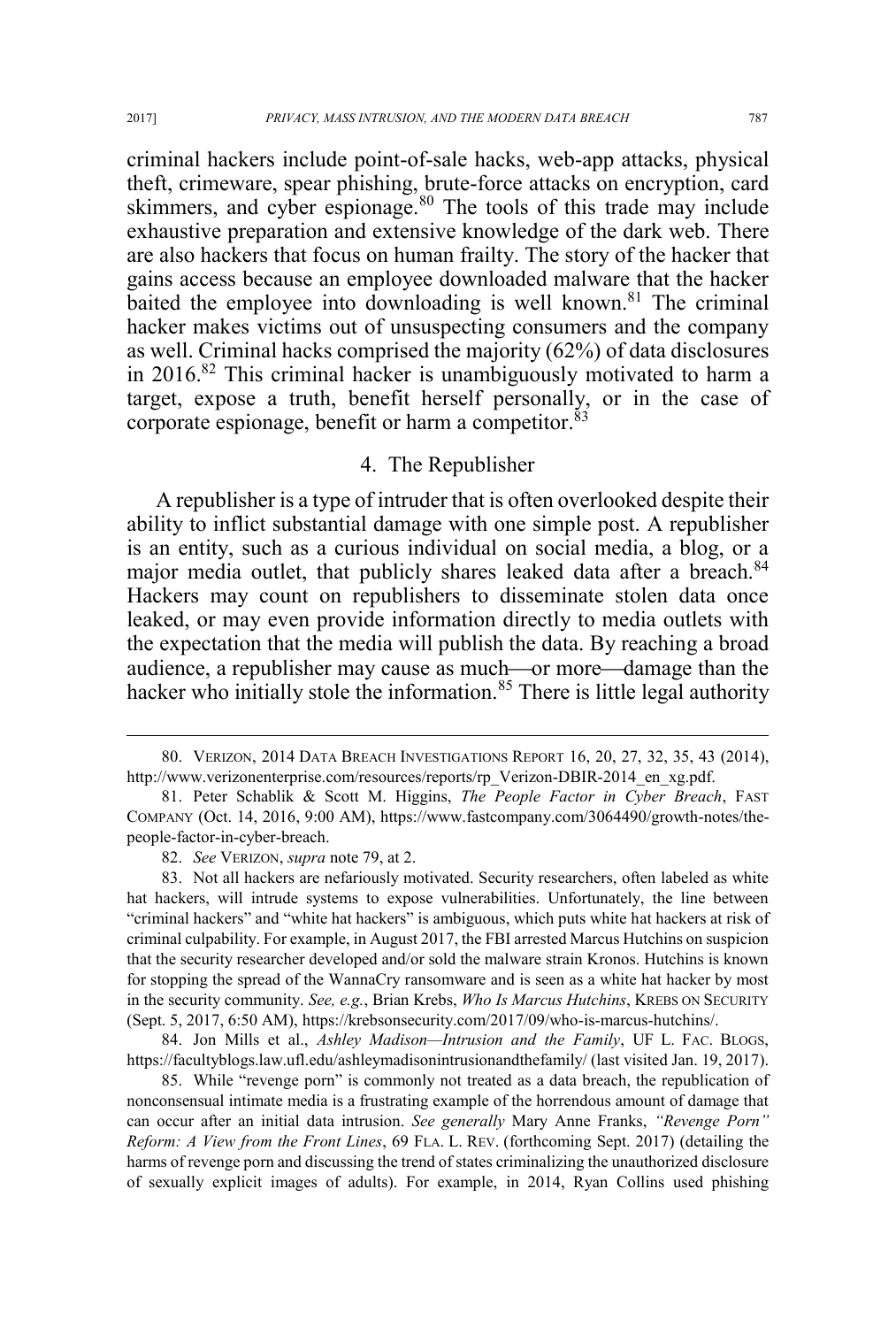to prevent or punish the third-party publication—particularly in the United States. The legal issue becomes balancing intrusion against free speech principles.<sup>86</sup> Often, the republisher who copies and redistributes the hacked information may be protected by free speech principles. Relevant factors that may determine the outcome of legal challenges to republishers include: How was the information obtained? Did the republisher have a role in hacking or stealing the information, or were they an innocent third party? Is the disclosure of the content illegal, overly intrusive, or without justification? Was the subject of the publication newsworthy? Generally, content of the disclosure may not be considered, except in some limited constitutionally accepted restraints on speech relating to national security, $87$  obscenity, defamation, fraud, incitement, and speech integral to criminal conduct.<sup>88</sup> However, these cases are few and far between. Usually courts have allowed publication of dangerous, intrusive, and even illegally obtained information by third parties. <sup>89</sup>

### B. *How Did the Intrusion Occur?*

The method of intrusion is also relevant to the legal analysis and legal liability. Data stolen *despite* an advanced security system differs significantly from data stolen *because of* a weak security system. In the wake of the Target hack, there were several reports regarding the company's flawed security standards.<sup>90</sup> Failure to meet technical or any

86. *See, e.g.*,*.* Bartnicki v. Vopper, 532 U.S. 514 (2001); *Florida Star v. B.J.F.*, 491 U.S. 524 (1989).

87. *See* Near v. Minnesota, 283 U.S. 697, 716 (1931).

88. United States v. Stevens, 559 U.S. 460, 468–69 (2010).

90. Jaikumar Vijayan, *Target Breach Happened Because of a Basic Network Segmentation Error*, COMPUTERWORLD (Feb. 6, 2014, 6:28 AM), http://www.computerworld.com/article/

 $\overline{a}$ 

techniques to hack into the iCloud and Google accounts of several celebrities and then disseminated private, mostly nude images and videos of the celebrities. After several weeks of the media being shared privately, the photos and videos were posted on several online forums including 4chan and Reddit. In the span of one day, a subreddit titled "the Fappening" amassed over 100,000 subscribers. The willingness of both individuals and websites to non-consensually republish the intimate media prolonged the celebrities' victimization and amount of harm suffered. *See generally* Adrienne Massanari, #*GamerGate and The Fappening: How Reddit's Algorithm, Governance, and Culture Support Toxic Technocultures*, 19 NEW MEDIA & SOC'Y 329 (2015); *Lancaster County Man Sentenced to 18 Months in Federal Prison for Hacking Apple and Google E-Mail Accounts Belonging to More than 100 People, Including Many Celebrities*, U.S. ATTORNEY'S OFFICE, MIDDLE DIST. OF PA., DEP'T OF JUSTICE (Oct. 27, 2016), https://www.justice.gov/usao-mdpa/pr/lancaster-county-man-sentenced-18-months-federalprison-hacking-apple-and-google-e-mail.

<sup>89</sup>*. See* N.Y. Times Co. v. United States, 403 U.S. 713, 714 (1971) (holding the government could not use the national security exception to enjoin newspapers from publishing government documents).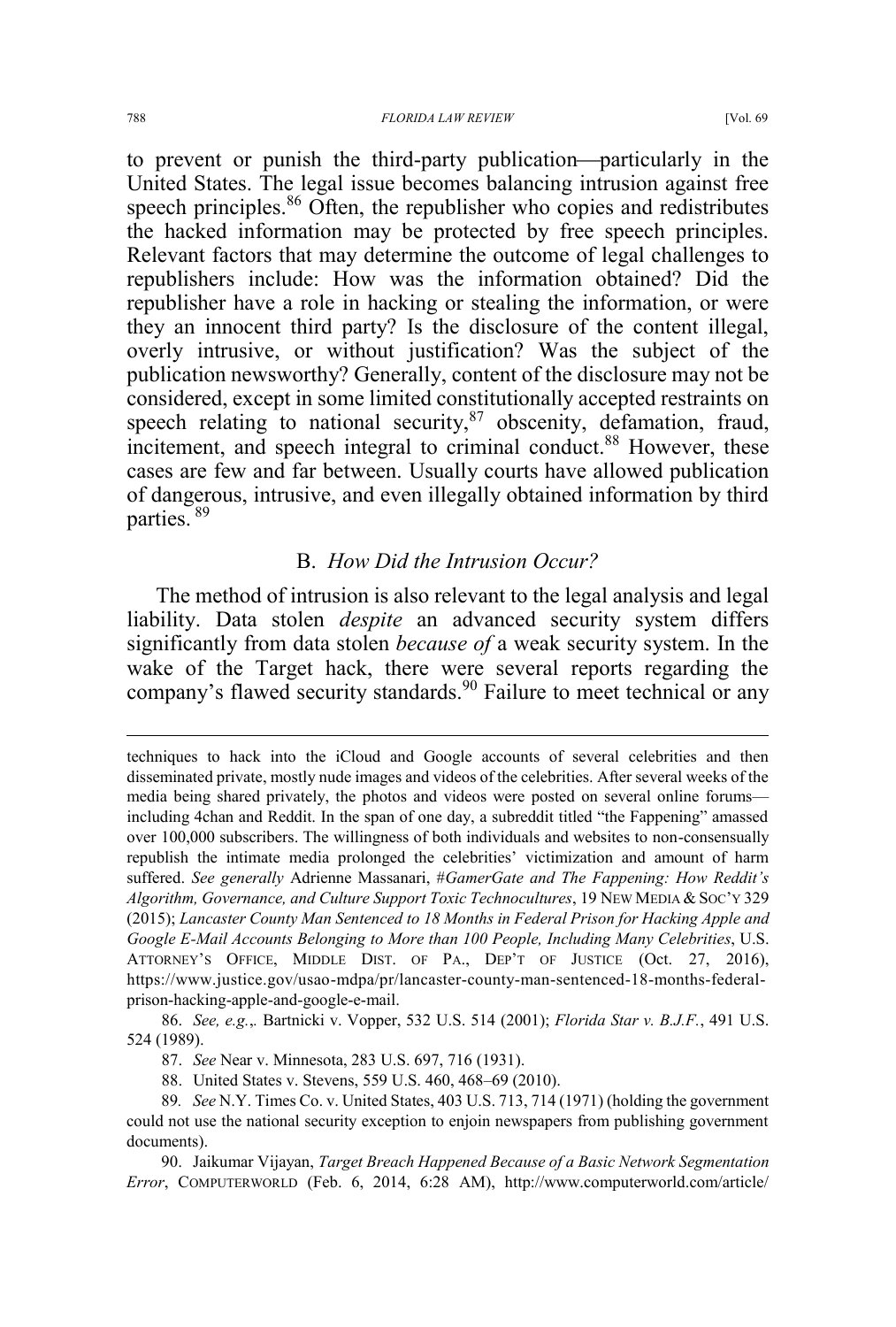other reasonable security measures can spell liability. The class action lawsuit filed against Target specifically complained of rampant disregard of industry standard violations and negligence after the company ignored reports of the vulnerabilities of their point of sale system.<sup>91</sup> Target's negligent adherence to ineffective security protocols potentially exposed it to more liability than if the company had simply followed industry standards and heeded expert advice.<sup>92</sup> The subsequent *FTC v. Wyndham Worldwide Corp*. <sup>93</sup> decision reinforces the fact that negligence in maintaining cyber security incurs legal liability.<sup>94</sup> In addition to penalizing Wyndham, that case confirmed the FTC's right to hold companies to a standard of care for customer data.<sup>95</sup>

However, some intrusions are seemingly unavoidable. A company could abide by all security standards and still be hacked by a sophisticated group of cyber-criminals. This gap between cyber defense regulations and sophisticated attacks is largely due to the rapid development of technology. Abiding by regulations and standards created ten, five, or even two years ago does not necessarily prepare a company for the evolution of a modern cyber-criminal attack.<sup>96</sup> Experts now advise companies to accept that that data breaches are virtually inevitable and focus on how to respond, as well as how to secure their most valuable data through encryption, controlling access, and authorization.<sup>97</sup>

This is especially true as these attacks become even more unpredictable. Cybercriminals have begun deploying ransomware attacks on soft targets, such as hospitals and law firms. After hacking into the system by exploiting software vulnerabilities, the criminals gain access

91. Class Action Complaint at 12–13, Trustmark Nat. Bank v. Target Co., No. 1:14CV02069, 2014 WL 1229602 (N.D. Ill. Mar. 24, 2014).

- 93. 799 F.3d 236 (3d Cir. 2015).
- 94. *Id.* at 246; *see infra* pp. 796–97.
- 95. *Wyndham*, 799 F.3d at 246.

96. *See* Joe Dysart, *'Ransomware' Software Attacks Stymie Law Firms*, A.B.A (June 1, 2015, 2:30 AM), http://www.abajournal.com/magazine/article/ransomware\_software\_attacks\_ stymie\_law\_firms; Kim Zetter, *Why Hospitals Are the Perfect Targets for Ransomware*, WIRED (Mar. 30, 2016, 1:31 PM), https://www.wired.com/2016/03/ransomware-why-hospitals-are-theperfect-targets/.

97. *See* GEMALTO & SAFENET, 2014 YEAR OF MEGA BREACHES & IDENTITY THEFT 11 (2014), http://breachlevelindex.com/pdf/Breach-Level-Index-Annual-Report-2014.pdf.

 $\overline{a}$ 

<sup>2487425/</sup>cybercrime-hacking/target-breach-happened-because-of-a-basic-network-segmentation -error.html; *see also* Michael Riley et al., *Missed Alarms and 40 Million Stolen Credit Card Numbers: How Target Blew It*, BLOOMBERG: BUSINESSWEEK (Mar. 17, 2014, 10:31 AM), http://www.bloomberg.com/bw/articles/2014-03-13/target-missed-alarms-in-epic-hack-of-credit -card-data.

<sup>92.</sup> Joel Schectman, *Banks Heap Suits on Target over Breach*, WALL ST. J. (Feb. 7, 2014, 3:06 PM), http://blogs.wsj.com/riskandcompliance/2014/02/07/banks-heap-suits-on-target-overdata-breach/.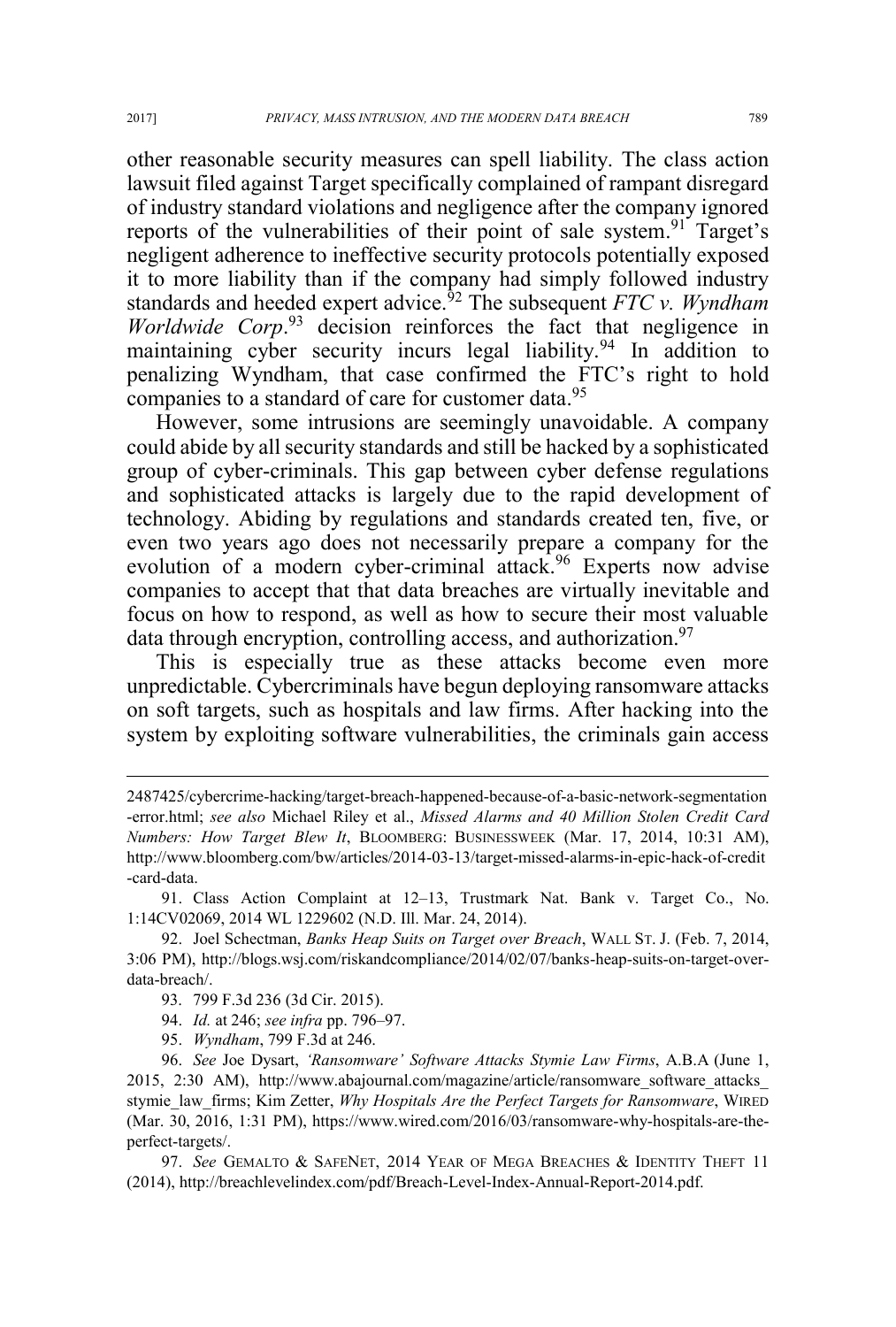to PII and other confidential information and then threaten to expose the information if the ransom is not paid. For example, the 2017 WannaCry and Petya attacks used leaked NSA exploits to cripple networks across the globe. Notably, the Petya attack successfully targeted DLA Piper, an international law firm that touted its cybersecurity prowess.<sup>98</sup> In addition to reputational harm, the attack left the firm without phone and internal document access for at least one day and without email access for nearly a week.<sup>99</sup>

As discussed, data breaches do not end with the intrusion, and often republication by third parties cause the most harm.<sup>100</sup> Though the First Amendment protects most republishers, in *Bartnicki v. Vopper*<sup>101</sup> the U.S. Supreme Court set forth a three-part balancing test that weighs the conduct of the defendant, the public importance of the disclosure, and the nature of the disclosure.<sup>102</sup> This balancing test determines the chance of success in limiting the dissemination and has become the essential rubric for determining the legality of such disclosures.<sup>103</sup>

Therefore, the *Bartnicki* analysis is important in examining publication of data breaches. In *Bartnicki*, the Court found that broadcasting a stolen audio recording was protected by the First Amendment because of the public importance of the recording, and because the defendant himself did not conduct the initial breach even though he knew it was obtained illegally.<sup>104</sup> However, the Court indicated it would consider punishing disclosure if the disclosing party engaged in illegal activity to obtain the information.<sup>105</sup>

The logic of *Bartnicki* supports balancing privacy and publicly important information, sometimes with opposing outcomes. In Dahlstrom v. Sun Times Media, LLC,<sup>106</sup> the U.S. Court of Appeals for the Seventh Circuit used the *Bartnicki* three-part test to determine that publication of illegally obtained information was wrongful.<sup>107</sup> The court

103. *See* Eric B. Easton, *Ten Years After:* Bartnicki v. Vopper *as a Laboratory for First Amendment Advocacy and Analysis*, 50 U. LOUISVILLE L. REV. 287, 330 (2011).

104. *See Bartnicki*, 532 U.S. at 529–30, 533–34.

105. The Court, citing to New York v. Ferber, 458 U.S. 747 (1982), identifies the dissemination of child pornography as an example of a "rare occasion[] in which a law suppressing one party's speech may be justified by an interest in deterring criminal conduct by another." *Bartnicki*, 532 U.S. at 528–30.

106. 777 F.3d 937 (7th Cir. 2015), *cert. denied*, 136 S. Ct. 689 (2015). 107. *Id.* at 953.

 <sup>98.</sup> *See* Sam Reisman, *Days After Hack, DLA Piper Restores Email Service*, LAW360 (June 30, 2017 6:35 PM), https://www.law360.com/articles/940448/days-after-hack-dla-piper-restoresemail-service.

<sup>99.</sup> *Id.* 

<sup>100.</sup> *See supra* Section I.C.

<sup>101. 532</sup> U.S. 514 (2001).

<sup>102.</sup> *See id.* at 525, 527, 534.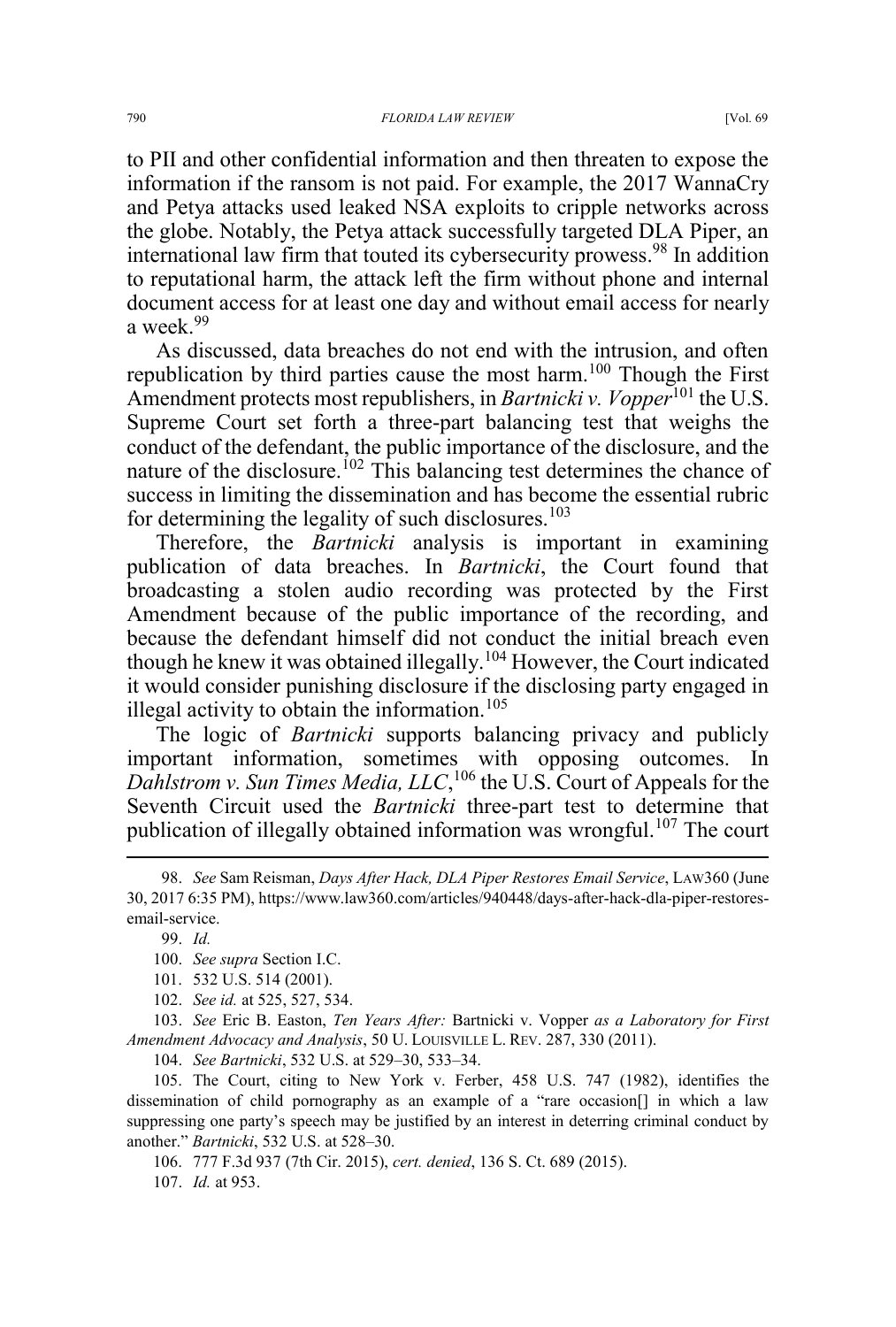reasoned that publisher misconduct, combined with the determination that the information was not of great public interest, meant that disclosure was not protected by the First Amendment.<sup>108</sup> The court also recognized that the statute in question, the Driver's Privacy Protection Act (DPPA), limited disclosure of data based on the categorization and the source of the data.<sup>109</sup> Importantly, because the statutory limitation was not based on *content*, the review of the statute's constitutionality did not face strict scrutiny.<sup>110</sup> The particular data in question were records of police officers that disclosed personal information from DPPA records.<sup>111</sup> The issue is therefore a hybrid because the restriction is based on both the source (DPPA) and content (personal information), which the *Sun-Times* argued amounted to prior restraint.

The protective order issued by the lower court was also more justifiable because the same information about the officers derived from other sources was permitted to be published, thus reducing the public interest factor of the illegally obtained information.<sup>112</sup> This evaluation is very fact-specific, as are many cases in the privacy-disclosure area.<sup>113</sup> However, this case provides further logic supporting a restriction on disclosure of information that was legally obtained and personal in nature. This same logic may be used to support restrictions on disclosures or publications of sensitive information obtained from a breach. In other words, only a statute restricting disclosure of certain types of sensitive personal information obtained from an unlawful data breach could be constitutional.

Under the *Bartnicki* analysis, if a republisher has no knowledge that the data she seeks to publish was obtained illegally, the right of republication will almost always prevail.<sup>114</sup> This means that bloggers who "innocently" posts stolen material may be protected under the *Bartnicki* standard. Likewise, the *Bartnicki* standard would protect whistleblowers who reveal publicly valuable information such as government or corporate misconduct, while those who reveal private matters unrelated to public affairs are afforded little protection under the Whistleblower Protection Act. Announced in 2001, the *Bartnicki* standard predates many of the technical intrusions society now expects.<sup>115</sup> However, the ability to balance the impact of intrusion against the nature of the disclosure is still

113. *Id.* at 954

 <sup>108.</sup> *Id.* at 954.

<sup>109.</sup> *See id.* at 946–49.

<sup>110.</sup> *Id.* at 949.

<sup>111.</sup> *Id.* at 941.

<sup>112.</sup> *Id.* at 953–54.

<sup>114.</sup> *See* Easton, *supra* note 103, at 333.

<sup>115.</sup> Bartnicki v. Vopper*,* 532 U.S. 514, 514 (2001).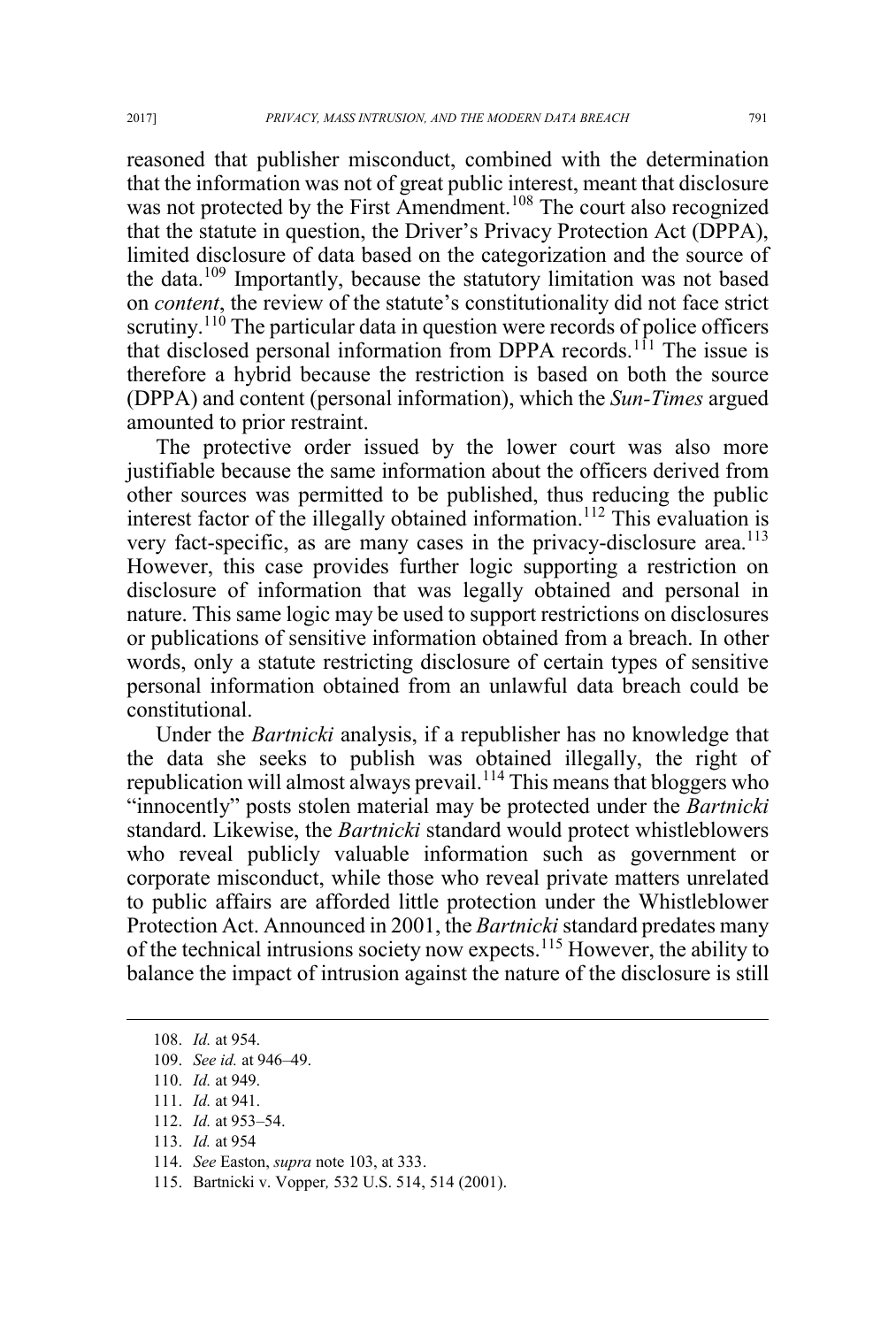#### III. THE LAWS, REGULATIONS, AND STANDARDS FOR DATA SECURITY

or where the data was obtained illegally.

Any entity in possession of personally-identifiable data has certain duties to protect that data. These standards of care are continually evolving based on rapid developments in technology and shifting legal and regulatory standards. If a data breach does occur, there are some firmly established obligations for companies to abide by, but there are many unknown risks. The type of data and position of the data subject determine many of these regulations. One thing is certain—the breached entity must be ready to take immediate responsive action to the breach, or else be exposed to multiple dangers, including legal liability.<sup>117</sup> This Section will explore various federal, state, and international data protection laws, as well as provide examples that show how companies have responded to modern data breaches.

### A. *Federal Trade Commission—The Common Law of Privacy*

The principal federal watchdog on privacy issues is now the Federal Trade Commission (FTC). The FTC has a statutory duty to protect consumers, and this federal agency has interpreted this role to allow it to promulgate rules on data collection and protection as well as to punish violators of its standards.<sup>118</sup> Accordingly, the FTC is now the source of

 <sup>116.</sup> Consider the 2016 breaches involving the Democratic National Convention and the NSA. While the exact sources of these two breaches remains unknown, both breaches resulted from hacking and included the publication of highly intrusive information—including donor PII from the DNC breach and the NSA's own hacking tools from the NSA breach. News agencies will have to continue to determine the best way to report on these kinds of breaches, which will have to include decisions regarding how much actual content from the breach to publish. *See generally* Dan Goodin, *Group Claims to Hack NSA-Tied Hackers, Posts Exploits as Proof*, ARS TECHNICA (Aug. 15, 2016, 8:50 PM), http://arstechnica.com/security/2016/08/group-claims-tohack-nsa-tied-hackers-posts-exploits-as-proof/ (describing the effects of an anonymous group's hack without detailing the specific information the group made public); Dan Spinelli et al., *Identity Thieves Target Dems' Big Donors After DNC Hack*, POLITICO (Aug. 18, 2016, 5:03 AM), http://www.politico.com/story/2016/08/democratic-donors-identity-theft-cyberhack-227140 (detailing the extent of anonymous hacks of donor information without revealing what specific information was made public).

<sup>117.</sup> Generally, all breached entities must be immediately prepared to respond to potential lawsuits from their consumers, financial institutions, insurers, shareholders, employees, and the government. *See* Melissa Maleske, *The 6 Lawsuits All GCs Face After a Data Breach*, LAW360 (Dec. 9, 2015. 2:17 PM), http://www.law360.com/articles/735838/the-6-lawsuits-all-gcs-faceafter-a-data-breach.

<sup>118.</sup> FED. TRADE COMM'N, A BRIEF OVERVIEW OF THE FEDERAL TRADE COMMISSION'S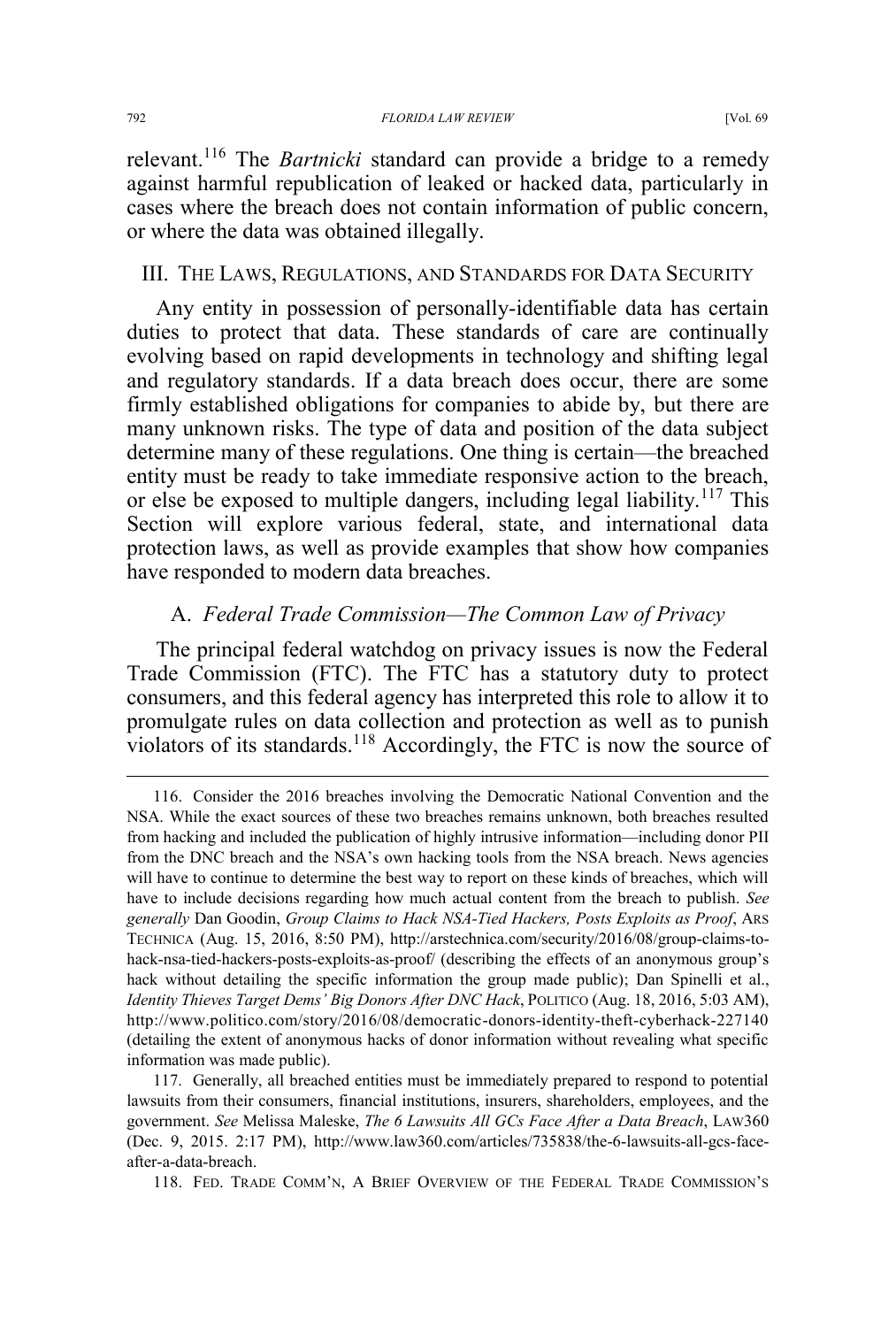most rules and standards for data collection and security.<sup>119</sup> The FTC's seemingly simple authority under Section V of the Federal Trade Commission Act to prevent "unfair or deceptive acts or practices in or affecting commerce<sup>"120</sup> has spawned an entire network of privacy and cybersecurity law as interpreted by the FTC.<sup>121</sup> Despite a relatively small number of professional staff, the FTC has become the most prominent federal agency in privacy policy. The FTC has regulatory authority to protect consumer privacy through the Fair Credit Reporting Act<sup>122</sup> and the Gramm–Leach Bliley Act.<sup>123</sup> Additionally, the FTC regulates data management practices of websites targeted towards children as set forth in the Children's Online Privacy Protection Act. 124

The FTC drafts enforcement actions and publications that establish industry standards for privacy and security. A company that breaks these standards is immediately put within the crosshairs of Section  $5<sup>125</sup>$  which grants authority to the FTC to file an action against organizations that engage in "unfair or deceptive . . . practices."<sup>126</sup> The FTC investigates and cites hundreds of companies for violations of regulatory standards. In addition, the FTC will punish companies that fail to comply with their own privacy policies—even if their actions square with FTC standards.<sup>127</sup> That sanction is imposed because misrepresentations of privacy or security policies is a violation of fairness standards even when the policies comply with technical standards. Data security violations can include: allowing data to be exposed by inadequate encryption or flawed security software, failure to test a security system, failure to implement

 $\overline{a}$ 

124. Pub. L. No. 105-277, 112 Stat. 2681 (1998) (codified as amended at 15 U.S.C. §§ 6501– 06); *see* HOOFNAGLE, *supra* note 121, at 198–99.

125. ch. 311, § 5, 38 Stat. 717, 719–20 (1914) (codified as amended at 15 U.S.C. § 45).

126. 15 U.S.C. § 45(a)(1).

INVESTIGATIVE AND LAW ENFORCEMENT AUTHORITY 2 (2008), https://www.ftc.gov/aboutftc/what-we-do/enforcement-authority.

<sup>119. 15</sup> U.S.C. § 45 (2012).

<sup>120.</sup> *Id.* § 45(a)(1).

<sup>121.</sup> *See generally* CHRIS JAY HOOFNAGLE, FEDERAL TRADE COMMISSION PRIVACY LAW AND POLICY ch. 6–11 (2016) (surveying the FTC's authorities on specific issues such as online privacy, information security and international privacy efforts).

<sup>122.</sup> Pub. L. No. 91-508, 84 Stat. 1127 (1970) (codified as amended at 15 U.S.C. § 1681 (2012)).

<sup>123.</sup> Pub. L. No. 106-102, 113 Stat. 1338 (1999) (codified as amended at 15 U.S.C. §§ 6801– 09); *see* FED. TRADE COMM'N, IN BRIEF: THE FINANCIAL PRIVACY REQUIREMENTS OF THE GRAMM-LEACH-BLILEY ACT 1, 4 (2002), https://www.ftc.gov/system/files/documents/plainlanguage/bus53-brief-financial-privacy-requirements-gramm-leach-bliley-act.pdf.

<sup>127.</sup> *See, e.g.*, *Google Will Pay \$22.5 Million to Settle FTC Charges It Misrepresented Privacy Assurances to Users of Apple's Safari Internet Browser*, FED. TRADE COMMISSION (Aug. 9, 2012), https://www.ftc.gov/news-events/press-releases/2012/08/google-will-pay-225-millionsettle-ftc-charges-it-misrepresented.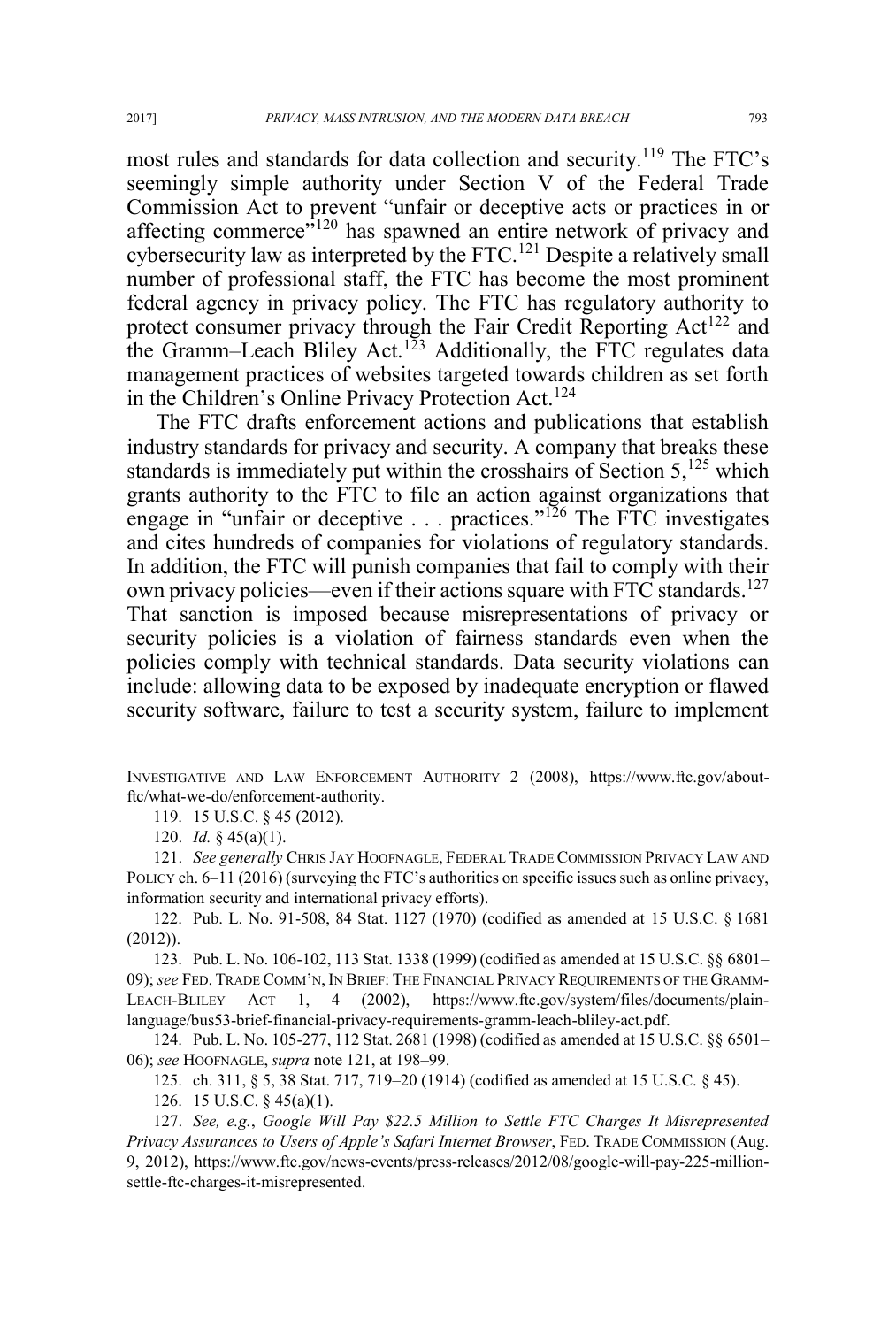security procedures, failure to assess procedures, failure to implement industry standards, failure to minimize data collection, failure to train employees, failure to monitor recipients, such as contractors or third parties, and inadequate password protocols.<sup>128</sup>

Dependent on the rapid development of technology, the manner in which companies collect and use data is unpredictable. Accordingly, in an effort to uphold their mission to protect consumers, the FTC has built their regulatory regime upon the principle of adaptability. FTC enforcement actions are not always spurred by actual breaches. The FTC can also find violations of their suggested practices (as provided in *Start with Security: A Guide for Business*), such as inadequate mode of collection, storage, usage of data, or failure to notify consumers about these inadequacies.<sup>129</sup> These suggested practices are further reinforced through the FTC's blog series, *Stick with Security: Insights into FTC Investigations*. <sup>130</sup> The FTC may also punish a company that violates its own terms of service under the deceptive practices theory, even if the data management practice would otherwise be considered adequate.<sup>131</sup> Some industry representatives have commented that companies may be better situated by not making any representations about privacy other than those absolutely required.<sup>132</sup>

These punishments are initiated by FTC staff and are either a product of their own investigations or a result of consumer complaints. These actions usually end in settlements—213 occurred as of August  $2017^{133}$  although some violations have occasionally gone to trial.<sup> $134$ </sup> Settlements are usually in the form of a consent decree, and the company agrees to stop the disputed act. If a consent decree is violated, the FTC may fine the corporate data custodian up to \$60,654 for each violation.<sup>135</sup> The fine can reach exceedingly high amounts if a company violates a consent

129. *Id.*

131. *See* FED. TRADE COMM'N, *supra* note 128.

132. *Id.*

133. FED. TRADE COMM'N, LEGAL RESOURCES 1 (2017), https://www.ftc.gov/tipsadvice/business-center/legal-resources?title=&type=case&field\_consumer\_protection\_topics\_ tid=245&field\_industry\_tid=All&field\_date\_value%5Bmin%5D%5Bdate%5D=&field\_date\_va lue%5Bmax%5D%5Bdate%5D=August+24%2C+2017&sort\_by=field\_date\_value.

134. *See* FTC v. Wyndham Worldwide Corp., 799 F.3d 236, 240 (3d Cir. 2015).

135. *FTC Publishes Inflation-Adjusted Civil Penalty Amounts*, FED. TRADE COMMISSION, (Jan. 12, 2017), https://www.ftc.gov/news-events/press-releases/2017/01/ftc-publishes-inflationadjusted-civil-penalty-amounts.

 <sup>128.</sup> *See* FED. TRADE COMM'N, START WITH SECURITY:AGUIDE FOR BUSINESS <sup>3</sup>–8, 10, 12– 14 (2015), https://www.ftc.gov/system/files/documents/plain-language/pdf0205-startwith security.pdf.

<sup>130.</sup> *Stick with Security: Insights into FTC Investigations*, FED. TRADE COMMISSION (JULY 21, 2017, 10:57 AM), https://www.ftc.gov/news-events/blogs/business-blog/2017/07/sticksecurity-insights-ftc-investigations.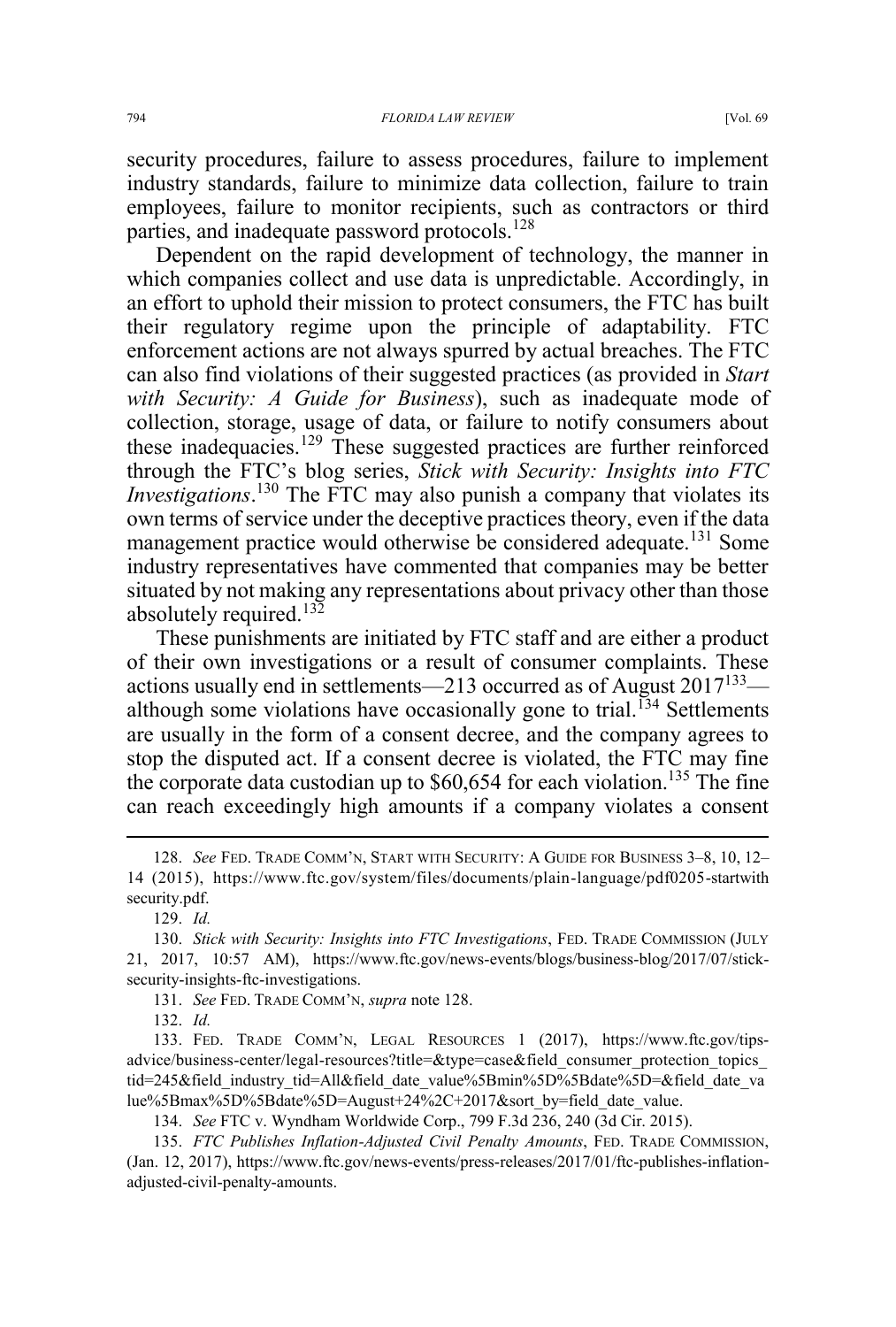decree or court order through the continued failure to protect consumer data. For example, the FTC levied a \$100 million fine against LifeLock Inc. after the FTC determined that the company violated a 2010 federal court order requiring the company to secure consumers' personal information and prohibiting deceptive advertising.<sup>136</sup>

As a federal agency, the composition and focus of the FTC is often subject to political changes, including federal elections. Commissioners serve seven-year terms, and if there is a vacancy, the President of the United States nominates an individual to fill the position and the nominee must then be confirmed by the United States Senate.<sup>137</sup> While no more than three of the five Commissioners can be of the same political party, the President selects one Commissioner to act as Chairman.<sup>138</sup> Predictably, the Chairman's focus can significantly alter the FTC's direction. For example, the appointment of Maureen Ohlhausen as Chairwoman by President Trump in January 2017 is expected to cause the Commission to reprioritize the proof of tangible harm during FTC investigations, which ultimately may cause a reprioritization of corporate data security responsibilities.<sup>139</sup>

Despite this malleability, the effects of the FTC's standards are farreaching. There is no private cause of action under Section 5 for consumers, but the FTC orders create data management standards that directly benefit consumers and affect standards for liability.<sup>140</sup> Many states have adopted unfair and deceptive trade practices laws modeled after Section 5, and common law negligence causes of actions have developed based off of these state statutes.<sup>141</sup> By setting these standards, the FTC draws the line between effective data protection and violations of fair consumer practices. A breach that occurs because the company fails to comply with the FTC's standards exposes a company to liability for consequences of the breach. Two recent orders against Wyndham Hotel Corporation and LabMD, Inc. illustrate and confirm the FTC's regulatory reach for protecting consumer privacy.

 <sup>136.</sup> *See LifeLock to Pay \$100 Million to Consumers to Settle FTC Charges It Violated 2010 Order*, FED. TRADE COMMISSION (Dec. 17, 2015), https://www.ftc.gov/news-events/pressreleases/2015/12/lifelock-pay-100-million-consumers-settle-ftc-charges-it-violated.

<sup>137.</sup> *See* FED. TRADE COMM'N, COMMISSIONERS, CHAIRWOMEN AND CHAIRMEN OF THE FEDERAL TRADE COMMISSION (Dec. 2016), https://www.ftc.gov/system/files/attachments/ commissioners/ftc\_commissioners\_history\_-\_december\_2016.pdf.

<sup>138.</sup> *Id.*

<sup>139.</sup> *See* Allison Grande, *New FTC Chair to Shift Data Security Focus to Actual Harm*, LAW 360 (Jan. 26, 2017, 9:28 PM), https://www.law360.com/articles/885212/new-ftc-chair-to-shiftdata-security-focus-to-actual-harm.

<sup>140.</sup> *See infra* note 147 and accompanying text.

<sup>141.</sup> *See* FLA. STAT. § 501.204(1) (2016).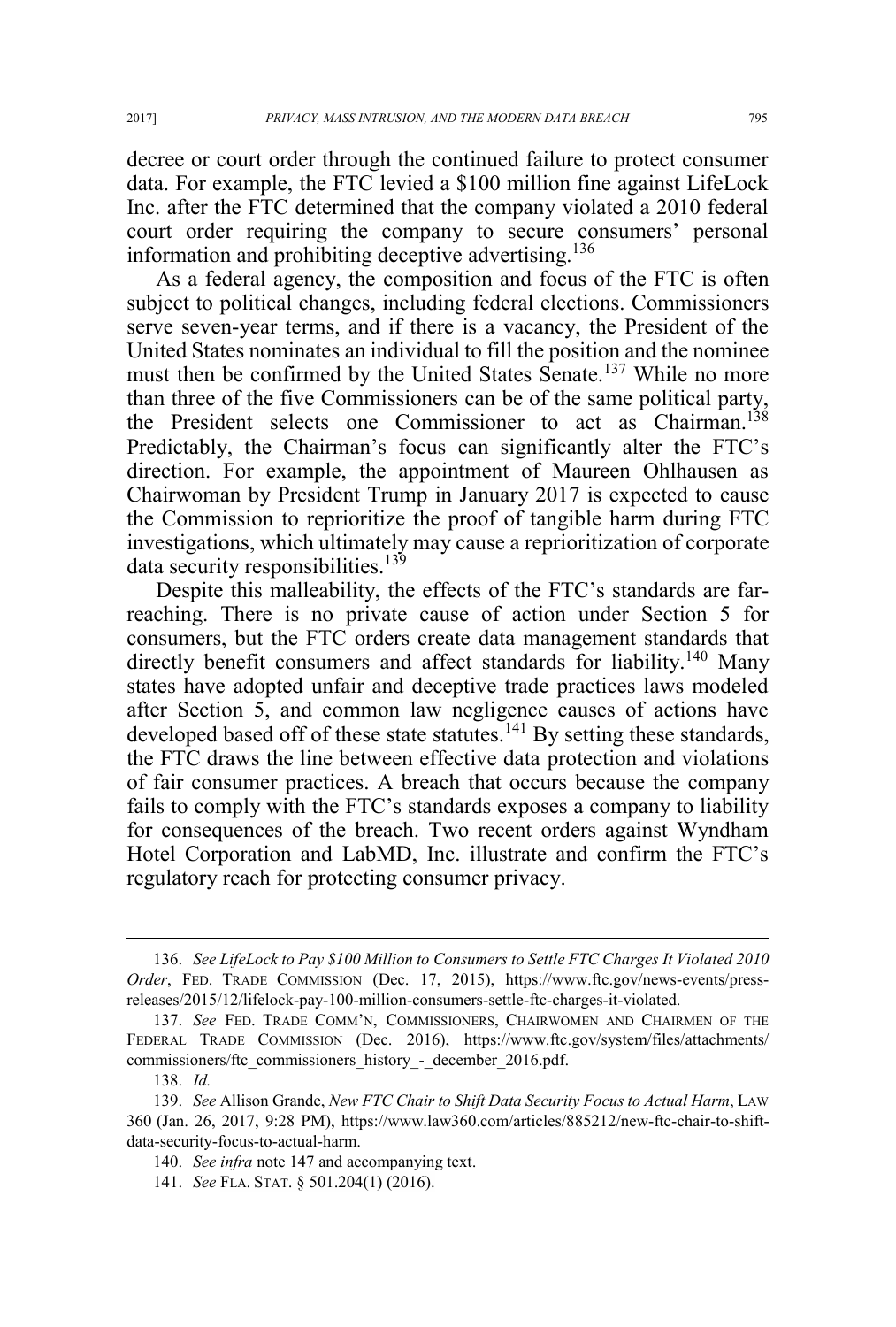#### 1. *FTC v. Wyndham Worldwide Corp.*

The U.S. Court of Appeals for the Third Circuit in *FTC v. Wyndham Worldwide Corp.*<sup>142</sup> reinforced the FTC's central role in data security. After a data breach, the Wyndham Worldwide Corporation argued that the FTC did not have the statutory authority to penalize it for security failures and that it did not have constitutional notice of potential liability. In other words, since the FTC had no explicit statutory authority to set security standards, Wyndham could not have fair notice of FTC standards. This challenge went to the core of the FTC's authority to regulate privacy. Yet, the court rejected those arguments, concluding that the FTC had authority to regulate data security practices under the unfairness prong of the FTC Act, the company's practices did not fall outside the plain meaning of unfair, and that previous FTC adjudications and interpretive guidance provided the company with fair notice.<sup>143</sup>

In addition to misstating their own privacy policy in an unfair way, Wyndham's substantial list of security transgressions included allowing payment card information to be available in readable text and failing to monitor for malware.<sup>144</sup> The Third Circuit agreed with the FTC that Wyndham had engaged in cybersecurity practices that "taken together, unreasonably and unnecessarily exposed consumers' personal data to unauthorized access and theft." $145$  More notably, the court agreed that the FTC—as the focal point of cybersecurity policy to protect consumers has the authority to interpret statutes, including 15 U.S.C.  $45(a)$ .<sup>146</sup> This opinion marked a major victory for FTC authority. Consequently, corporations like Wyndham are put on notice of cybersecurity standards from FTC consent orders as well as other administrative guidance.<sup>147</sup> In the wake of this decision, corporations must regularly assess their own security practices, track security rulings and law changes, and be aware that an FTC violation could subject the company to future negligence charges. For example, if a company does not encrypt sensitive information stored on its computer network, $148$  this failure could constitute a breach of an applicable security standard in a negligence action. In sum, then-FTC chairperson Edith Ramirez identified the Wyndham case as one of importance for the future of data security:

 <sup>142. 799</sup> F.3d 236 (3d Cir. 2015).

<sup>143.</sup> *Id.* at 244–55.

<sup>144.</sup> *Id.* at 258.

<sup>145.</sup> *Id.* at 240.

<sup>146.</sup> *Id.* at 253–55, 259.

<sup>147.</sup> *Id.* at 257.

<sup>148.</sup> *See* FED. TRADE COMM'N, *supra* note 128, at 6.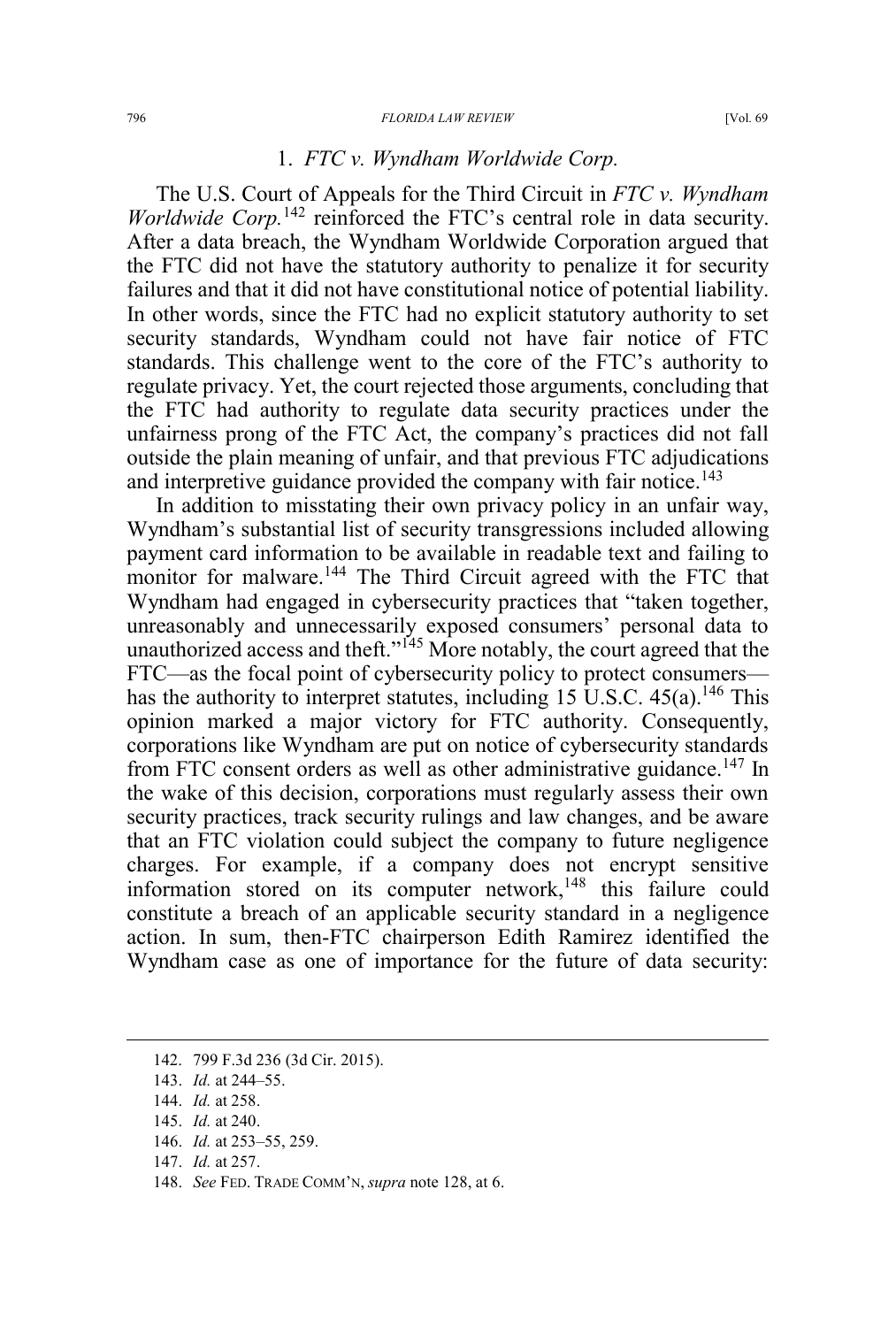"[T]he court rulings in the case have affirmed the vital role the FTC plays in this important area."<sup>149</sup>

### 2*.* LabMD, Inc.

Another example of the FTC's moves for privacy preeminence involves a three-year investigation of the clinical laboratory, LabMD. In 2012, the billing information for over 9,000 LabMD consumers was found on a peer-to-peer file sharing network, which led to the direct exposure of several hundred consumers' records to identity thieves.<sup>150</sup> On July 29, 2016, the FTC issued a Final Order that reversed an administrative law judge's dismissal of the FTC's enforcement action with the main point of contention being whether an actual injury occurred.<sup>151</sup> In the reversal, the FTC specifically reasoned that the federal commission did not have to abide by federal standing requirements, thus promulgating that a cognizable injury is not required for an FTC action.<sup>152</sup> Further, the FTC justified their continued action against the now-defunct LabMD because the company technically still maintained consumer information and may use this information in the future.<sup>153</sup> The issues of whether there is a tangible injury is a major threshold for federal jurisdiction. The issue is critical because negligent security practices may not result in actual injury. For example, the FTC may discover bad practices before there is a breach. If this decision survives appeal, then not only will consumer harm be redefined in injury requirements, but breached companies will be forced to deal with an FTC that can enforce its standards without needing to demonstrate harm.

### B. *Federal Communications Commission—Common Carrier Regulation*

As with the FTC, the Federal Communications Commission (FCC) has steadily expanded its regulatory reach. Although, the 2017 shift of leadership has already diverted this growth. The FCC regulates telecommunication companies, cable and satellite television providers,

 <sup>149.</sup> *Wyndham Settles FTC Charges It Unfairly Placed Consumers' Payment Card Information at Risk*, FED. TRADE COMMISSION (Dec. 9, 2015, 12:00 PM), https://www.ftc.gov/news-events/press-releases/2015/12/wyndham-settles-ftc-charges-itunfairly-placed-consumers-payment.

<sup>150.</sup> *LabMD, Inc., in the Matter of*, FED. TRADE COMMISSION, https://www.ftc.gov/ enforcement/cases-proceedings/102-3099/labmd-inc-matter (last updated Sept. 29, 2016).

<sup>151.</sup> Final Order at 1, LabMD, Inc*.*, No. 9357 (F.T.C. July 29, 2016).

<sup>152.</sup> Opinion of the Commission at 20 n.63, LabMD Inc., No. 9357 (F.T.C. July 29, 2016).

<sup>153.</sup> *Id.* at 36.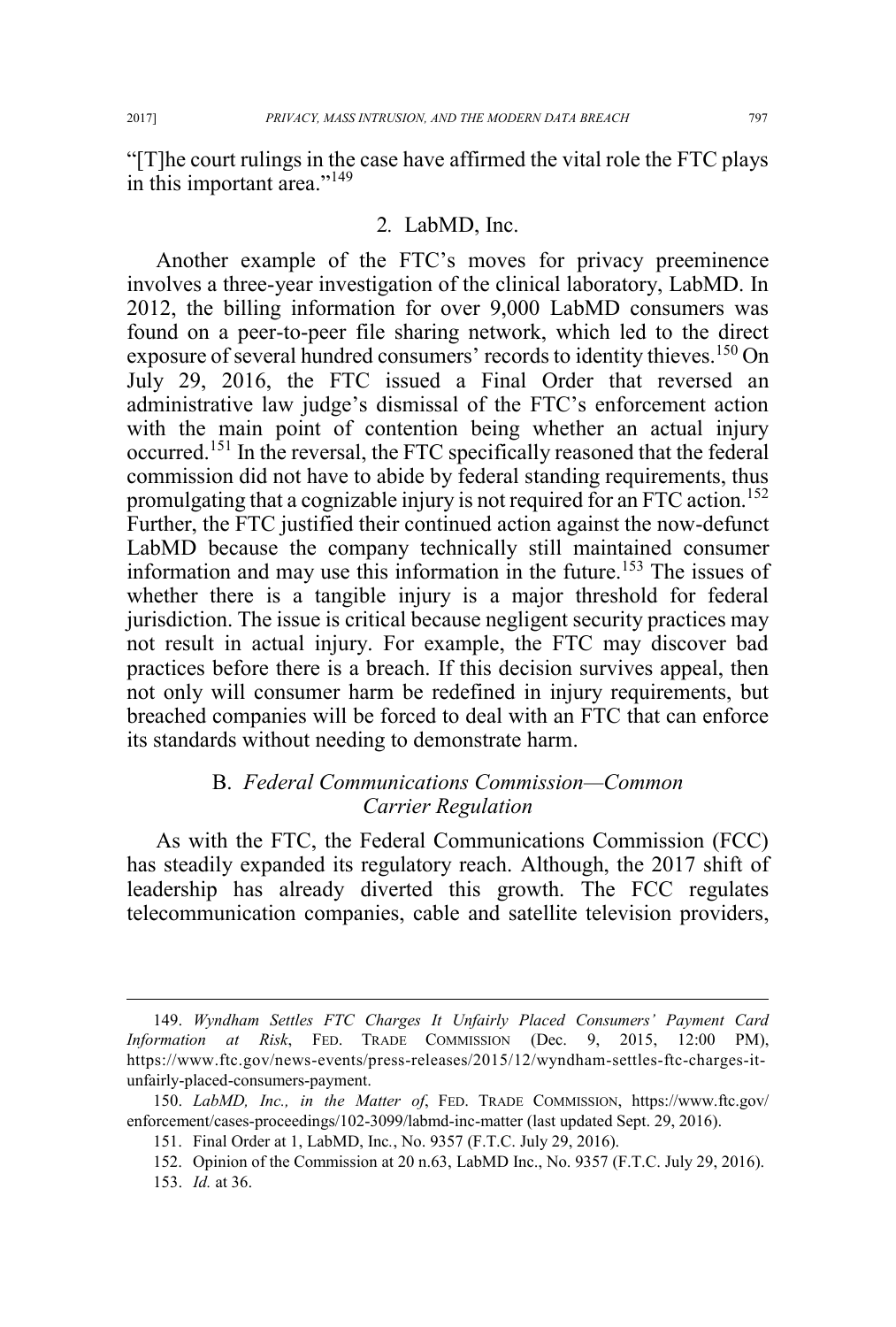and, now, internet service providers  $(ISPs)$ .<sup>154</sup> The federal agency is empowered primarily by Sections  $201(b)$ ,<sup>155</sup> 222,<sup>156</sup> and 551<sup>157</sup> of the Communications Act and utilizes the "just and reasonable" language in its authorizing legislation in similar way to how the FTC leverages its power with the "unfair and deceptive acts" language in Section 5. Similar to how health entities have a duty to secure protected health information (PHI), telecommunication carriers have a specific duty to protect the unique form of data that they collect about their consumers. This data is called Customer Proprietary Network Information (CPNI) and includes a wide range of information including the date of a call or the destination number of each call.<sup>158</sup>

In addition to providing guidance as how to best protect CPNI, the FCC has initiated actions against telecommunication companies to enforce data management standards. In October 2014, the FCC found two breached telecommunications companies—TerraCom Inc. and YourTel—in violation of § 201 and § 222 for the companies' use of unsecure internet-based (cloud) storage of customer data.<sup>159</sup> While initially planning to fine the companies  $$10$  million,<sup>160</sup> the ultimate fine totaled only  $$3.5$  million.<sup>161</sup> In another example, the FCC levied a civil penalty of \$25 million for AT&T's failure to take "every reasonable precaution" to protect customer data after two AT&T employees sold customer information to a third party and exposed the data of 51,422 AT&T customers.<sup>162</sup> Only a few months later, the FCC assessed a

 154. *See* Report and Order on Remand at 3, 10, 14, 17, 22, 82–83, Protecting & Promoting the Open Internet, GN Docket No. 14-28 (F.C.C. Mar. 12, 2015).

155. 47 U.S.C. § 201(b) (2012) ("All charges, practices, classifications, and regulations for and in connection with such communication service, shall be just and reasonable.").

156. *Id.* § 222 (proscribing a duty on telecommunications carriers to "protect the confidentiality of proprietary information" of their customers and defining CPNI as "information that relates to the quantity, technical configuration, type, destination, location, and amount of use of a telecommunications service subscribed to by any customer of a telecommunications carrier, and that is made available to the carrier by the customer solely by virtue of the carrier-customer relationship" and "information contained in the bills pertaining to telephone exchange service or telephone toll service received by a customer of a carrier").

157. *Id*. § 551 (defining notice requirement for cable operators and prohibiting cable operators from "us[ing] the cable system to collect personally identifiable information concerning any subscriber without the prior written or electronic consent of the subscriber concerned").

158. *Id.* § 222.

159. Press Release, Fed. Commc'n Comm'n, FCC Plans \$10 Million Fine for Carriers That Breached Consumer Privacy (Oct. 24, 2014), http://www.fcc.gov/document/fcc-plans-10m-finecarriers-breached-consumer-privacy.

160. *Id.*

161. Press Release, Fed. Commc'n Comm'n, TerraCom and YourTel to Pay \$3.5 Million to Resolve Consumer Privacy & Lifeline Investigations (July 9, 2015), https://apps.fcc.gov/edocs\_public/attachmatch/DOC-334286A1.pdf.

162. Order ¶ 1, AT&T Servs., Inc., DA 15-399 (F.C.C. Apr. 8, 2015).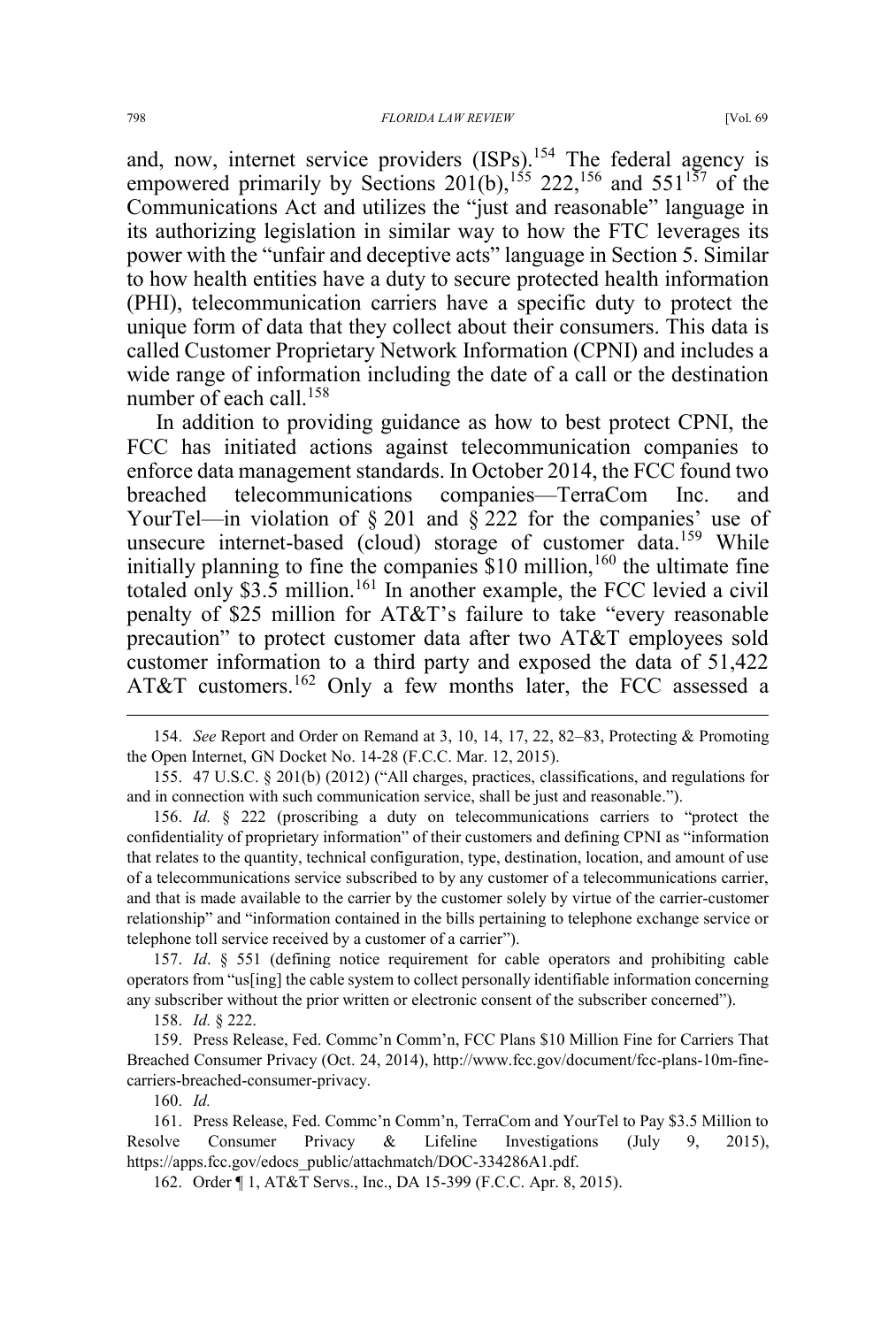\$595,000 penalty on Cox Communications in the FCC's first ever enforcement action on a cable company.<sup>163</sup> An FCC investigation into a third-party hack of Cox's system revealed that the company failed to adequately protect CPNI and PII.<sup>164</sup> Although the FCC primarily focused on Cox's failure to protect customer information, the FCC also chastised the company's violation of FCC notification standards.<sup>165</sup> While AT&T and Cox simply failed to notify the FCC of the breaches within the mandated seven-day period, TerraCom and YourTel only notified the FCC after a news reporter discovered the breach.<sup>166</sup>

This reinvigorated level of enforcement became particularly important when the Ninth Circuit—in an opinion that the court has since ordered to be reheard—held that common carriers are exempt from FTC Section V actions.<sup>167</sup> As a result of this perceived gap, the FCC began exploring new ways to exert their authority even beyond the enforcement actions discussed above.

In 2015, the FCC and FTC signed a *Memorandum of Understanding*, which clarified that the FTC can target and fine common carriers for any of their non-common carrier activities, such as any Fair Credit Reporting Act violations.<sup>168</sup> In 2016, the FCC publicized their Notice of Proposed Rulemaking (NPRM) that seeks to increase privacy protections for customers of broadband and other telecommunications services.<sup>169</sup> Two of the most controversial components of the NPRM included (1) tighter restrictions for the protection of customer data<sup>170</sup> and (2) extensive data breach notification requirements including mandated adoptions of risk management procedures and the obligation to notify affected customers no later than ten days after the breach.<sup>171</sup> While the NPRM received extensive support from digital liberties organizations, $172$  State Attorneys

165. *Id.* ¶ 2.

166. *See* Press Release, Fed. Commc'n Comm'n, *supra* note 161.

168. FCC-FTC, FCC-FTC CONSUMER PROTECTION MEMORANDUM OF UNDERSTANDING 2 (2015), https://www.ftc.gov/system/files/documents/cooperation\_agreements/151116ftcfccmou.pdf.

169. Notice of Proposed Rulemaking, Protecting the Privacy of Customers of Broadband & Other Telecomm. Servs., WC Docket No. 16-106 (F.C.C Apr. 1, 2016).

170. *Id.* ¶¶ 60–66.

171. *Id.* ¶¶ 174, 234.

172. Letter from Access Humboldt et al. to Tom Wheeler, Chairman, FCC (Sept. 7, 2016), https://www.aclu.org/letter/coalition-letter-urging-fcc-reject-calls-weaken-broadband-privacyrule.

 <sup>163.</sup> Order ¶ 4, Cox Commc'ns, Inc., DA 15-1241 (F.C.C. Nov. 5, 2015).

<sup>164.</sup> *Id.* ¶ 1.

<sup>167.</sup> *See* FTC v. AT&T Mobility LLC, No. 15-16585, 2016 WL 4501685, at \*4 (9th Cir. Aug. 29, 2016), *reh'g en banc granted sub nom.*, Fed. Trade Commn. v. AT&T Mobility LLC, 864 F.3d 995 (9th Cir. 2017).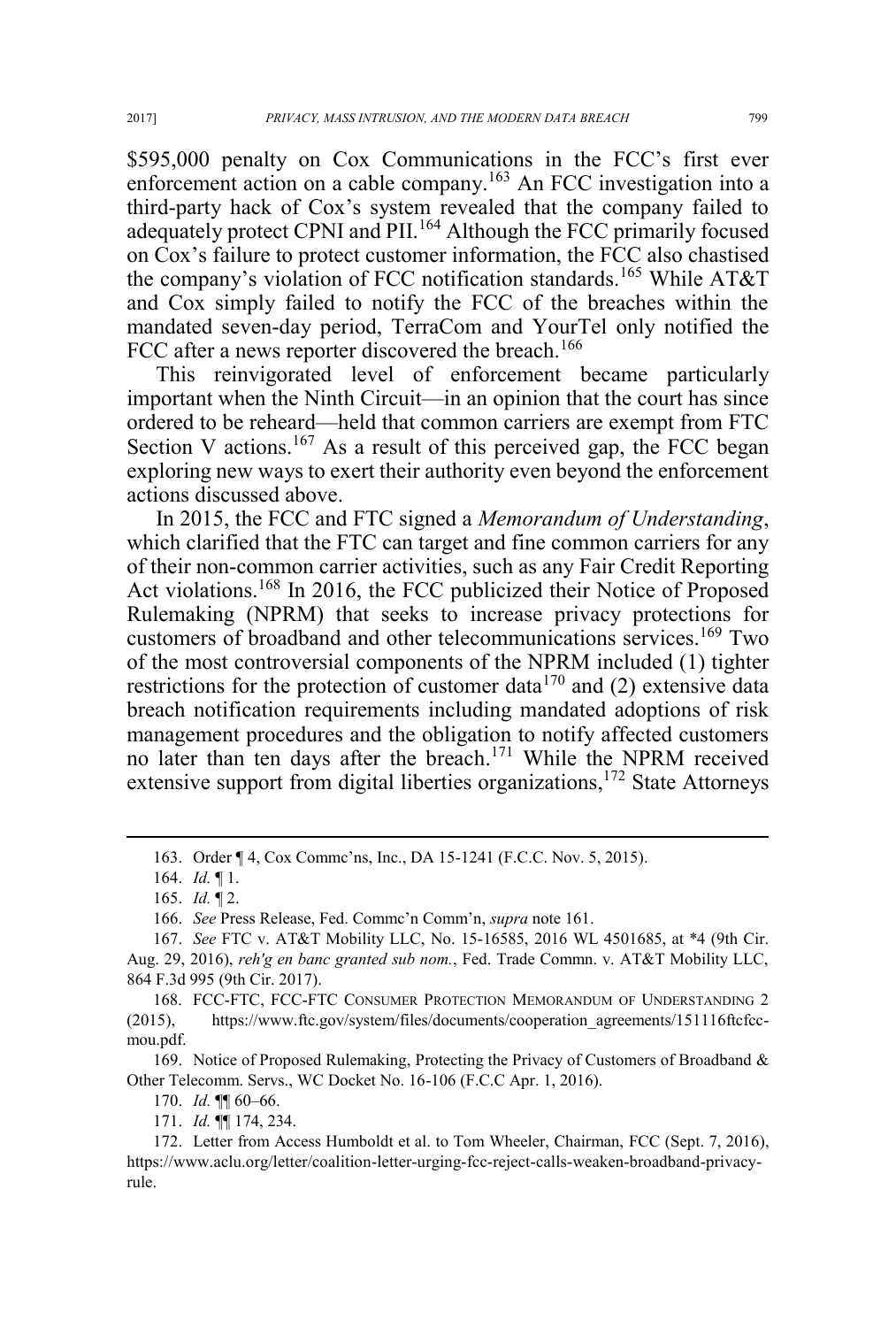General<sup>173</sup> and the telecommunications industry<sup>174</sup> staunchly opposed the NPRM as unnecessarily draconian. The negative reaction to the NPRM led then-FCC Chairman Thomas Wheeler to release an updated version of the proposed rule. The update included sensitivity distinction to comport with the existing FTC privacy framework, but very little change to the data breach requirements.<sup>175</sup> While the FCC initially adopted the broadband privacy rules in October 2016,<sup>176</sup> current FCC Chairman Ajit Pai successfully led the effort to stay the enforcement of the rules in March  $2017$ .<sup>177</sup> To formalize this stay, Congress voted to reverse the privacy rules and President Trump signed an official repeal of the rules in April  $2017.<sup>178</sup>$ 

Chairman Pai's leadership signals the FCC's likely reduced role in the establishment and enforcement of privacy and data security regulation.<sup>179</sup> Despite this course reversal, it is in the best interest of any company that falls within the common carrier designation to follow both FCC and FTC guidelines, which includes staying up to date on any FCC consent decrees and FTC Section 5 enforcements.<sup>180</sup>

 173. Kurt Orzeck, *FCC Should Drop ISP Privacy Plan, 16 State AGs Say*, LAW360 (Sept. 19, 2016, 9:00 PM), http://www.law360.com/articles/840974/fcc-should-drop-isp-privacy-plan-16-state-ags-say*.*

174. Allison Grande, *Internet Group Fights Bid for Uniform FCC Privacy Rules*, LAW360 (Sept. 21, 2016, 9:58 PM), http://www.law360.com/corporate/articles/843055/internet-groupfights-bid-for-uniform-fcc-privacy-rules.

175. FED. COMMC'N COMM'N, FACT SHEET: CHAIRMAN WHEELER'S PROPOSAL TO GIVE BROADBAND CONSUMERS INCREASED CHOICE OVER THEIR PERSONAL INFORMATION 2 (2016), http://transition.fcc.gov/Daily\_Releases/Daily\_Business/2016/db1006/DOC-341633A1.pdf.

176. *FCC Adopts Broadband Consumer Privacy Rules*, FED. COMM. COMMISSION (Oct. 27, 2016), https://www.fcc.gov/document/fcc-adopts-broadband-consumer-privacy-rules.

177. *FCC Moves to Ensure Consumers Have Uniform Online Privacy Protection*, FED. COMM. COMMISSION (Mar. 1, 2017), https://www.fcc.gov/document/fcc-moves-ensureconsumers-have-uniform-online-privacy-protection.

178. Pub. L. No. 115-22; 131 Stat. 88 (2017).

179. *See* Cecilia Kang, *F.C.C., in Potential Sign of the Future, Halts New Data Security Rules*, N.Y. TIMES (Mar. 1, 2017), https://www.nytimes.com/2017/03/01/technology/fcc-datasecurity-rules.html?mcubz=0.

180. Companies should also stay up to date with any data security guidance released by the National Institute of Standards and Technology (NIST), the Securities and Exchange Commission (SEC), and the Consumer Financial Protection Bureau (CFPB). In 2017, NIST issued a draft update to their 2014 Cybersecurity Framework that sets forth a highly detailed and technical approach for private organizations to better manage cybersecurity risk. NAT'L INST. OF STANDARDS & TECH., FRAMEWORK FOR IMPROVING CRITICAL INFRASTRUCTURE CYBERSECURITY: DRAFT VERSION 1.1 (Jan. 10, 2017), https://www.nist.gov/sites/default/files/documents////draftcybersecurity-framework-v1.1-with-markup1.pdf. In 2011, the SEC issued non-binding guidance for publicly traded companies that suffer a significant cybertheft or are vulnerable to such an attack. For example, the SEC encourages these companies to disclose a cybersecurity incident if it renders an investment in the company risky or if the incident materially affects its products, services, customer relationships, or competitive conditions. *See* DIV. OF CORP. FIN. SEC.&EXCH.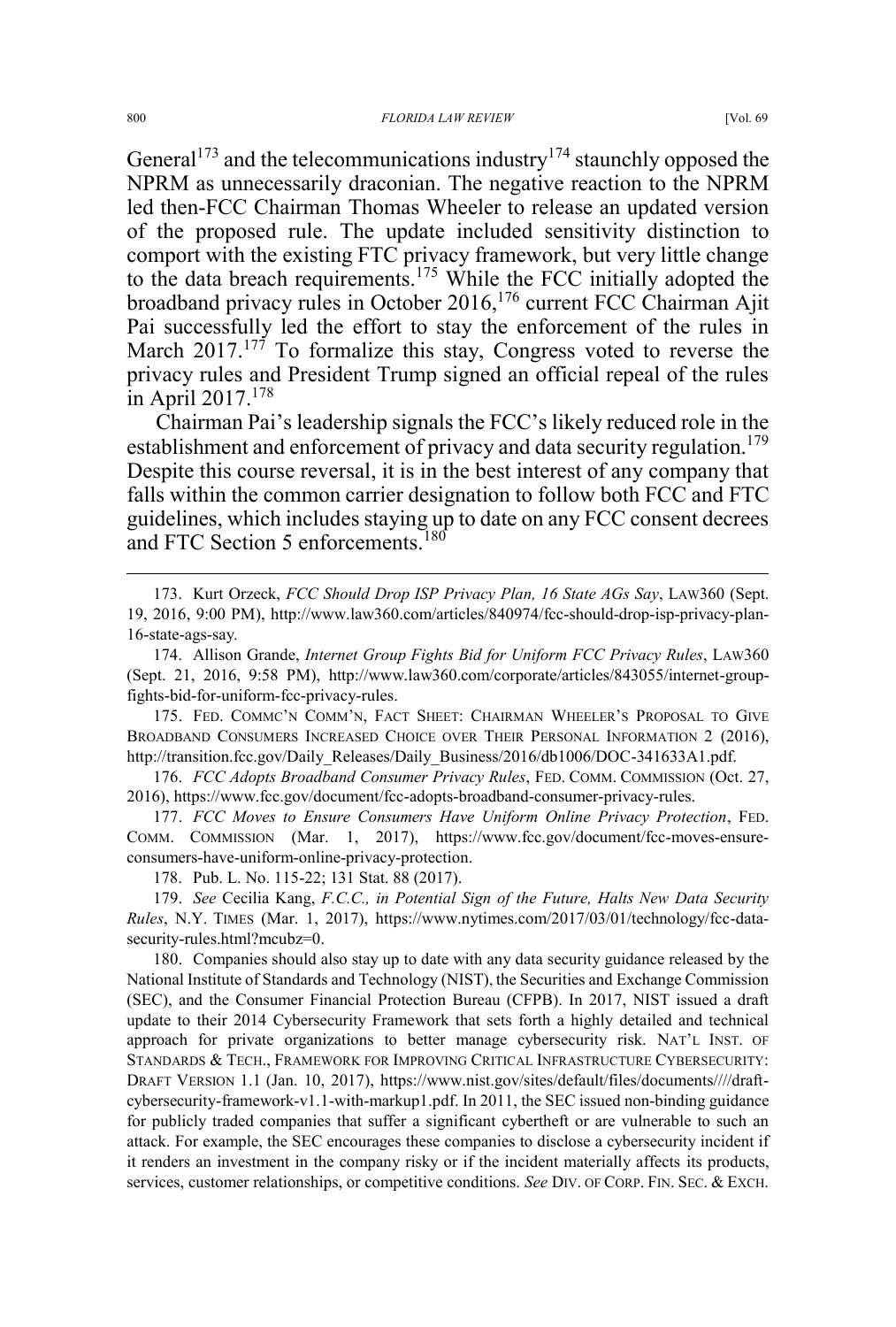### C. *Federal Standards in Other Sectors and Requirements for Notification*

In addition to the FTC's broad jurisdiction and FCC regulation of communications, private and public-sector enterprises have additional specific regulatory requirements. Those requirements may be extremely industry specific—such as healthcare data protections set forth in HIPAA. However, there are also more general statutory requirements, such as the breach notification standards that apply across industries, though even these notification standards may differ<sup>181</sup> depending on the specific industry.<sup>182</sup> These statutory duties are codified in several different statutes and federal rules rather than in one comprehensive law. Irrespective of the particular federal legal obligation in a sector, any entity that suffers a breach would be well advised to promptly notify those exposed.

#### 1. Healthcare Data

Among the various possible private sector breaches, one of the most sensitive is disclosure of healthcare data. HIPAA sets forth the regulatory framework to protect health information. In the event of a data breach, entities in the health sector<sup>183</sup> are required to notify affected individuals by first-class mail or email. The health care provider must also notify the media if the breach affects more than 500 individuals.<sup>184</sup> Further, if a

 $\overline{a}$ 

COMM'N, CF DISCLOSURE GUIDANCE: TOPIC NO. 2, at 2, 4 (2011), https://www.sec.gov/ divisions/corpfin/guidance/cfguidance-topic2.htm. In March 2016, the CFPB initiated their first data security enforcement action against a payment card company that deceived consumers about its data security practices. Citing the increased frequency of data breaches, the CFPB criticized the company's failure to address known security flaws including poor employee practices. *See*  Press Release, Consumer Fin. Prot. Bureau, CFPB Takes Action Against Dwolla for Misrepresenting Data Security Practices (Mar. 2, 2016), http://www.consumerfinance.gov/aboutus/newsroom/cfpb-takes-action-against-dwolla-for-misrepresenting-data-security-practices/.

<sup>181.</sup> A 2010 Congressional Research Service Report provides a comprehensive discussion of the patchwork of federal data breach notification standards. *See* GINA STEVENS, CONG. RES. SERV., RL34120, FEDERAL INFORMATION SECURITY AND DATA BREACH NOTIFICATION LAWS 4 (2010).

<sup>182.</sup> In 2015, Congress considered several data breach bills that would create a more standardized data breach response across the sectors. The Center for Democracy and Technology analyzes four of the more prominent data breach bills in this 2015 report. *See generally* CTR. FOR DEMOCRACY & TECH., COMPARISON OF FOUR DATA BREACH BILLS CURRENTLY BEFORE CONGRESS (114TH SESSION) 1 (2015), https://cdt.org/files/2015/09/2015-09-09-Federal-DBN-Bills-Comparison-Chart\_2.pdf.

<sup>183.</sup> Health Information Technology for Economic and Clinical Health Act, Pub. L. No. 11- 5, 123 Stat. 226 (2009) (codified as amended in scattered sections of 42 U.S.C.); Health Insurance Portability and Accountability Act of 1996, Pub. L. No. 104-191, 110 Stat. 1936 (codified as amended in scattered sections of 26, 29, and 42 U.S.C.).

<sup>184. 45</sup> C.F.R. §§ 164.400–.414 (2017).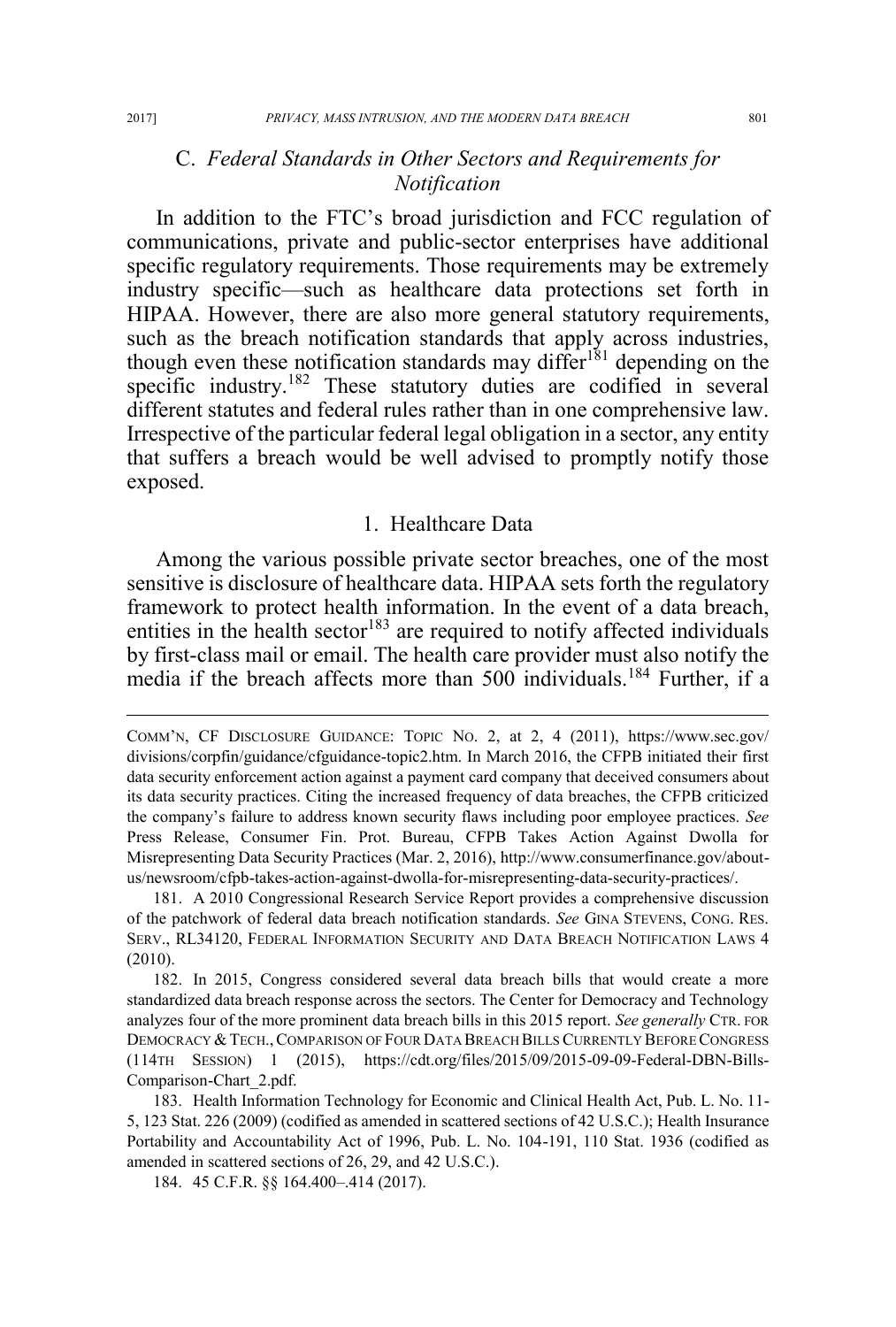"business associate" entrusted with patient information is breached, the associate must notify covered entities without unreasonable delay within sixty days of the breach.<sup>185</sup> These protections are of a particular importance now as the healthcare industry has come under continual assault from various hackers including the deployment of ransomware to blackmail the provider.<sup>186</sup>

### 2. Education Data

Though education data has heightened privacy protections, the education sector does not have breach notification requirements, nor are they the subject of rigorous regulation by the FTC or FCC. In fact, the 2008 amendment to the Family Educational Rights and Privacy Act (FERPA) specifically detailed how:

The [U.S.] Department [of Education] does not have the authority under FERPA to require that agencies or institutions issue a direct notice to a parent or student upon an unauthorized disclosure of education records. FERPA requires only that the agency or institution record the disclosure so that a parent or student will become aware of the disclosure during an inspection of the student's education record<sup>187</sup>

The amendment advises that student notification may be triggered if the breach involves a social security number or other information that would increase the likelihood of identity theft.<sup>188</sup> The Department of Education recommends that an institution should notify the Family Policy Compliance Office (FPCO) if a breach does occur.<sup>189</sup> Regardless of notification, the FPCO has the authority to conduct its own investigation of the breach.<sup>190</sup> If reintroduced in a future session, the proposed Student Privacy Protection Act would amend the current standards by requiring parental notification if a student's data is accessed.<sup>191</sup> As student data is  $\frac{1}{2}$  increasingly stored using cloud computing,<sup>192</sup> and education technology

 <sup>185.</sup> *Id.* § 164.410(b).

<sup>186.</sup> *See* discussion *infra* pp. 788–89.

<sup>187.</sup> PRIVACY TECH. ASSISTANCE CTR., DATA BREACH RESPONSE CHECKLIST 3 (2012), http://ptac.ed.gov/sites/default/files/checklist\_data\_breach\_response\_092012.pdf.

<sup>188.</sup> *Id.*

<sup>189.</sup> *Id.* at 9.

<sup>190. 34</sup> C.F.R. § 99.64(b) (2017).

<sup>191.</sup> Student Privacy Protection Act, S. 1341, 114th Cong. (2015).

<sup>192.</sup> *See* Family Educational Rights and Privacy, Final Rule, 76 Fed. Reg. 75603, 75612 (Dec. 2, 2011); *see generally* PRIVACY TECH. ASSISTANCE CTR., FREQUENTLY ASKED QUESTIONS– CLOUD COMPUTING 1, 4 (2012), http://ptac.ed.gov/sites/default/files/cloud-computing.pdf.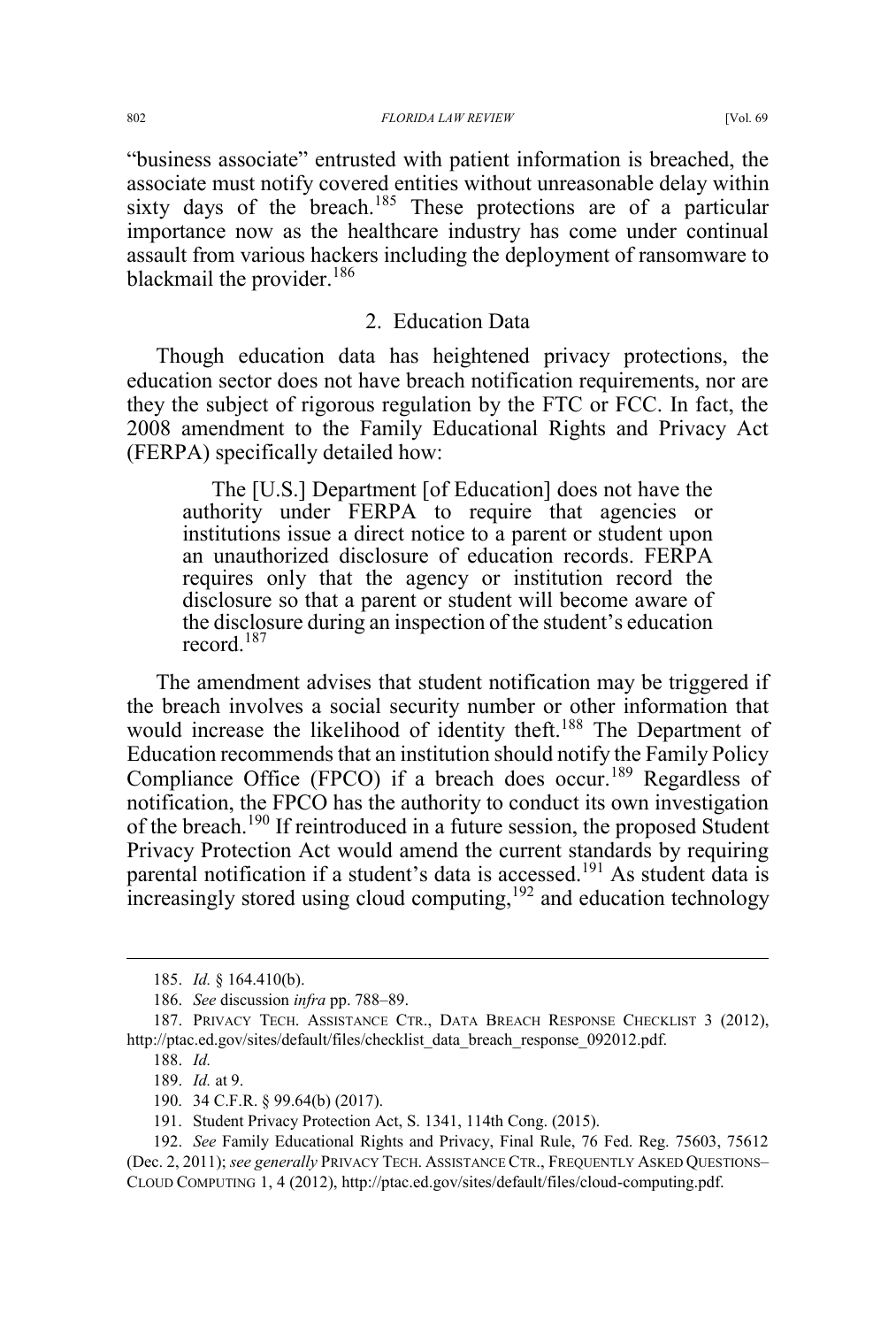platforms become mainstream teaching tools,<sup>193</sup> FERPA protection of education data will need to be further updated to anticipate security challenges unique to sensitive digital data.

### 3. Financial Data

In the financial sector, Title V of the Gramm–Leach–Bliley Act  $(GLBA)^{194}$  requires financial institutions to notify individuals as soon as possible if the institution determines that misuse of PII has occurred or is reasonably possible. Due to the lack of enforcement mechanisms in the GLBA, the FTC will intervene to initiate compliance if an institution violates the data security or privacy standards.<sup>195</sup> Beyond notification standards, the SEC has established a series of cybersecurity "requests" for corporate boards.<sup>196</sup> SEC requests range from establishing a corporate culture of data security to having procedures in place in case of a data breach.<sup>197</sup> In a similar vein, the Financial Industry Regulatory Authority also released its 2015 Cybersecurity Report on Best Practices, which provides an extensive data security guide for broker-dealers.<sup>198</sup>

4. Data Managed By Government and Government Contractors

In 2015, hackers compromised the data of 4 million federal employees in the massive Office of Personnel Management breach.<sup>199</sup> In the event of a breach, the federal government must adhere to standards set by Office of Management and Budget Memorandum M-07-16.200 For

 <sup>193.</sup> *See* Press Release, U.S. Dep't of Educ., Department of Education Launches the Educational Quality Through Innovative Partnerships (EQUIP) Experiment to Provide Low-Income Students with Access to New Models of Education and Training (Oct. 14, 2015), http://www.ed.gov/news/press-releases/fact-sheet-department-education-launches-educationalquality-through-innovative-partnerships-equip-experiment-provide-low-income-students-accessnew-models-education-and-training; *see also* FLA. STAT. § 1004.0961 (2016) (beginning in the 2015–2016 school year, Florida students can earn academic credit for online courses).

<sup>194.</sup> Pub. L. No. 106-102, 113 Stat. 1338, 1437 (1999) (codified as amended at 15 U.S.C. §§ 6801–09 (2012)).

<sup>195. 16</sup> C.F.R. § 314 (2017).

<sup>196.</sup> OFFICE OF COMPLIANCE INSPECTIONS  $\&$  EXAMINATIONS, U.S. Sec.  $\&$  Exch. COMM'N, OCIE'S 2015 CYBERSECURITY EXAMINATION INITIATIVE 2 (2015), https://www.sec.gov/ocie/ announcement/ocie-2015-cybersecurity-examination-initiative.pdf.

<sup>197.</sup> *Id.* 

<sup>198.</sup> *See* FIN. INDUS. REGULATORY AUTH., REPORT ON CYBERSECURITY PRACTICES 1 (2015), https://www.finra.org/sites/default/files/p602363%20Report%20on%20Cybersecurity%20Practi ces\_0.pdf.

<sup>199.</sup> Spencer Ackerman, *US Government Responds to Latest Hack: Give Us More Power over Data Collection*, GUARDIAN (June 5, 2015, 3:06 PM), https://www.theguardian.com/ technology/2015/jun/05/us-government-opm-hack-data-collection-powers.

<sup>200.</sup> Memorandum from Deputy Dir. for Mgmt. of the Office of Mgmt. & Budget to the Heads of Exec. Dep'ts & Agencies (May 22, 2007), https://www.whitehouse.gov/sites/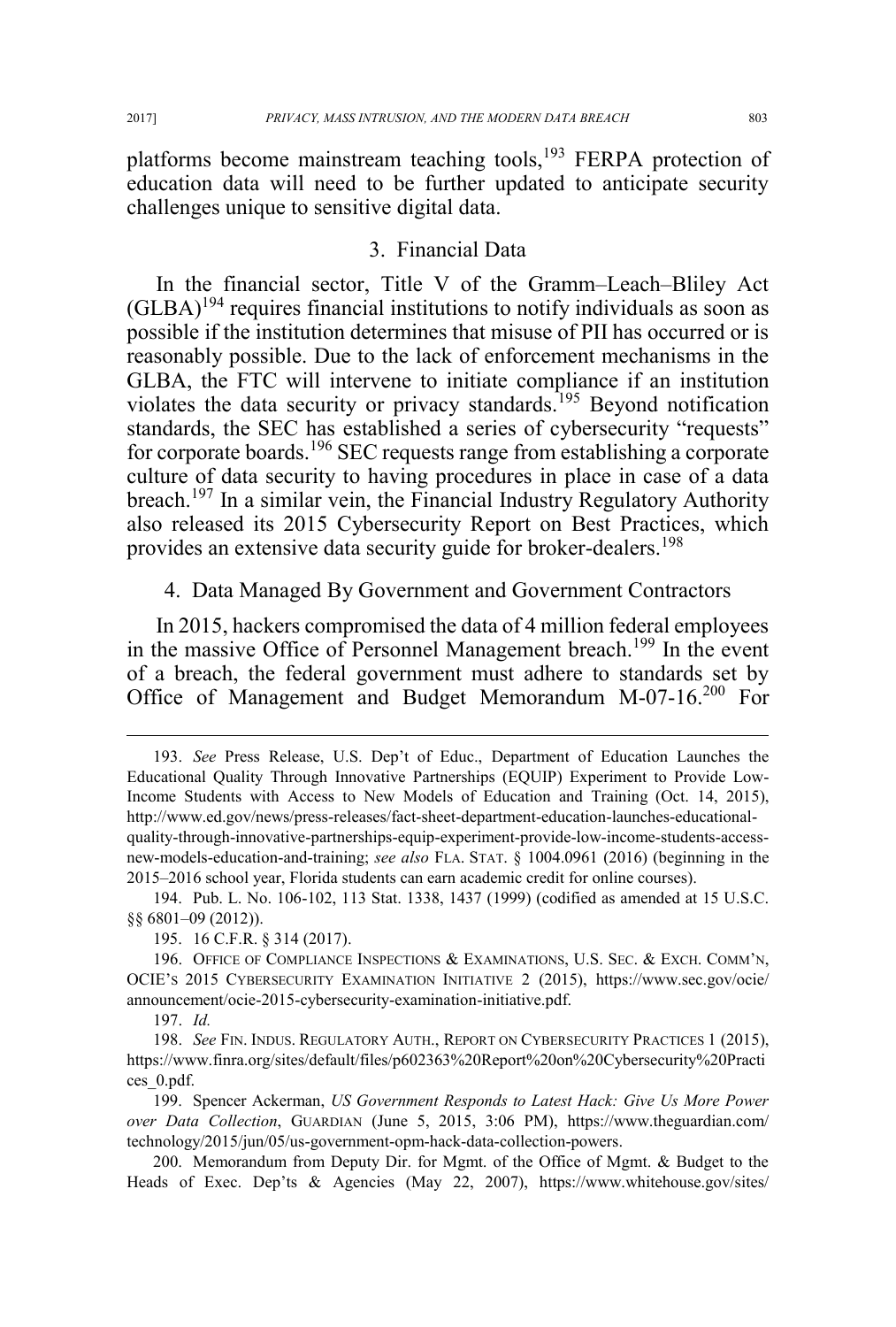instance, a federal agency must internally disclose a breach of PII within one hour of becoming aware of the breach.<sup>201</sup> However, external notification is not as immediate and must be done only without "unreasonable delay."<sup>202</sup>

Another specific set of sector regulations apply to government contractors who handle Controlled Unclassified Information (CUI) and other federal information. Edward Snowden, for example, gained access to NSA data as an employee of Booz Allen Hamilton, a private sector contractor.<sup>203</sup> In 2015, the National Institute of Standards and Technology (NIST) issued updated guidelines for federal agencies working with contractors who handle CUI.<sup>204</sup> Because the guidelines do not impose strict requirements for the contractors to adopt, inconsistencies between different contractors are likely to develop. In May 2016, the Department of Defense, General Services Administration, and the National Aeronautics and Space Administration released a Final Rule to be added to the Federal Acquisition Regulation regarding the basic safeguarding of contractor information systems.<sup>205</sup> The rule is applied with other federal requirements, but also maps out the basic cyber security practices to be adopted by all contractors that "process[], store[], or transmit[] [f]ederal contract information."<sup>206</sup> These practices include: authenticating or verifying the identities of users, processes, and devices before allowing access to an information system; sanitizing or destroying information system media containing federal personnel contract information before disposal, release, or reuse; and performing periodic malicious code scans of the information system and real-time scans of files from external sources as files are downloaded, opened, or executed.<sup>207</sup>

 $\overline{a}$ 

whitehouse.gov/files/omb/memoranda/2007/m07-16.pdf.

<sup>201.</sup> *Id.*

<sup>202.</sup> *Id.*

<sup>203.</sup> Julian Borger, *Booz Allen Hamilton: Edward Snowden's US Contracting Firm*, GUARDIAN (June 9, 2013, 5:01 PM), https://www.theguardian.com/world/2013/jun/09/boozallen-hamilton-edward-snowden.

<sup>204.</sup> These guidelines are not in and of themselves legally binding. However, failure to follow industry standards can be risky. *See* RON ROSS ET AL., NAT'L INST. OF STANDARDS & TECH., PROTECTING CONTROLLED UNCLASSIFIED INFORMATION IN NONFEDERAL INFORMATION SYSTEMS AND ORGANIZATIONS 12 (2015), http://nvlpubs.nist.gov/nistpubs/SpecialPublications/NIST. SP.800-171.pdf.

<sup>205.</sup> Federal Acquisition Regulation for Basic Safeguarding of Contractor Information Systems, 81 Fed. Reg. 30,439, 30,439 (May 16, 2016) (to be codified at 48 C.F.R. pts. 4, 7, 12, and 52).

<sup>206.</sup> *Id.* at 30,445.

<sup>207.</sup> *Id.* at 30,446.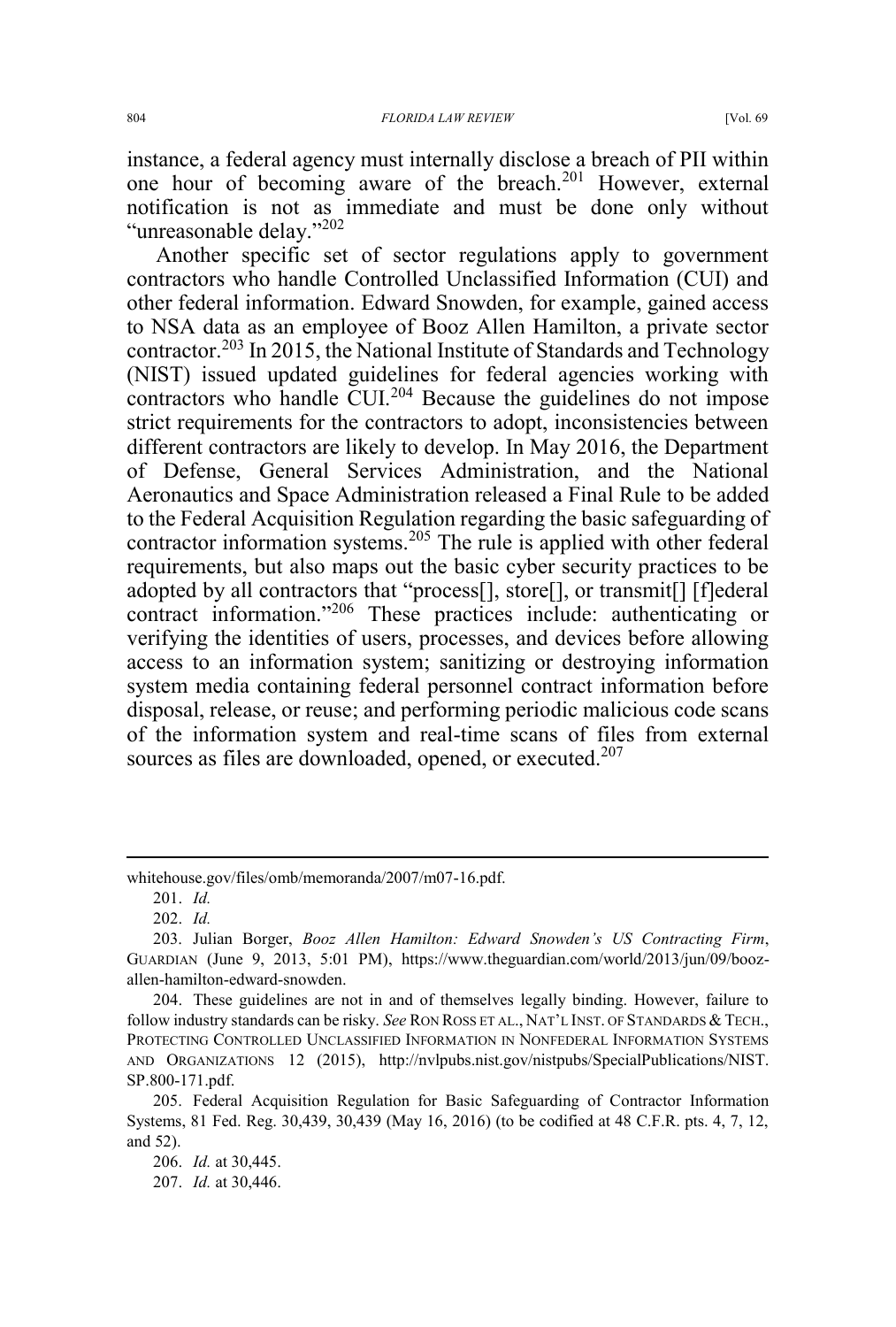#### D. *State Standards for Breach Notification*

In addition to the complex federal standards, forty-eight states have enacted data breach notification laws. California was the first state to enact a law requiring notification to victims of a data breach.<sup>208</sup> The statute requires a data custodian to notify the original creator or "owner" of the data when data is disseminated to an unauthorized person.<sup>209</sup> Most other states have since adopted similar statutes that require prompt notification when a data breach occurs and authorize civil penalties when notification is delayed or not made.<sup>210</sup> However, if the data is encrypted, forty-seven states plus the District of Columbia, Guam, Puerto Rico, and Virgin Islands exempt the entities from these notification requirements.<sup>211</sup> Despite one in five breaches involving paper records,<sup>212</sup> several states require notification if the data breach concerns electronic records only.<sup>213</sup> Some states require notification immediately after a breach occurs, while others allow the data custodian to assess the potential risk of harm to the person before determining whether to issue notification.214 Data custodians face consequences for failing to notify or for making an untimely notification that vary from a small fine issued by a state agency to a private right of action for damages.<sup>215</sup>

The multitude of statutes across the states create a patchwork of standards and enforcement.<sup>216</sup> Thirty-one states, plus Puerto Rico and the District of Columbia, have enacted legislation that broadens the general definition of personal information to reflect the changing technical landscape, including username and passwords, answers to security

 <sup>208.</sup> *See* FCC-FTC, *supra* note 168, at 1.

<sup>209.</sup> GINA STEVENS, CONG. RESEARCH SERV., R42475, DATA SECURITY BREACH NOTIFICATION LAWS 3 (2012).

<sup>210.</sup> *Id.*

<sup>211.</sup> *See* BAKER & HOSTETLER LLP, STATE DATA BREACH LAW SUMMARY 24–27 (2017), https://www.bakerlaw.com/files/Uploads/Documents/Data%20Breach%20documents/Data\_Bre ach\_Charts.pdf.

<sup>212.</sup> Melinda L. McLellan, *2015 BakerHostetler Incident Response Report Shows One in Five Breaches Involved Paper Records*, BAKERHOSTETLER (June 1, 2015), https://www.dataprivacymonitor.com/data-breaches/2015-bakerhostetler-incident-responsereport-shows-one-in-five-breaches-involved-paper-records/.

<sup>213.</sup> *See Many State Data Breach Laws Don't Protect Paper Records*, BLOOMBERG BNA: TECH., TELECOM & INTERNET BLOG (Jan. 12, 2009), http://www.bna.com/state-data-breachb12884907245/.

<sup>214.</sup> STEVENS, *supra* note 209, at 6.

<sup>215.</sup> Steptoe & Johnson, LLP has created an excellent catalog of the different types of penalties different state notification laws authorize. STEPTOE & JOHNSON LLP, COMPARISON OF US STATE AND FEDERAL SECURITY BREACH NOTIFICATION LAWS 3 (2016), http://www.steptoe.com/assets/htmldocuments/SteptoeDataBreachNotificationChart.pdf.

<sup>216.</sup> *See* BAKER & HOSTETLER LLP, *supra* note 211, at 1.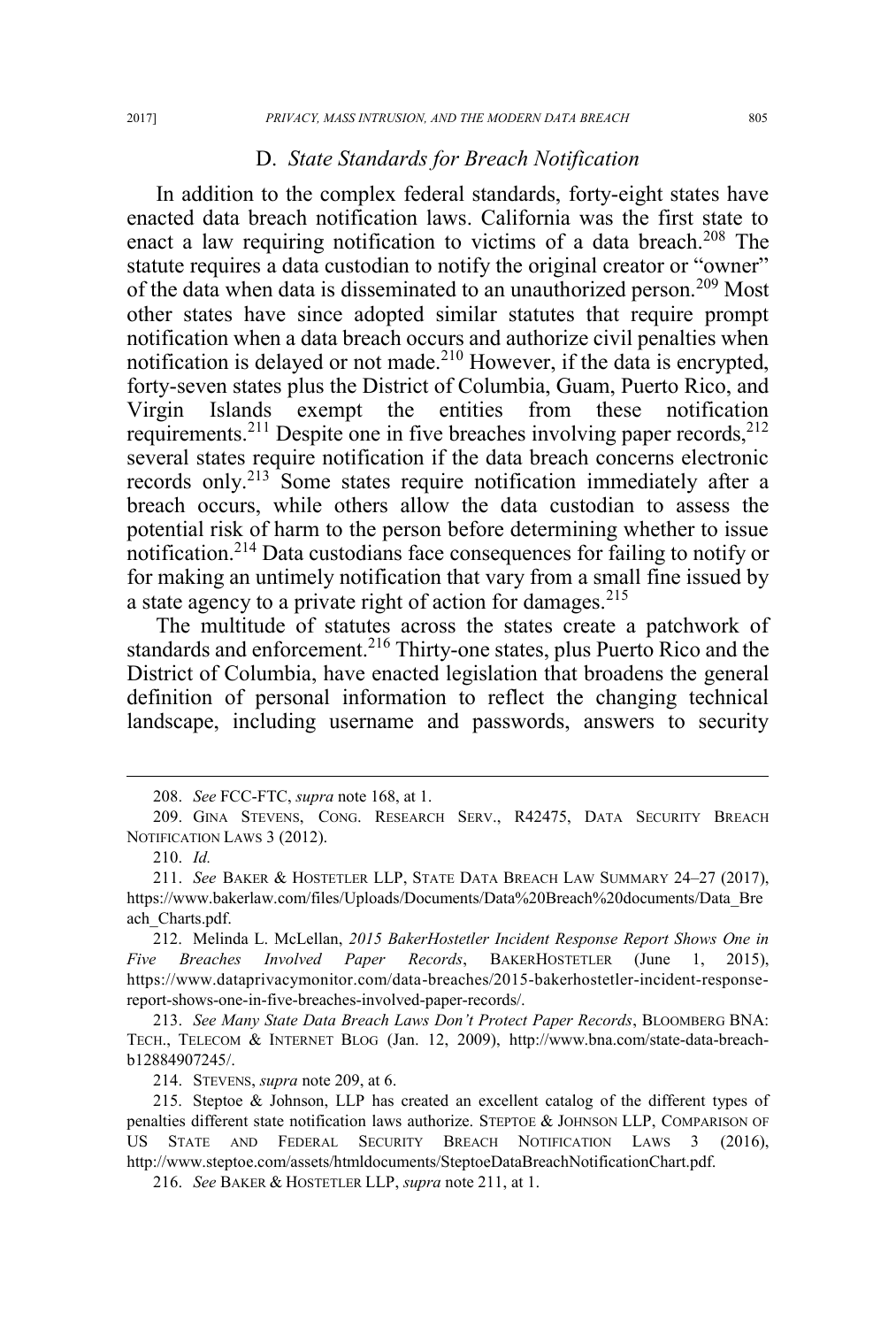questions, or biometric data as  $\text{PII}^{217}$  Alternatively, some states employ a catch-all definition as exemplified by New York's statute: "Personal information means any information concerning a natural person which, because of name, number, personal mark, or other identifier, can be used to identify such natural person."<sup>218</sup>

Most state statutes do not enable civil action if the personal data was acquired in encrypted form.<sup>219</sup> However, a handful of state statutes provide that if encrypted data is obtained along with access to the encryption key, it renders the data as accessible as if it were unencrypted, and, accordingly, a civil action remedy is available.<sup>220</sup>

Many states give exclusive power to the attorney general to enforce data breach notice statutes, $^{221}$  but some states provide exemptions to this standard, carving out the power for individuals to pursue civil remedies. Fourteen, plus the District of Columbia, Puerto Rico, and the Virgin Islands, permit a civil cause of action for data breaches, while Texas and Tennessee address data breach damages under their respective consumer protection acts.<sup>222</sup> Even where a state provides an avenue for relief, demonstrating sufficient damages for a claim may be a challenge.<sup>223</sup> Most states impose time limits and restrictions on monetary damages, such as the District of Columbia statute, which expressly states that damages may not include dignitary damages such as pain and suffering.<sup>224</sup>

Emerging state standards may soon become industry standards and targets for other federal and state governments alike. For example, in the financial services industry, the New York Department of Financial Services (DFS) is setting a high bar with its highly detailed cybersecurity regime, which partially went into effect on March 1, 2017.<sup>225</sup> This regulation requires covered entities to implement an internal cybersecurity program and policy, requires third-party service providers to have a cybersecurity policy, hire a chief information security officer,

220. *See id.* at 24–27.

221. State Attorneys General (AGs) are further expanding the role in data breaches by using these notification laws to step in when the FTC fails to take action. For example, the New York AG entered into a settlement with Uber mandating the adoption of new authentication and encryption practices. Allison Grande, *Uber Privacy Pact Shows New Enforcement Role for State AGs*, LAW360 (Jan. 11, 2016, 10:47 PM), http://www.law360.com/articles/745180/uber-privacypact-shows-new-enforcement-role-for-state-ags.

222. *See* BAKER & HOSTETLER LLP, *supra* note 211, at 22–23.

223. *See generally* Elizabeth D. de Armond, *A Dearth of Remedies*, 113 PA. ST. L. REV. 1, 7–8 (2008) (discussing federal gaps and the states' role in protecting data privacy).

224. *See* BAKER & HOSTETLER LLP, *supra* note 211, at 23.

225. N.Y. COMP. CODES R. & REGS. tit. 23, § 500 (2017).

 <sup>217.</sup> *Id.* at 2–9.

<sup>218.</sup> N.Y. GEN. BUS. LAW § 899-aa(1)(a) (McKinney 2016).

<sup>219.</sup> For example, Arkansas's statute notes how the statute only applies to "unencrypted data elements." BAKER & HOSTETLER LLP, *supra* note 211, at 24.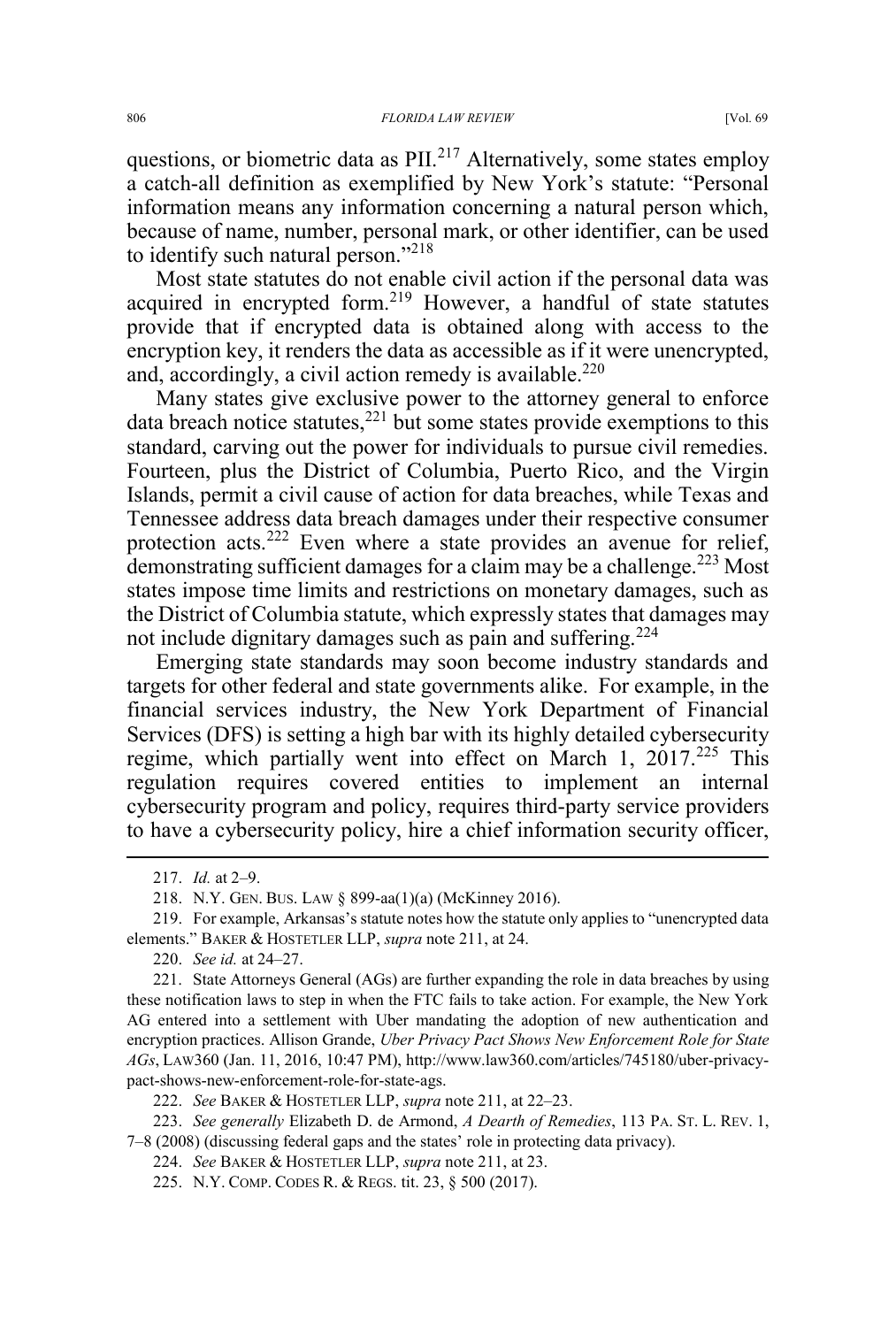comply with access privileges and personnel/intelligence requirements, adopt an incident response plan, and bear the responsibility to provide notice of qualifying security to the DFS superintendent.<sup>226</sup> The existence of state requirements and standards presents a challenge to every multistate enterprise. For example, the litigation surrounding the Target breach included allegations of violations of certain state standards where civil actions were authorized, as well as federal standards. Interstate enterprises are well advised to be aware of state security and notification standards.

#### IV. PRIVATE CAUSES OF ACTION OR RESPONSES TO A DATA BREACH

Providing legal remedies for victims of breach presents novel challenges. Government actions are limited to penalizing companies or punishing hackers. Government sanctions against companies can be significant and harmful to these private entities, but harmed individuals have had limited success because of outdated or inadequate remedies. Based on the continued frequency of data breaches, government actions alone are neither an effective deterrent to hackers, nor an adequate remedy for harmed individuals.

For any given data breach, there may be multiple plaintiffs and also numerous defendants. The breached entity may seek recovery from others who are responsible for the data breach. For example, the harmed company may seek relief against the hacker, an individual causing the breach, a data custodian, a service provider, or a subcontractor. Other injured parties—other than the exposed individual—may seek recovery against the breached company. Common examples are banks or credit card companies who are legally accountable to customers whose credit card data was stolen and used.<sup>227</sup> Most often, the individual must join a class action option, which reflects the relatively small nature of the losses, but also presents multiple approaches to seeking compensation. Even though the common law remedies have yet to be highly effective, there are, *hypothetically*, a plethora of options available.

### A. *Negligence*

A plaintiff in a data breach class action premised on negligence will allege that the company, as the data custodian, had a duty to exercise reasonable care in protecting the plaintiff's PII, the company breached

 <sup>226.</sup> *Id.*

<sup>227.</sup> Banks and credit card companies will compensate customers for fraudulent charges, but seek reimbursement—with varying degrees of success—from retail companies for expenses incurred through a data breach. Julie Creswell, *As Online Data Theft Escalates, Banks Look to Retailers to Bear the Losses*, N.Y. TIMES (Sept. 28, 2015), http://www.nytimes.com/2015/ 09/29/business/as-online-data-theft-escalates-banks-look-to-retailers-to-bear-the-losses.html.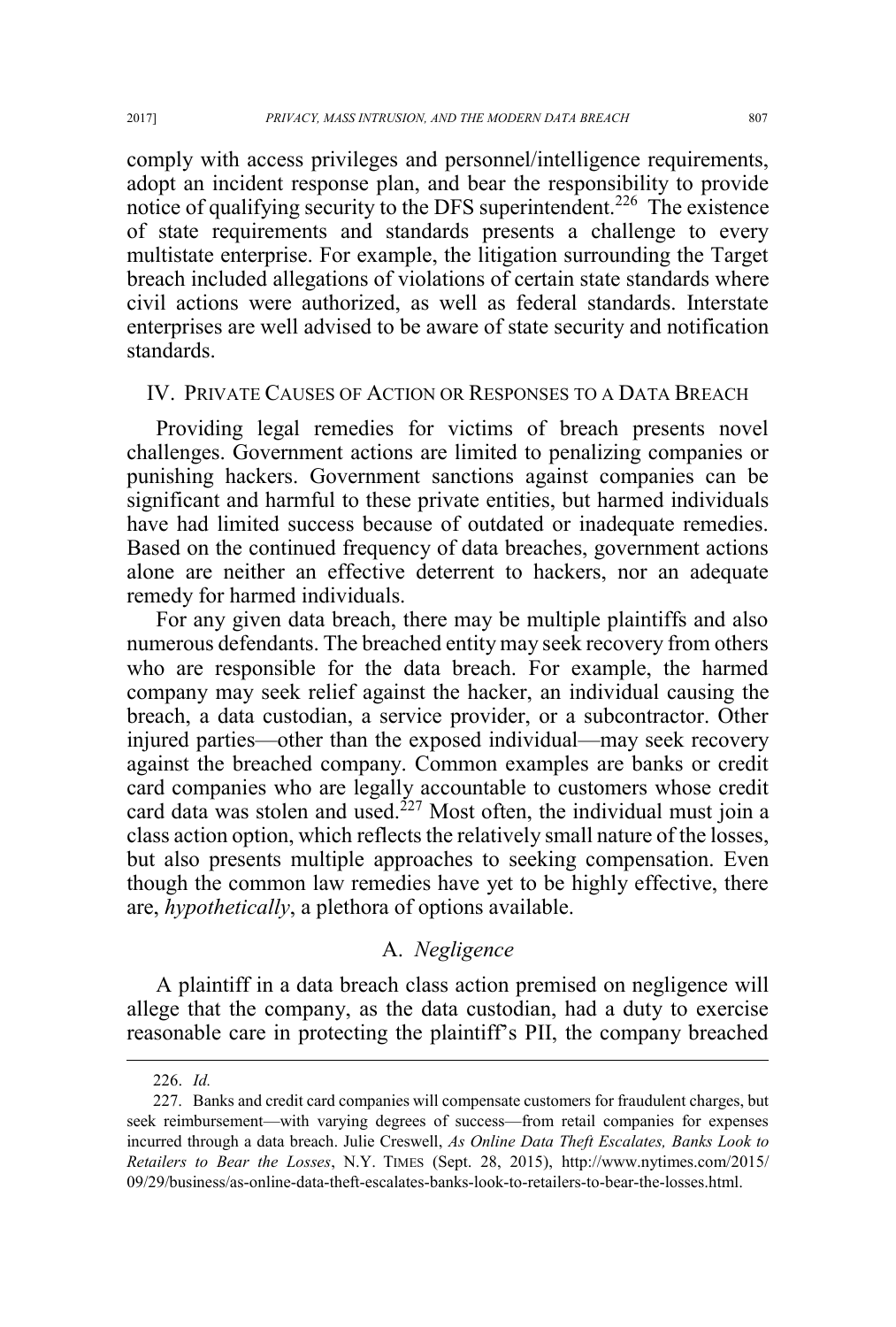that same duty, and that this breach caused the resulting damages, for example, allowing or inducing the data breach.<sup>228</sup> Typical claims brought against a data custodian premised on negligence may be negligent or unreasonable data security practices, failing to fix compromised security systems, failing to test a network security system, or breaching a general duty to keep consumer's data safe.<sup>229</sup> In these negligence actions, the standard of care is a central issue during litigation.<sup>230</sup>

These actions may allege that the data custodian "enables cybercrime, unreasonable data security practices, or fail[s] to fix known security vulnerabilities that compromise confidential information."<sup>231</sup> Another approach to establish liability is grounded in statutory standards for data custodians, "such as vendor liability under Article 2 of the Uniform Commercial Code (UCC) or the application of professional malpractice law to software programmers."<sup>232</sup> Still other plaintiffs have pled liability on grounds of a breach of fiduciary duty, alleging that the plaintiff relied on the company holding the data, which was in a position of trust and confidence to use the data to the plaintiff's benefit.<sup>233</sup>

Regardless of the particular negligence theory a data breach victim utilizes in a suit against the data custodian, the greatest hurdle data breach victims face when suing in negligence is the economic loss rule.<sup>234</sup> This time-honored legal doctrine precludes recovery in tort for economic losses where the economic loss does not stem from a causally related personal injury or tangible property damage.<sup>235</sup> However outdated, courts

 <sup>228.</sup> *See* Ruiz v. Gap, Inc., 380 F. App'x 689, 691 (9th Cir. 2010).

<sup>229.</sup> *See In re* Sony Gaming Networks & Customer Data Breach Litig., 996 F. Supp. 2d 942, 966 (S.D. Cal. 2014) (explaining that plaintiffs in a data breach class action alleged that Sony violated a duty to consumers to provide reasonable network security and "allege[d] [that] this duty included, among other things, the duty to design, implement, maintain, and test Sony's security system in order to ensure Plaintiff's Personal Information was adequately secured and protected"); William Dalsen, Comment, *Civil Remedies for Invasions of Privacy: A Perspective on Software Vendors and Intrusion upon Seclusion*, 2009 WIS. L. REV. 1059, 1063 (2009).

<sup>230.</sup> *See In re Sony*, 996 F. Supp. 2d at 972.

<sup>231.</sup> Dalsen, *supra* note 229, at 1063.

<sup>232.</sup> *Id.*

<sup>233.</sup> *See, e.g.*, Daly v. Metro. Life Ins., 782 N.Y.S.2d 530, 535 (N.Y. Sup. Ct. 2004).

<sup>234.</sup> In 2016, the U.S. Supreme Court chose not to redefine the economic loss rule to allow recovery under a federal cause of action despite the nonexistence of concrete harm. Spokeo Inc. v. Robins, 136 S. Ct. 1540, 1549 (2016) ("Article III standing requires a concrete injury even in the context of a statutory violation.")

<sup>235.</sup> For a thorough discussion on the different common law and state-specific statutory exceptions to the economic loss doctrine in a consumer data breach class action, see *In re Sony*, 996 F. Supp. 2d at 966–73; *cf.* Michael L. Rustad & Thomas H. Koenig, *Extending Learned Hand's Negligence Formula to Information Security Breaches*, 3 I/S 237, 268 n.139 (2007) (noting that plaintiffs have not been successful in "side-stepping" the economic loss rule in data breach cases premised on negligence).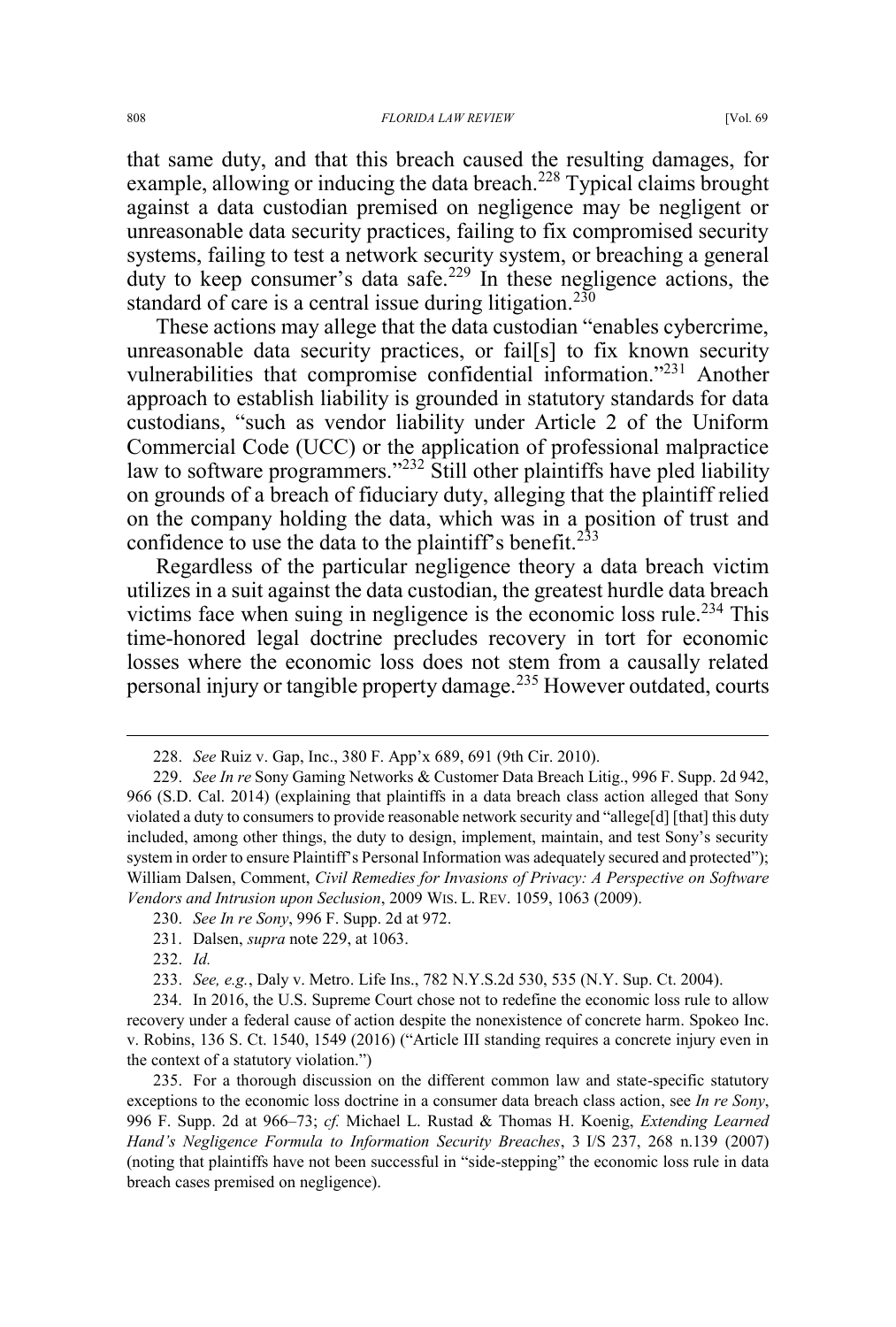are reluctant to recognize data as legal property.<sup>236</sup> Further, if the victim suffers no financial harm—for example, when a credit card loss is covered by the card company—there is no "economic loss." As a result, data breach victims suing under negligence are frequently unsuccessful in surviving motions to dismiss. $237$ 

The economic loss rule does not always operate as a total bar to negligence claims. Compensatory damages have been successfully sought against corporate data custodians under theories that held the custodians to a standard to exercise reasonable care of the data regardless of direct economic loss.238 In some states, noneconomic damages have been permitted in a data breach negligence cause of action. For example, in the recent Target data breach class action, negligence claims survived Target's initial motion to dismiss under Georgia, D.C., Idaho, and New Hampshire law.<sup>239</sup> However, in 2016, the Third Circuit ruled that the economic loss doctrine barred a plaintiff from claiming negligence after a data breach.<sup>240</sup>

Plaintiffs also face justiciability issues such as standing and ripeness when suing in negligence or any other common law action. Many data breach victims can only allege the mere threat of identity theft or other speculative damages rather than particularized damages, such as a dollar amount lost by someone utilizing their personal profile. In other words, it is difficult to assign value to the harm caused in a data breach where the victim has suffered no particular loss. In light of the recent U.S. Supreme Court decision in *Clapper v. Amnesty International USA*,<sup>241</sup> which reemphasized the need for a threatened injury to be "certainly impending" to meet standing requirements,<sup>242</sup> more recent cases have followed the traditional stringent approach to standing.<sup>243</sup> For example, in 2015, a New Jersey federal court denied standing to plaintiffs who had

 <sup>236.</sup> *See* Douglas H. Meal & David T. Cohen, *Private Data Security Breach Litigation in the United States*, ASPATORE, https://webcache.googleusercontent.com/search?q=cache:a4I5Jit 356YJ:https://www.ropesgray.com/~/media/Files/articles/2014/February/Meal%2520Chapter.as hx+&cd=1&hl=en&ct=clnk&gl=us (last visited Mar. 10, 2017).

<sup>237.</sup> *Id.*

<sup>238.</sup> *See In re Sony*, 996 F. Supp. 2d at 966–73.

<sup>239.</sup> *In re* Target Corp. Customer Data Sec. Breach Litig., 64 F. Supp. 3d 1304, 1314 (D. Minn. 2014). However, the development of the economic loss rule in Alaska, California, Illinois, Iowa, and Massachusetts required the court's dismissal of certain negligence claims brought by plaintiffs from these states. *Id.*

<sup>240.</sup> Longenecker-Wells v. Benecard Servs. Inc., No. 15-3538, 2016 WL 4474701, at \*1–2 (3d Cir. Aug. 25, 2016).

<sup>241. 113</sup> S. Ct. 1138 (2013).

<sup>242.</sup> *Id.* at 1147.

<sup>243.</sup> *See, e.g.*, Galaria v. Nationwide Mut. Ins., 998 F. Supp. 2d 646, 655–56 (S.D. Ohio 2014), *rev'd and remanded*, Nos. 15-3386/3387, 2016 WL 4728027, at \*1 (6th Cir. Sept. 12, 2016).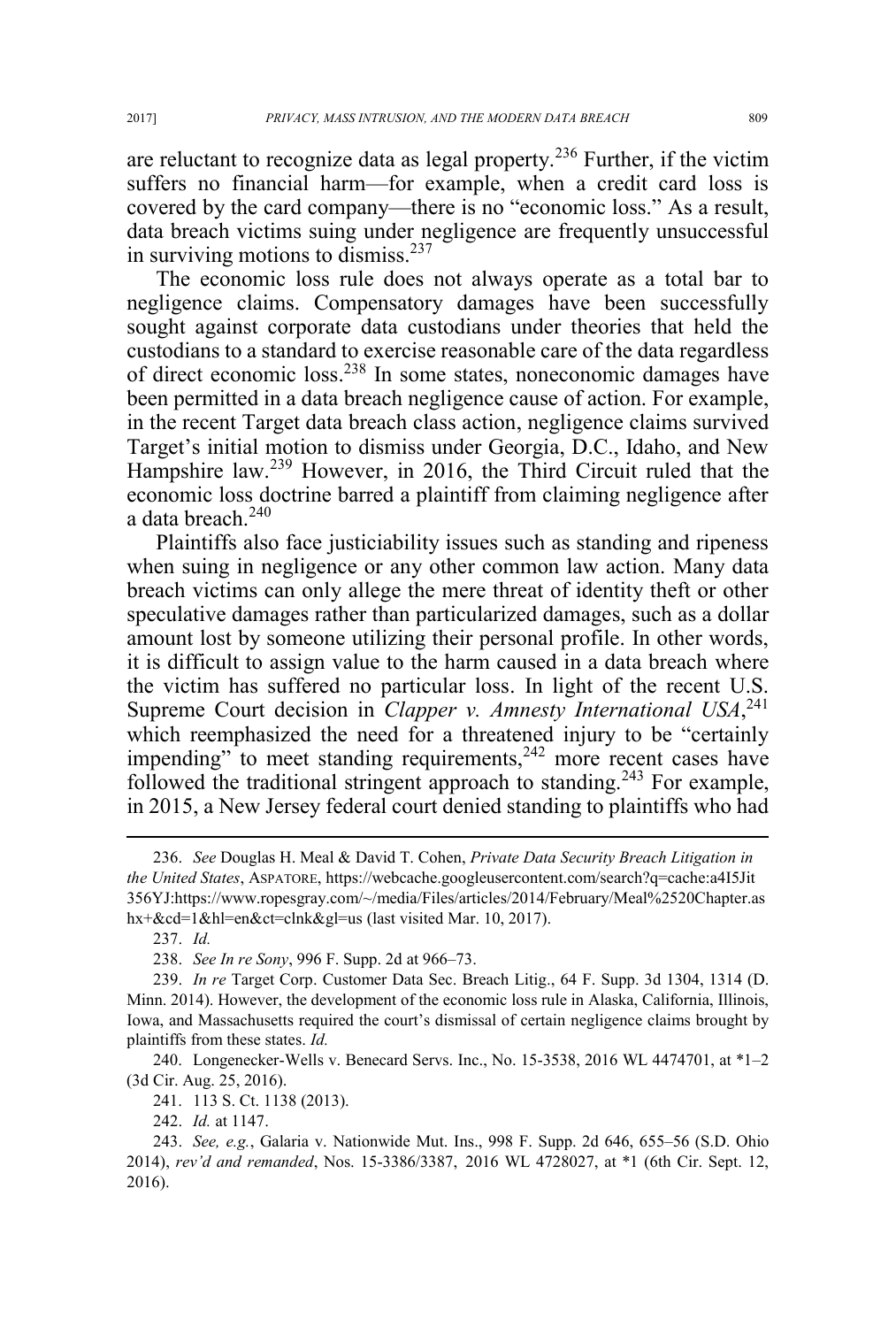their PII and PHI stolen as part of a breach that affected 800,000 patients, and also denied standing to the one plaintiff in the consolidated class action that actually suffered from identity theft after the breach.<sup>244</sup> Nevertheless, some courts have found that the credible threat of harm resulting from a data breach is enough to satisfy standing requirements.<sup>245</sup> The issue of individual remedy or recovery as a victim of a data breach with no defined loss remains uncertain territory.

### B. *Fair Credit Report Act Claims*

To invoke subject matter jurisdiction in federal courts, data breach plaintiffs have also attempted to bring a Federal Credit Reporting Act  $(FCRA)^{246}$  claim against a hacked company. A FCRA claim targets the company's improper transfer of data to unauthorized third parties. Pursuing this statutory violation is an effort to overcome the barrier of the economic loss rule discussed primarily. A May 2016 U.S. Supreme Court decision not only provided an example of this strategy, but also reenergized plaintiffs involved in class action lawsuits that traditionally struggle to establish actual harm.

In *Spokeo, Inc. v. Robins*, <sup>247</sup> Robins argued that Spokeo, a people search website, violated FCRA by publishing inaccurate information about him online.<sup>248</sup> Robins's argument focused on how the inaccurate information negatively affected his search for a job.<sup>249</sup> The U.S. Court of Appeals for the Ninth Circuit agreed with Robins that the statutory violation, as alleged, constituted actual harm sufficient to establish standing.<sup>250</sup> The U.S. Supreme Court did not completely agree. In a 6–2 decision, Justice Samuel Alito, writing for the majority, explained that the allegation of an injury-of-fact requires the injury to be concrete and

 <sup>244.</sup> *In re* Horizon Healthcare Servs. Inc. Data Breach Litig., No. 13-7418 (CCC), 2015 WL 1472483, at \*4–9 (D.N.J. Mar. 31, 2015) (dismissing the consolidated class action of plaintiffs whose PII and PHI were stolen after two employees' encrypted laptops were stolen).

<sup>245.</sup> *See* Meal & Cohen, *supra* note 236 (citing, *inter alia*, Krottner v. Starbucks Corp*.,* 628 F.3d 1139, 1143 (9th Cir. 2010) (finding plaintiffs had standing because they alleged a credible threat of real and immediate harm of stolen personal information after a laptop was stolen); Ruiz v. Gap, Inc*.*, 380 F. App'x 689, 691 (9th Cir. 2010) (finding standing because risk of identity theft from stolen laptop was "real, and not merely speculative"); Pisciotta v. Old Nat'l Bancorp, 499 F.3d 629, 634, 640 (7th Cir. 2007) (finding standing because "the injury-in-fact requirement can be satisfied by a threat of future harm or by an act which harms the plaintiff only by increasing the risk of future harm that the plaintiff would have otherwise faced, absent the defendant's actions," but dismissing because the cost of credit monitoring is not a compensable damage).

<sup>246.</sup> Pub. L. No. 91-508, 84 Stat. 1128 (1970) (codified as amended at 15 U.S.C. § 1681 (2012)).

<sup>247. 136</sup> S. Ct. 1540 (2016).

<sup>248.</sup> *Id.* at 1546.

<sup>249.</sup> *Id.* at 1554 (Ginsburg, J., dissenting).

<sup>250.</sup> *Id.* at 1544–45 (majority opinion).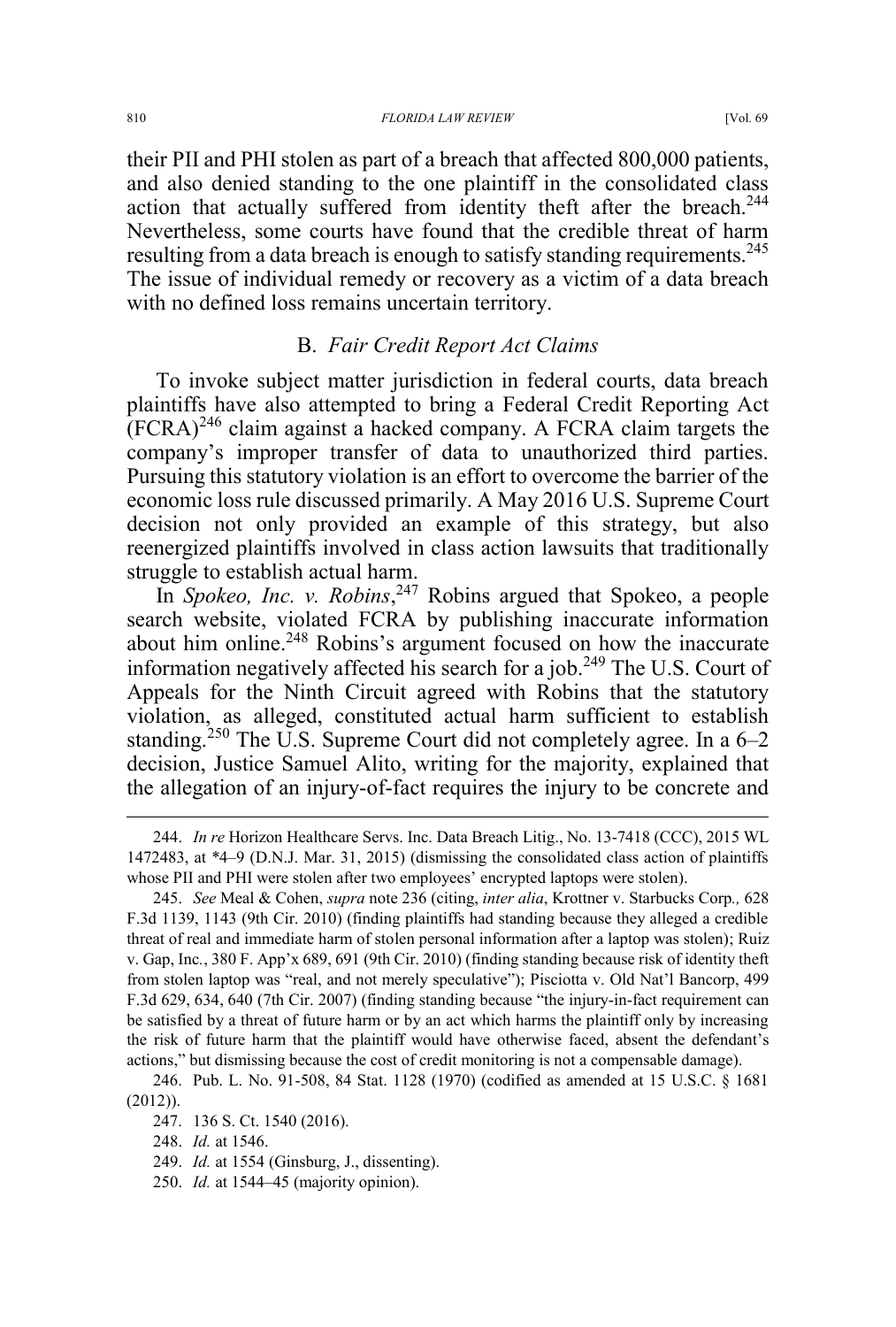particularized.<sup>251</sup> Because the Ninth Circuit failed to fully analyze both of these requirements, the case would need to be reheard by the Ninth Circuit.252 Fortunately for Robins and other data breach plaintiffs, the Court's ruling is not a complete bar to FCRA or other statutory claims. The Court also recognized that the *risk of harm* could constitute an injuryof-fact. Justice Alito wrote:

Just as the common law permitted suit in such instances, the violation of a procedural right granted by statute can be sufficient in some circumstances to constitute injury in fact. In other words, a plaintiff in such a case need not allege any additional harm beyond the one Congress has identified.<sup>253</sup>

Unfortunately, this decision also does not completely clarify this murky issue. Without a clear path, plaintiffs continue to pursue creative litigation strategies based on the hope afforded by the Supreme Court.<sup>254</sup> After rehearing the *Spokeo* case, the Ninth Circuit provided plaintiff and defense counsel alike with little certainty in regard to when the violation of a federal statute gives rise to a concrete injury.<sup>255</sup> While a unanimous Ninth Circuit panel ruled that Robins had Article III standing because the statutory violation implicated his "concrete interests in truthful credit reporting," the court also recognized that "determining whether any given inaccuracy in a credit report would help or harm an individual (or perhaps both) is not always easily done."<sup>256</sup> Thus, courts still have significant discretion when analyzing whether a FCRA or other statutory violation gives rise to Article III standing, and plaintiffs will continue to have to test these limits.

### C. *Privacy Torts*

Affected individuals may also turn to privacy torts to redress their injuries. There are four different traditional privacy torts: (1) intrusion upon seclusion; (2) public disclosure of private facts; (3) appropriation of name or likeness; and (4) publicity placing a person in false light. $257$ 

 <sup>251.</sup> *Id.* at 1547–50.

<sup>252.</sup> *Id.* at 1550.

<sup>253.</sup> *Id.* at 1549.

<sup>254.</sup> *Compare* Galaria v. Nationwide Mut. Ins., Nos. 15-3386/3387, 2016 WL 4728027, at \*3–6 (6th Cir. Sept. 12, 2016) (holding that the plaintiffs could continue their class action suits based on negligence, bailment, and FCRA violations without establishing that their customer data had been misused), *with* Braitberg v. Charter Commc'ns, Inc., 836 F.3d 925, 930 (8th Cir. 2016) (holding that the plaintiff's Cable Communications Policy Act claim could not meet the *Spokeo* bar because the retention of consumer data did not cause the plaintiff any definite harm).

<sup>255.</sup> *See* Robins v. Spokeo, Inc., 867 F.3d 1108 (9th Cir. 2017).

<sup>256.</sup> *Id.* at 1116–17.

<sup>257.</sup> JON L. MILLS, PRIVACY IN THE NEW MEDIA AGE 42–44 (2015).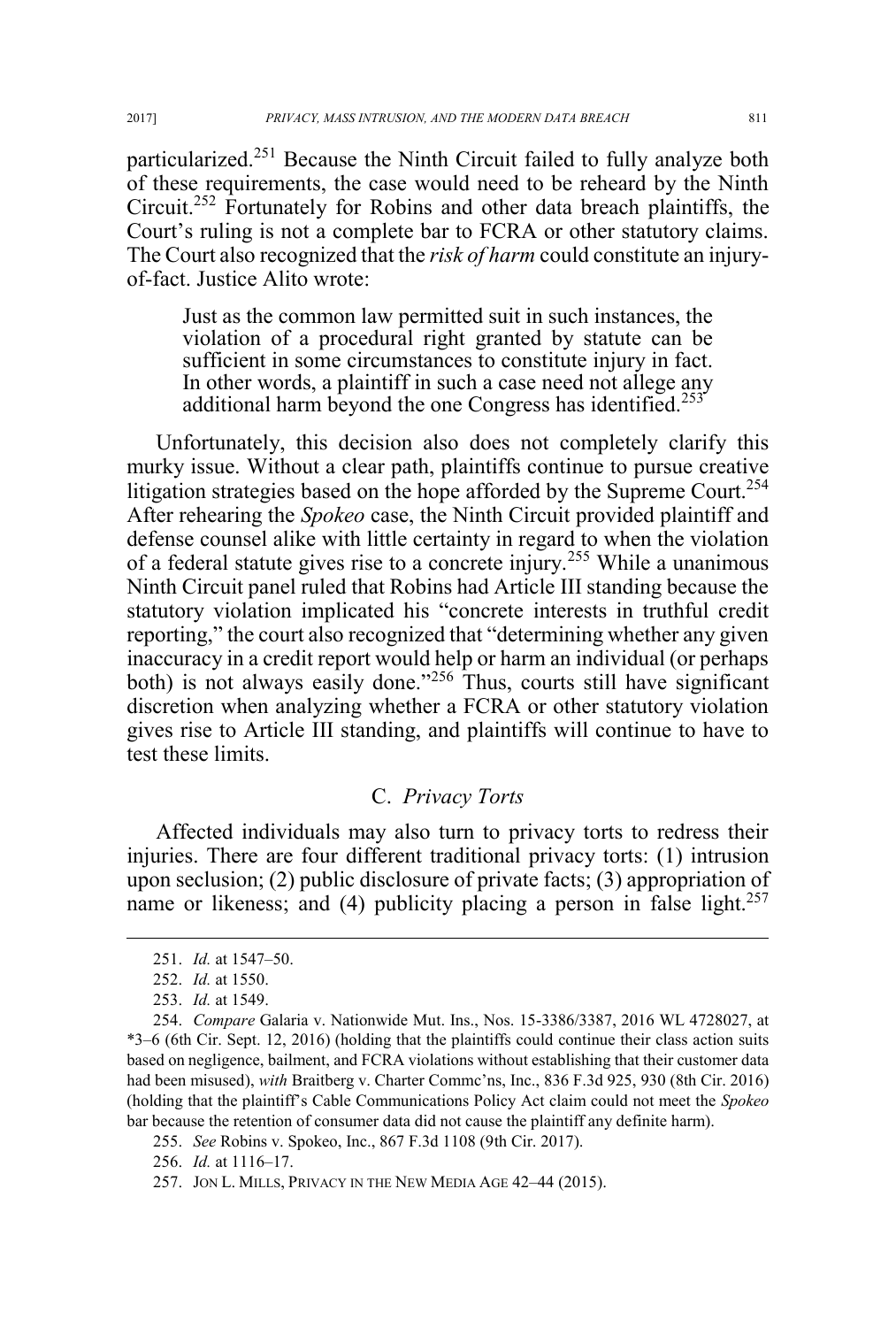Though the damages flowing from a data breach may concern all of these violations of privacy, the first two traditional torts are most applicable.

Intrusion upon seclusion protects an individual's "spatial" privacy, which can be violated without disclosure or publication of the individual's data because the commission of the tort is the intrusion itself.<sup>258</sup> The intrusion does not have to be physical<sup>259</sup> and may be a breach of a persons' "digital space."<sup>260</sup> In order to prevail under the intrusion upon seclusion tort, the data breach victim must satisfy the tort's three elements: (1) the intrusion was intentional; (2) the act intruded upon matters that the data breach victim reasonably expected would remain private; and (3) the intrusive act was highly offensive to the reasonable person.<sup>261</sup> Unlike a negligence cause of action, proof of damages is not an element of the intrusion upon seclusion tort. The economic loss rule also does not apply, so data breach victims may bring the action even when the damage is not purely economic. However, traditional justiciability requirements still apply to limit suits based on speculative injuries.

The third element of this privacy tort—whether the intrusive act was highly offensive to the reasonable person—is a shifting target and difficult to standardize. An intrusion that resulted in the dissemination of a person's health information protected by federal regulations such as HIPAA would likely offend a reasonable person. As would an intrusion that resulted in the dissemination of any sort of data protected by the patchwork of regulations previously discussed,<sup>262</sup> such as the unlawful disclosure of an individual's credit card information. However, dissemination of an aggregated set of individual data points that are readily available to the public—such as an address, telephone number, age, and name—may not be so objectively offensive in light of the fact that the information collected was public. The intentionality element of this privacy tort also presents a problem for the average data breach victim seeking to sue the data custodian rather than the hacker, simply because most data custodians never intend for a data breach to occur. Hackers would meet the intentionality standard, but are more difficult to sue because they are frequently anonymous and may not have any assets to collect with a judgment.<sup>263</sup>

262. *See supra* Part III.

 <sup>258.</sup> *Id.* at 42.

<sup>259.</sup> *Id.*

<sup>260.</sup> *Id.* at 43.

<sup>261.</sup> RESTATEMENT (SECOND) OF TORTS § 652B (AM. LAW INST. 1977).

<sup>263.</sup> Terry Bollea, who publicly is known by his wrestler-moniker Hulk Hogan, initiated a high-profile legal action—including invasion of privacy, publication of private facts, violation of the right of publicity, and intentional infliction of emotional distress—against Gawker after the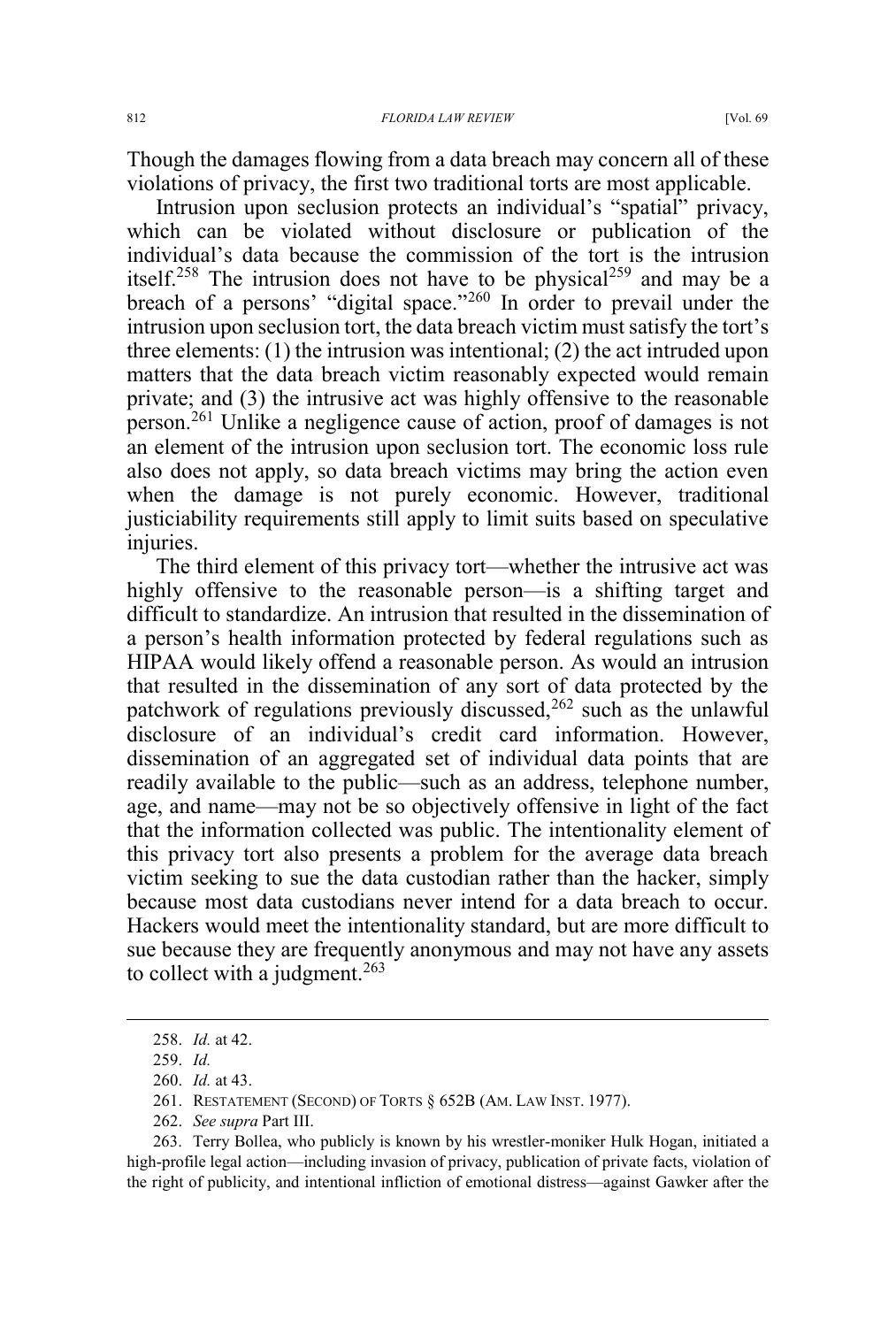The tort of public disclosure of private facts requires the actual publication of facts that are so sensitive and personal that a reasonable person would object to their publication.<sup>264</sup> This action may only be brought by a natural person, not a corporation.<sup>265</sup> Unlike an intrusion upon seclusion claim, this tort does not require proof that the dissemination of the public facts was intentional.<sup>266</sup> Again, the data custodian who loses data due to a computer hacking did not actually "publish" the information. Usually if the information was published, the hacker or someone to whom the hacker disclosed the information published it.

For example, in *Randolph v. ING Life Insurance & Annuity Co.*, <sup>267</sup> the District of Columbia Court of Appeals determined that an insurance company did not "publish" personal information stolen from the company when a thief stole one of the insurance company's computers containing a trove of personal information.<sup>268</sup> Similarly, in *Galaria v*. *Nationwide Mutual Insurance Co.*, <sup>269</sup> a federal district court judge in Ohio held that the publicity requirement was not met when a data breach resulted in the theft of personal information by a hacker.<sup>270</sup> The class of plaintiffs in *Galaria* had given personally identifiable information to Nationwide Insurance in the course of purchasing insurance products and other services from Nationwide, but later found out that the information had been stolen when Nationwide's computer network was hacked.<sup>271</sup> Like most data breach scenarios, the hackers were never found, and the only plausible defendant for seeking a remedy for the invasion of privacy caused by the data breach was the data custodian, Nationwide Insurance, and it could not be held liable.

 $\overline{a}$ 

267. 973 A.2d 702 (D.C. Cir. 2009).

268. *Id.* at 710.

271. *Id.* at 650.

website posted excerpts of a sex tape featuring the former wrestler accompanied with a written report that detailed and commented on the sex tape. Bollea claimed he did not release the tape and Gawker maintained that they received the tape anonymously. Without the original leaker/intruder to go after, Bollea targeted, and eventually took down, the popular website. *Gawker Media, LLC v. Bollea*, 129 So. 3d 1196 (Fla. 2d Dist. Ct. App. 2014); *see also* Sydney Ember, *Gawker and Hulk Hogan Reach \$31 Million Settlement*, N.Y. TIMES (Nov. 2, 2016), https://www.nytimes.com/2016/11/03/business/media/gawker-hulk-hogan-settlement.html.

<sup>264.</sup> MILLS, *supra* note 257, at 43.

<sup>265.</sup> *Id.* at 46.

<sup>266.</sup> *Id.* at 43.

<sup>269. 998</sup> F. Supp. 2d 646 (S.D. Ohio 2014), *rev'd and remanded*, Nos. 15-3386/3387, 2016 WL 4728027, at \*1 (6th Cir. Sept. 12, 2016).

<sup>270.</sup> *Id.* at 663.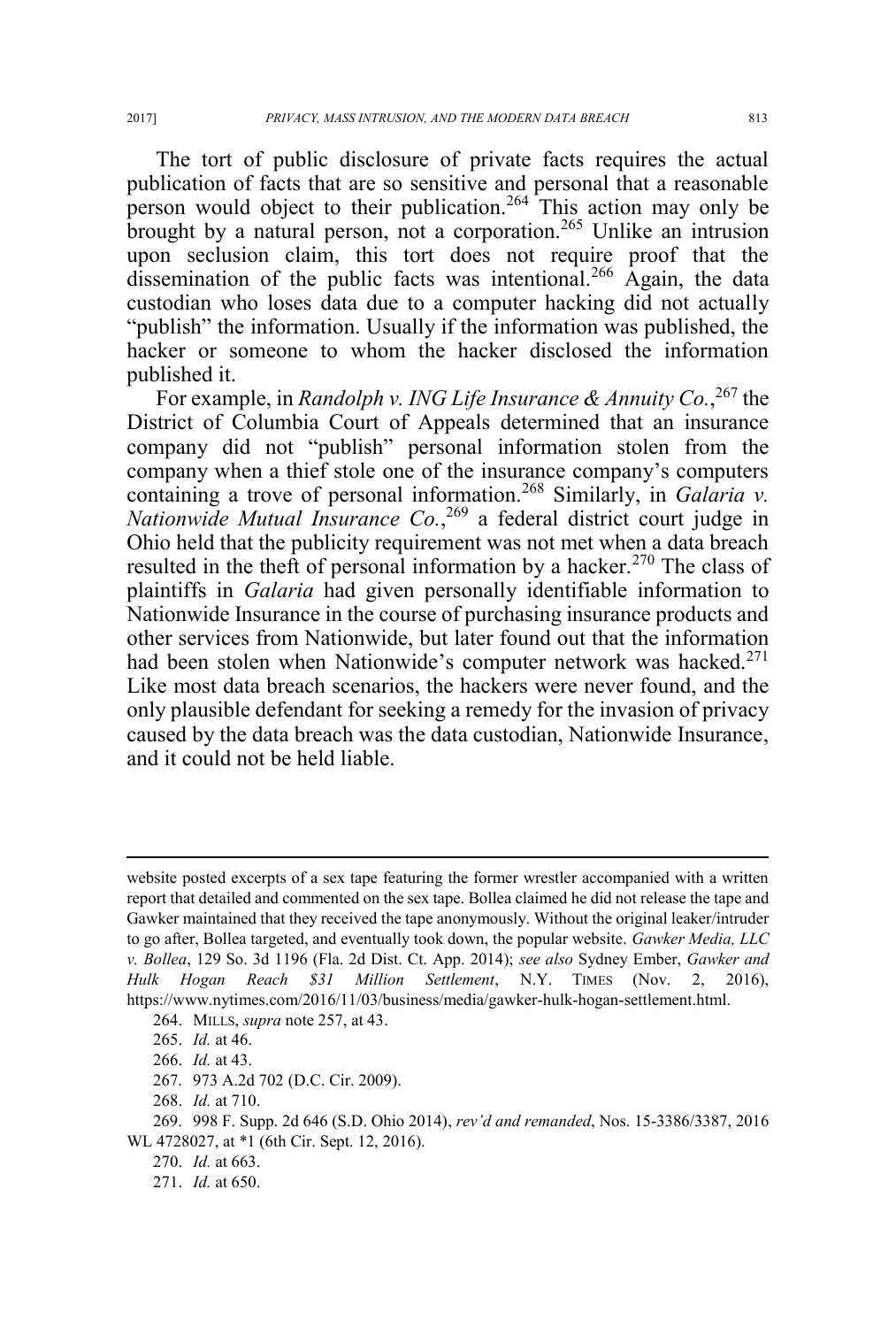#### 814 *FLORIDA LAW REVIEW* [Vol. 69

#### D. *Unjust Enrichment*

Unjust enrichment is an equitable theory of law rooted in contract law principles.<sup>272</sup> The essential element of unjust enrichment is that the plaintiff actually conferred an unjust benefit on the defendant.<sup>273</sup> A data breach defendant that came into possession of the plaintiff's data without having received any remuneration from the plaintiff—in the form of the plaintiff purchasing something from the defendant, for example—will likely be immune from an unjust enrichment claim bought by the data breach victim. Data breach victims who have brought successful unjust enrichment causes of action against data custodians had each bought a product or service from the data custodian.<sup>274</sup> Thus, if the victim purchased a product, such as a video game or some clothes, liability may be possible.

Unjust enrichment may also be asserted by corporate employees against a corporate data custodian that opportunistically failed to protect employee data. In *Enslin v. Coca-Cola Co.*,<sup>275</sup> former employee Shane Enslin brought a class action against Coca-Cola following the theft of several company laptops that contained PII and the subsequent identity theft that Enslin endured.276 The U.S. District Court for the Eastern District of Pennsylvania dismissed most of Enslin's claims, but allowed his unjust enrichment claim to move forward.<sup>277</sup> The court agreed that Enslin had fairly alleged the existence of an express or implied agreement that the company would protect the employee's PII as a result of the employee's acceptance of the employment contract.<sup>278</sup> Essentially, the company failed to implement adequate security measures to protect from the theft and benefited from employee labor while doing so.

### E. *Violation of Trade Secrets*

During the recent rash of data breaches, an avalanche of commercial information were divulged, including private communications, strategies,

278. *Id.* at 674–75.

 <sup>272.</sup> *See In re* Zappos.com, Inc., No. 3:12–cv–00325–RCJ–VPC, 2013 WL 4830497, at \*4 (D. Nev. Sept. 9, 2013).

<sup>273.</sup> *Id.*

<sup>274.</sup> *See In re Target Corp. Data Sec. Breach Litig.*, 66 F. Supp. 3d 1154, 1178 (D. Minn. 2014) (accepting the plausibility of plaintiff's "would not have shopped" theory which alleged that Target should have not received plaintiffs' money when plaintiffs would not have spent money at Target if they had known about the breach); *see also* Meal & Cohen, *supra* note 236 (citing Bell v. Blizzard Entm't, Inc., No. 12-CV-09475 BRO (PJWx), slip op. at 7–8 (C.D. Cal. July 11, 2013) (where video game consumers alleged violations of the video game developer's privacy policy)).

<sup>275. 136</sup> F. Supp. 3d 654 (E.D. Pa. 2015).

<sup>276.</sup> *Id*. at 658–60.

<sup>277.</sup> *Id.* at 669–80.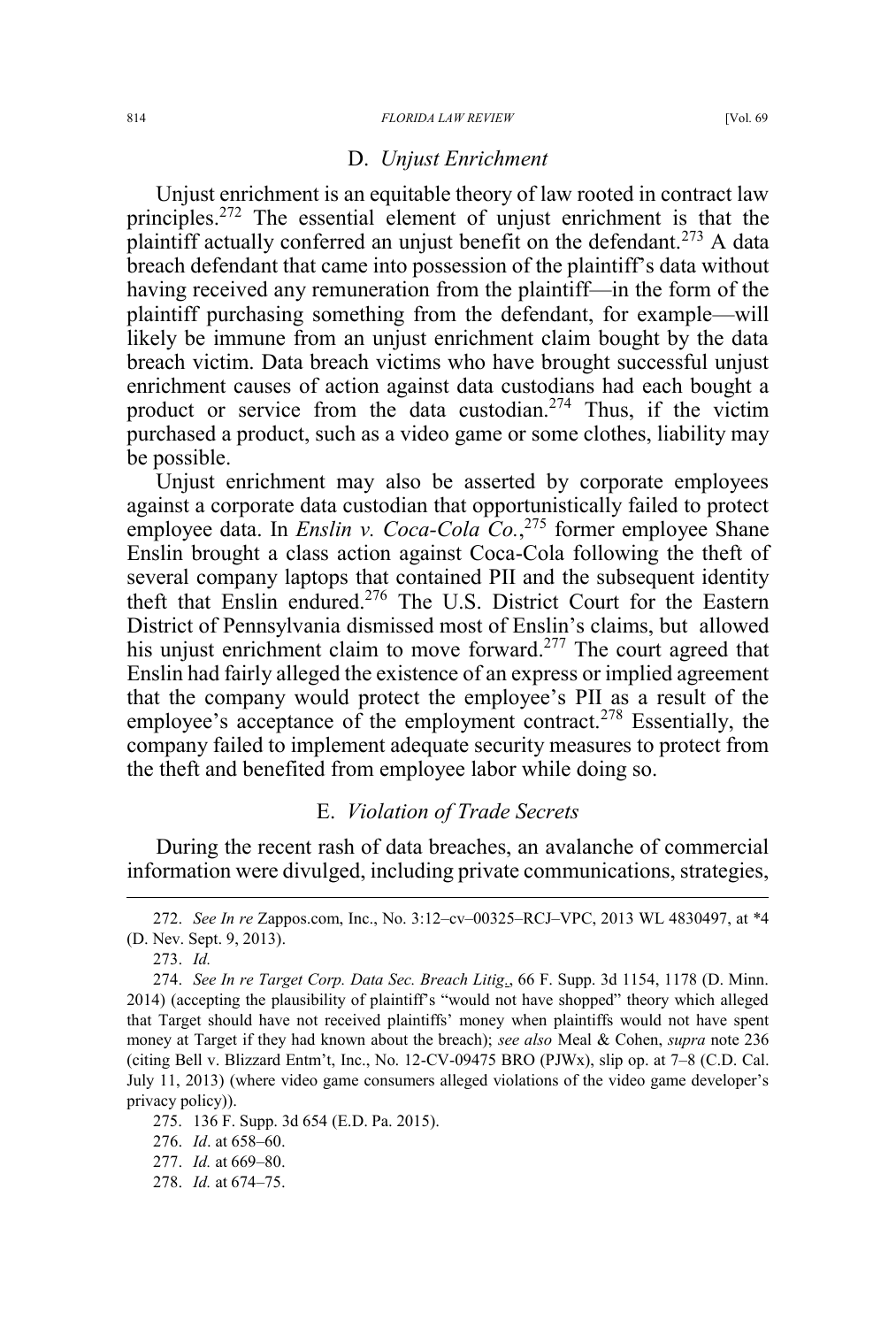customer lists, movie scripts, marketing ideas, and other commercial secrets. Some of the disclosures were protectable intellectual property and others were just embarrassing private files. Determining whether the commercial information qualifies as protectable intellectual property turns on the distinct characteristics outlined by the Uniform Trade Secrets Act (UTSA). The criteria are: (1) the information is subject to reasonable measures to maintain its secrecy and (2) by remaining secret, the information confers a competitive advantage on its owner.<sup> $279$ </sup> Examples of information protected under trade secret are the formula for Coca-Cola, proprietary customer lists, and copyrighted material such as an unreleased motion picture or script. While some items are clearly protectable intellectual property, the vulnerability for breach and the ability to share stolen information widely almost instantly creates a difficult setting to enforce trade secret laws.

In some instances, the existing law will protect against the redistribution of trade secrets. Under UTSA, anyone who steals valid trade secret property can be liable for the loss and resulting damages, and trade secret owners can seek injunctions to prevent disclosure.<sup>280</sup> In the right circumstances, even a republication of a trade secret exposed by a data breach may be a violation of UTSA. This protection from further republication would likely depend on the content of the trade secret and the extent of the republication.<sup>281</sup>

Despite the fact that the *Bartnicki* court specifically rejected a blanket First Amendment protection for the republication of trade secrets,  $282$  an innocent third party may be protected and allowed to publish a stolen trade secret if it deals with a matter of public concern. For example, in *CBS Inc. v. Davis*<sup>283</sup> the U.S. Supreme Court adopted the view that disclosure of a trade secret was protected speech if it was related to public health and safety.<sup>284</sup> The Court overturned a preliminary injunction that would have prevented CBS from broadcasting undercover footage of a meat packing facility, which included trade secrets, despite CBS's

282. *Id.* 283. 510 U.S. 1315 (1994). 284. *Id.* at 1318.

 <sup>279.</sup> UNIF. TRADE SECRETS ACT § 1(4)(i)–(ii) (UNIF. LAW COMM'<sup>N</sup> amended 1985).

<sup>280.</sup> *Id.* § 2(a).

<sup>281.</sup> In *Bartnicki*, the Court identified limits to First Amendment protection of republished material, particularly information of public importance. Bartnicki v. Vopper, 532 U.S. 514, 533 (2001). The Court suggested that republishing trade secrets may not qualify as protected speech, as they would fail the prong of *Bartnicki* requiring the information to be of public importance: "We need not decide whether that interest is strong enough to justify the application of  $\S 2511(c)$ to disclosures of trade secrets or domestic gossip or other information of purely private concern." *Id.*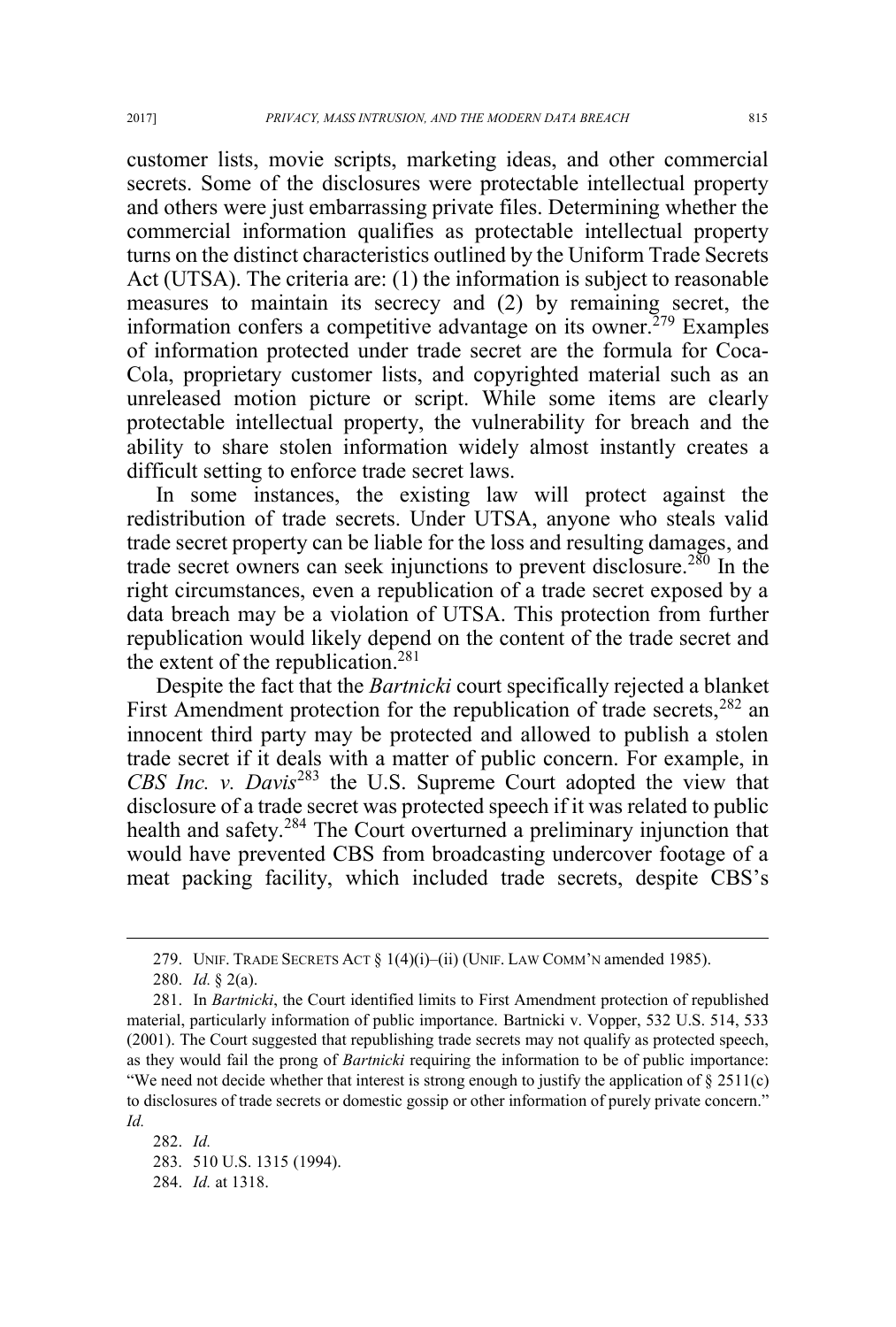"calculated misdeeds" in obtaining the footage.<sup>285</sup> This result should be no surprise. Under the *Bartnicki* balancing test,<sup>286</sup> even stolen information is provided with First Amendment republication protection if the information has significant public importance. It is unclear what the outcome would be if the stolen information was insignificant but just as intrusive. In that case, trade secret protection might apply.

When trade secrets are treated more as property than information, the plaintiff's chances to stop republication improve because the breach and publication are considered a theft or misappropriation of an identifiable asset rather than pure speech.<sup>287</sup> Simply put, property rights do not face the same test for publication as information under the First Amendment. The California Supreme Court tacitly accepted this argument in *DVD Copy Control Ass'n v. Bunner*<sup>288</sup> and ultimately held that an injunction prohibiting the online publication of a trade secret (a code for breaking DVD encryption technology) did *not* constitute an unlawful prior restraint.<sup>289</sup> However, as discussed, the argument to prohibit online publication is considerably weakened if the trade secret owner is seeking post-disclosure injunctive relief. Accordingly, although a trade secret posted on an obscure website may be protected from publication under UTSA, a loss of trade secret status will likely occur if it is widely distributed online. Likely due to these considerations, the California Court of Appeal for the Sixth District reversed the granting of the preliminary injunction in *Bunner* because the technology had since lost its trade secret status after continued online publication on several different popular websites.<sup>290</sup>

Policymakers should work to redefine misuse of trade secrets to include republication, and to reclassify stolen sensitive information as property or protectable information, unless there is a public interest for disclosure. Until policies change or court interpretations evolve, the epidemic of data breaches will continue to facilitate substantial harm to corporations as well as mass privacy intrusions on individuals.

290. DVD Copy Control Ass'n v. Bunner, 10 Cal. Rptr. 3d 185, 195–96 (Cal. Ct. App. 2004).

 <sup>285.</sup> *Id.* at 1315–18.

<sup>286.</sup> *See* discussion *supra* pp. 789–91.

<sup>287.</sup> *See* Pamela Samuelson, *Principles for Resolving Conflicts Between Trade Secrets and the First Amendment*, 58 HASTINGS L.J. 777, 799–805 (2006).

<sup>288. 75</sup> P.3d 1 (Cal. 2003).

<sup>289.</sup> *Id.* at 17–19. Once again demonstrating that matters of public concern will receive First Amendment publication protection, the court also distinguishes between the code at issue in the case and trade secrets involving matters of public concern. *Id.* at 15–16. The latter, a matter of public concern, implicates First Amendment protection and will prevent an injunction against an online post. *Id.*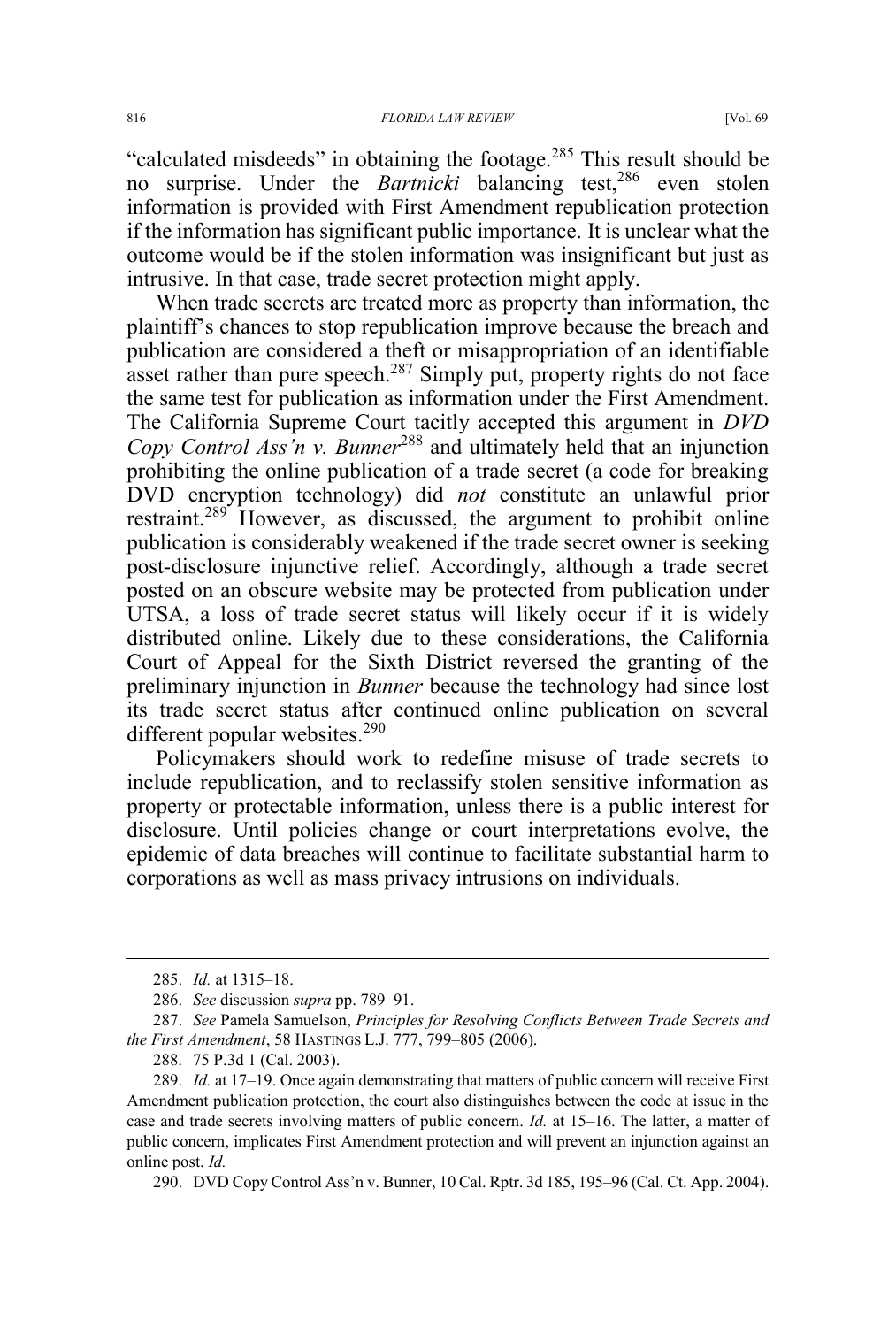### F. *Other Common Law Actions*

Replevin is an action at law designed to recover a specific piece of personal property.<sup>291</sup> A replevin action does not seek damages for the loss of the property, but rather the physical recovery of the property.<sup>292</sup> If this has applicability in a data breach scenario, a replevin action would seek the return of the data to the data breach victim. A replevin action may have some applicability to litigation seeking to stop dissemination of the stolen data by the media or others. However, due to the amorphous nature of "data," and the courts' reluctance to define data as any type of property, much less personal property, $293$  replevin is generally not a useful action for the data breach victim, regardless of whether the victim is an individual or a corporation. Further, because stolen data is usually widely republished by third parties, replevin of the original data may provide little actual relief to the victim. A trespass to chattels remedy is similar to replevin, except damages are sought rather than the repossession of the stolen property.

Bailment is "the relationship that arises when personal property is delivered to another for some particular purpose with an express or implied contract to redeliver the property when the purpose has been fulfilled, or to otherwise deal with the property according to the bailor's instructions."<sup>294</sup> The classic example of a bailment claim is one made against a valet driver who refuses to deliver a patron's car.<sup>295</sup> Data breach plaintiffs have attempted to apply this old common law claim to modern, technologically complex data breach litigation scenarios.<sup>296</sup> Yet the transitory and quickly replicating nature of digital data may make it impossible to "return" it to the data breach plaintiff after a disclosure or further republication.<sup>297</sup> Further, as discussed, most courts have not recognized "data" as legal property.<sup>298</sup>

#### G. *Cyber Liability Insurance*

Due to the inadequate patchwork of legal remedies to fix the emerging web of problems surrounding data breach, some corporations use cyber liability insurance as an option to minimize seemingly inevitable

298. *Id.*

 <sup>291. 66</sup> AM. JUR. 2D *Replevin* § 1, Westlaw (database updated Nov. 2016).

<sup>292.</sup> *See id.*

<sup>293.</sup> Meal & Cohen, *supra* note 236, at 7.

<sup>294.</sup> *Id.* (citing Earhart v. Callan, 221 F.2d 160, 163 (9th Cir. 1955)).

<sup>295.</sup> *Id.*

<sup>296.</sup> *Id.* 

<sup>297.</sup> *Id.*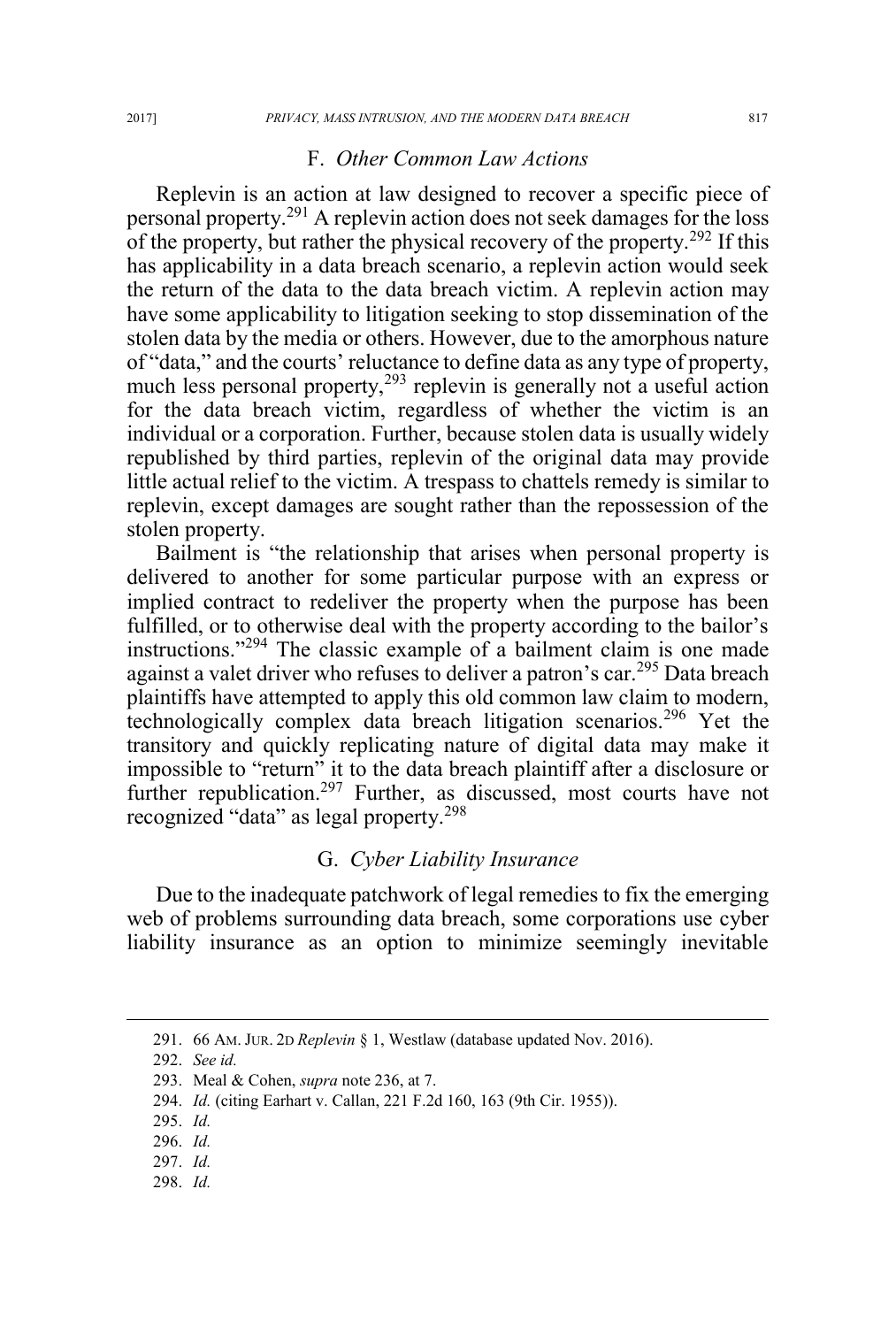#### 818 *FLORIDA LAW REVIEW* [Vol. 69

damages.<sup>299</sup> Although such protections were traditionally used only in high-risk industries such as healthcare and finance, many companies in a wide range of industries are now purchasing cyber liability policies as part of their standard operating practices.<sup>300</sup> However, as with any insurance scheme, coverage can be denied, and data breach insurance is a complex area. Cyber liability insurance provides coverage for losses and crisis management support after a breach.<sup>301</sup> However, cyber liability insurance is not a standalone tactic for data security, but rather one tool in a company's cyber security toolbox.<sup>302</sup> Before attaining coverage, companies are often expected to have adequate risk management techniques already in place. If the company maintaining the data has been negligent, it is likely that insurance coverage will be denied after the breach, or be subject to higher premiums. However, if a company forgoes data breach insurance, it may not be able to simply rely on its preexisting commercial general liability policy.<sup>303</sup> This predicament results in increased costs and uncertain data security standards for the consumers.

Because the internet is global, the challenges for redressing data breaches are worldwide. A data breach on a company with a multinational reach will give rise to legal issues that cross borders.<sup>304</sup> The European Union and the United States are partners in many agreements and also are home to numerous corporations who do business in both jurisdictions. It is important to understand that these two jurisdictions, although they have much in common, have important differences in regulating privacy and data breaches.

302. *See* Durbin, *supra* note 300.

 <sup>299.</sup> In fact, there is a developing industry in cybersecurity insurance. *See* Mahendra Ramsinghani, *Can Startups Disrupt the \$20 Billion Cyber Insurance Market?*, TECH CRUNCH (May 23, 2016), https://techcrunch.com/2016/05/23/can-startups-disrupt-the-20-billion-cyberinsurance-market/.

<sup>300.</sup> Steve Durbin, *Cybercrime: The Next Entrepreneurial Growth Business?*, WIRED, https://www.wired.com/insights/2014/10/cybercrime-growth-business/ (last visited Nov. 21, 2017).

<sup>301.</sup> JUDY SELBY & C. ZACHARY ROSENBERG, THOMSON REUTERS, CYBERINSURANCE: INSURING FOR DATA BREACH RISK 1 (2014), https://www.bakerlaw.com/files/uploads/News/ Articles/LITIGATION/2014/Selby-Rosenberg-Dec-2014.pdf.

<sup>303.</sup> *See* Zurich Am. Ins. v. Sony Corp., No. 651982/2011, 2014 WL 3253541, at \*1 (N.Y. Sup. Ct. Feb. 24, 2014) (holding that Sony's insurance companies did not owe Sony coverage under their general liability policy after the 2014 PlayStation hacks); *see also* Young Ha, *N.Y. Court: Zurich Not Obligated to Defend Sony Units in Data Breach Litigation*, INS. J. (Mar. 17, 2014), http://www.insurancejournal.com/news/east/2014/03/17/323551.htm (noting that Sony's commercial general liability policy did not provide coverage for data breach incident).

<sup>304.</sup> *See* RONALD J. KROTOSZYNSKI, JR., PRIVACY REVISITED:AGLOBAL PERSPECTIVE ON THE RIGHT TO BE LEFT ALONE (2016).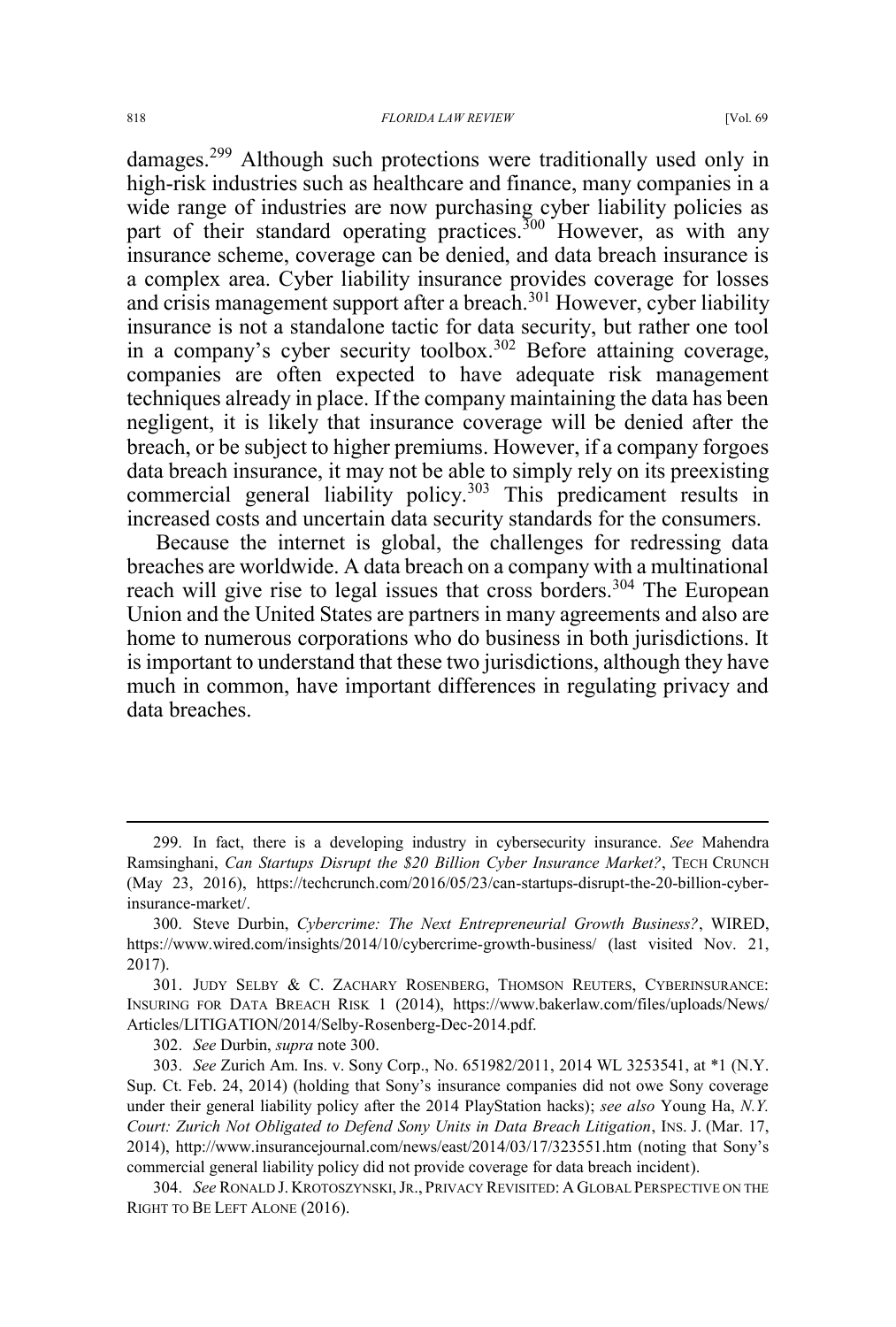## V. COMPARING EUROPEAN UNION AND UNITED STATES POLICIES FOR DATA BREACHES AND PRIVACY

Because the transfer of digital information takes place on a global scale, it is important to consider distinctions in international and crossborder privacy law. As distinguished from the United States' treatment of privacy as a penumbral right, the European Union treats a person's right to privacy as fundamental. The right to privacy is explicitly enshrined in the European Union's premier human rights treaty, the European Convention on Human Rights (ECHR).<sup>305</sup> In the European Union, the right to privacy is afforded the same level of legal protection as the freedom of expression.<sup>306</sup> Accordingly, European courts must balance the right to privacy with the freedom of expression rather than substantially favoring the freedom of expression like courts in the United States.<sup>307</sup> The impact of this balance is noticeable in both European case law, which sets forth the "right to be forgotten," and legislative reform, including the incoming General Data Protection Regulation (GDPR) and EU-U.S. Privacy Shield.

#### A. *Privacy Law Within the European Union*

Arising from a more equal balancing between privacy and speech, Europeans treat the issue of prior restraint differently from the United States. Although European courts are hesitant to enjoin speech, <sup>308</sup> the line appears to be drawn with a less liberal interpretation than in the United States. In the case of *Mouvement Raëlien Suisse v. Switzerland*, <sup>309</sup> the Court upheld Swiss authorities' decision to ban a Raelian poster from display along public highways, weighing the harm of the controversial material over the speakers' religious freedom.<sup>310</sup> Previous cases in Europe have banned similar content, such as Nazi paraphernalia, under circumstances that would not justify banning the same content in the United States.<sup>311</sup>

309. 2012-IV Eur. Ct. H.R. 373, 441–43, 447.

310. Since the Raelian movement stood in favor of principles like "human cloning, geniocracy, and sensual meditation" (often predicated on viewing the child as a privileged sexual object), the court held that there were sufficient public interest grounds to justify the government's refusal to allow the poster to be displayed along the highway. *Id.*

311. French web users were accessing online auction websites in the United States to purchase Nazi memorabilia. *See* Yahoo!, Inc. v. La Ligue Contre le Racisme et l'Antisemitisme,

 <sup>305.</sup> Convention for the Protection of Human Rights and Fundamental Freedoms art. 8, Nov. 4, 1950, 1955 U.N.T.S. 222.

<sup>306.</sup> *Id.* art. 10.

<sup>307.</sup> *See* MILLS, *supra* note 257, at 66–68.

<sup>308.</sup> *See* Yildirim v. Turkey, 2012-VI Eur. Ct. H.R. 505, 542–43 (holding that the Turkish government could not block access to an academic website where plaintiff expressed controversial political views).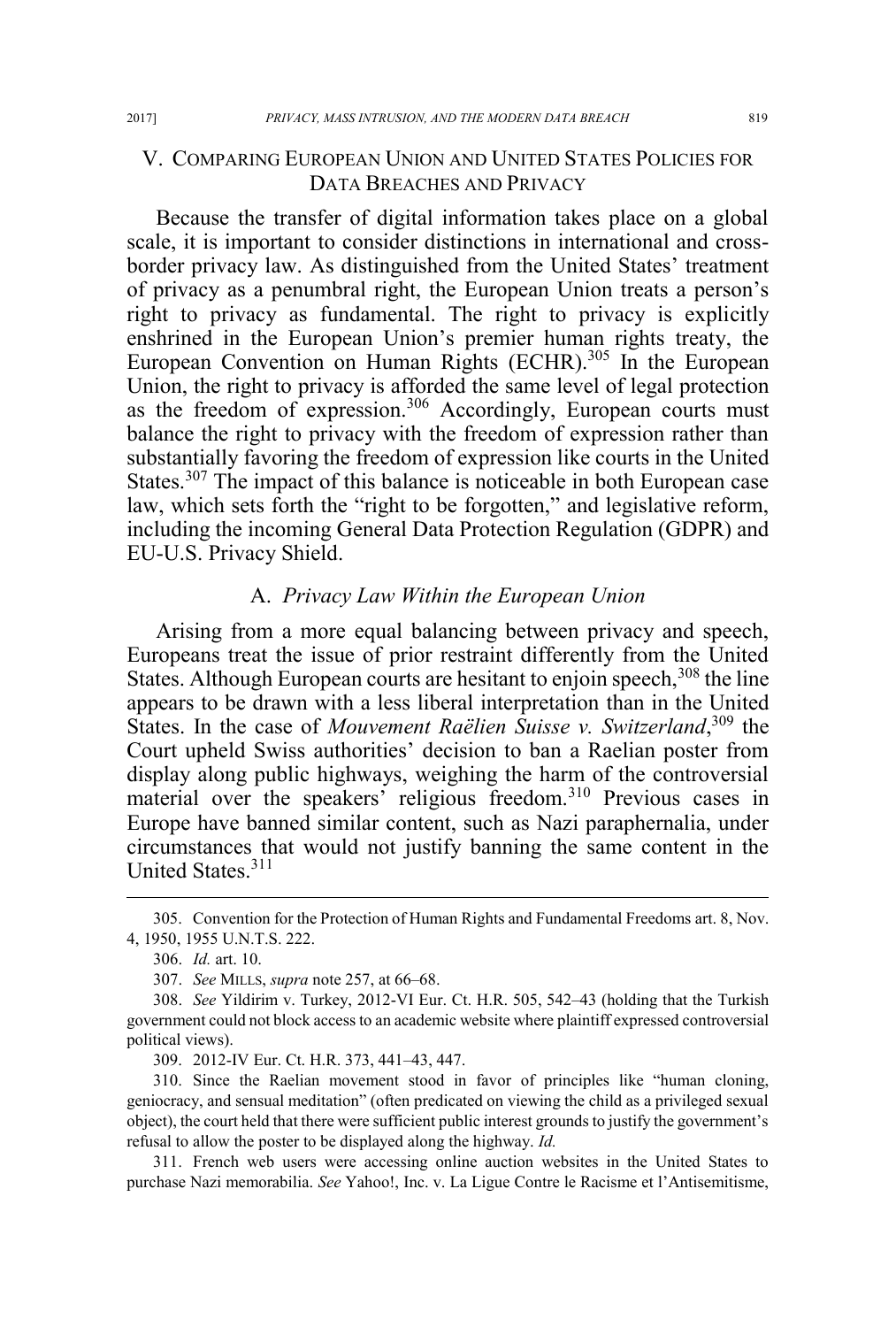While the European Union may enforce some privacy components more strictly than the United States, the test to determine the legality of disclosure is strikingly similar to the test developed in *Bartnicki*. In *Axel*  Springer AG v. Germany,<sup>312</sup> the European Court of Human Rights provided an analysis for determining whether a ban on the publication of an arrest and conviction of a well-known actor violated Article 10 of the ECHR. That Court evaluated (1) whether the event published was of general interest; (2) whether the person concerned was a public figure; and  $(3)$  how the information was obtained and whether it was reliable.<sup>313</sup> Similar to the *Bartnicki* holding, the Court found in favor of publication because the actor was well known and the information was only published after the prosecuting authorities' disclosure.<sup>314</sup> Again, freedom of expression triumphed over the right to privacy.

In a 2014 ruling, however, the Court of Justice of the European Union ruled that the fundamental right to personal privacy overrides, as a rule, not only the economic interest of the operator of the search engine but also the interest of the general public in accessing information online.<sup>315</sup> Upholding the right to be forgotten, the Court ruled that Google must comply with EU data protection rules and remove a link for a digitized article that accurately detailed the foreclosure of the plaintiff's home.<sup>316</sup> Since 2014, Google has accepted more than 1 million URL removal requests  $(56.8\% \text{ of all requests are approved})$ .<sup>317</sup> The company reviews each request on a case by case basis following the Article 29 Working Party's guidelines<sup>318</sup> which require removal if the content is "inadequate, irrelevant or no longer relevant, or excessive . . . in the light of the time that has elapsed." $31\overline{9}$  Google refused to apply a French order requesting

316. *Id.*

 $\overline{a}$ 

<sup>169</sup> F. Supp. 2d 1181, 1192–93 (N.D. Cal. 2001), *rev'd*, 433 F.3d 1199 (9th Cir. 2006); *see also* MILLS, *supra* note 257, at 90–91 (analyzing the *Yahoo!, Inc.* decision during a conflict of laws discussion).

<sup>312. 2012</sup> Eur. Ct. H.R. at 18, 27–30, http://hudoc.echr.coe.int/webservices/content/pdf/001- 109034?TID=ihgdqbxnfi.

<sup>313.</sup> *Id.* at 27–30.

<sup>314.</sup> *Id.* at 30–33.

<sup>315.</sup> Case C-131/12, Google Spain SL v. Agencia Española de Protección de Datos, 2014 EUR-Lex CELEX LEXIS 317 (May 13, 2014).

<sup>317.</sup> *Transparency Report: Search Removals Under European Privacy Law*, GOOGLE, https://transparencyreport.google.com/eu-privacy/overview (last visited Aug. 24, 2017).

<sup>318.</sup> ARTICLE 29 DATA PROT. WORKING PARTY, GUIDELINES ON THE IMPLEMENTATION OF THE COURT OF JUSTICE OF THE EUROPEAN UNION JUDGMENT ON "GOOGLE SPAIN AND INC. V. AGENCIA ESPAÑOLA DE PROTECCIÓN DE DATOS (AEPD) AND MARIO COSTEJA GONZÁLEZ" C-131/12 (2014), http://ec.europa.eu/justice/data-protection/article-29/documentation/opinionrecommendation/files/2014/wp225\_en.pdf.

<sup>319.</sup> *Google Spain SL*, 2014 EUR-Lex CELEX LEXIS.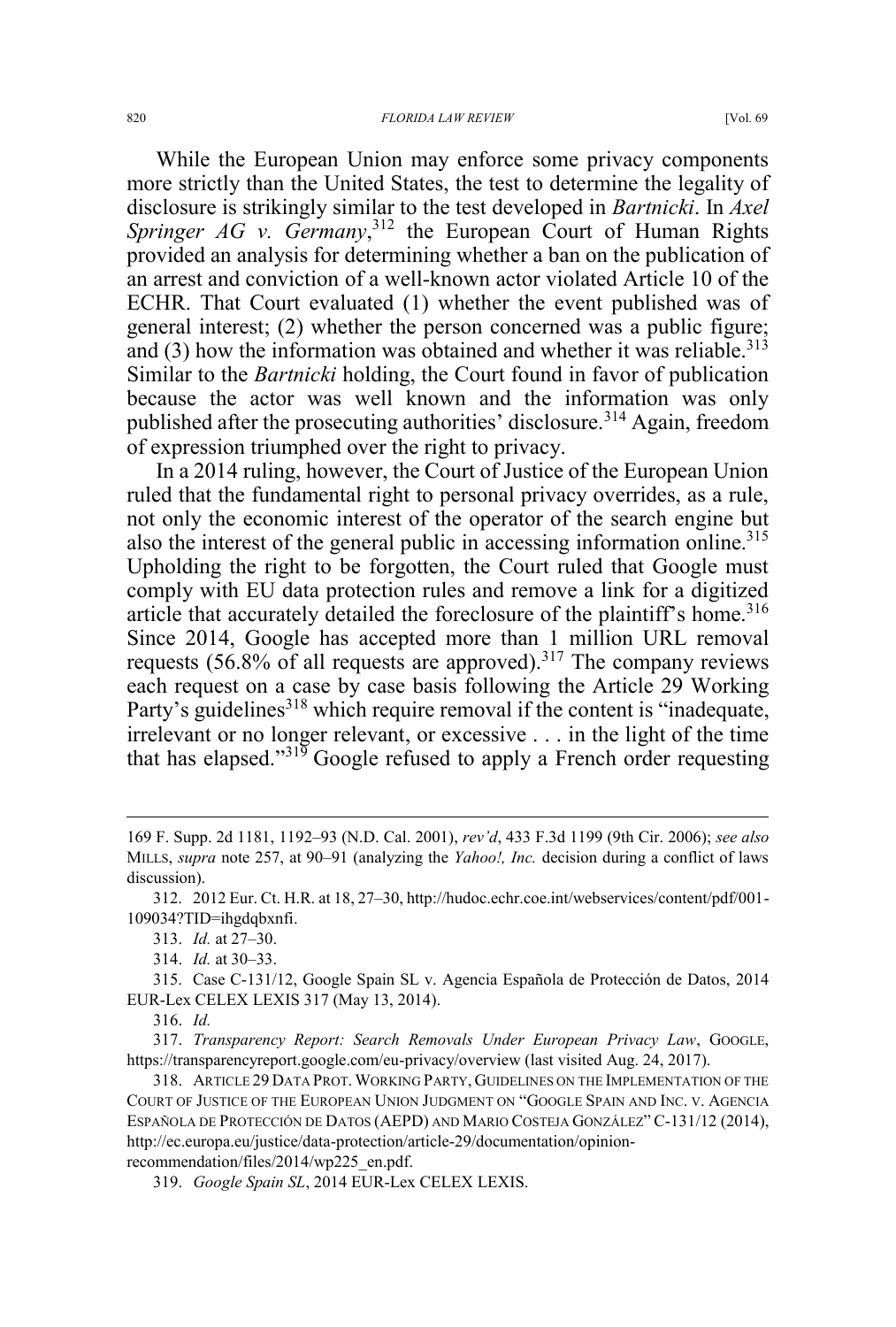worldwide removal of the contested data.<sup>320</sup> After years in the legal system, the European Court of Justice (ECJ) is set to hear the case, and the outcome will likely determine scope, potency, and longevity of the right to be forgotten—whether offending content must be taken down only in the requesting country, throughout the EU, or worldwide.<sup>321</sup> The evolution of European privacy law impacts not only member-nations within the EU, but also companies within the United States that engage in transatlantic business operations.

### B. *Transatlantic Data Security Standards*

Major changes to European data regulatory structures were voted into place in 2016, and are set for implementation in May 2018. Data controllers and processors around the globe are currently reconsidering their data management practices and international data transfers to comply with the incoming  $GDPR<sup>322</sup>$  and EU-U.S. Privacy Shield.<sup>323</sup> Traditionally, the Data Protection Directive (the Directive) provided standards for all government and private entities that process EU employee or consumer data, as distinguished from the sector-specific approach in the United States.<sup>324</sup> The Directive also imposed strict requirements on non-EU countries that received personal data from EU citizens.325 In the event of a data breach, the Directive imposed a duty on data processors<sup>326</sup> to notify the data controller,<sup>327</sup> and the controller to communicate the breach to the data subjects without delay.<sup>328</sup>

Until 2016, the European Commissions permitted U.S. companies to avoid some of these requirements as long as the companies abided by the Safe Harbor Principles.<sup>329</sup> After a push for stronger privacy protections

324. *See* Council Directive 95/46, art. 2(d), 1995 O.J. (L 281) 31, 38 (EC).

326. '"[P]rocessor' shall mean a natural or legal person, public authority, agency or any other body which processes personal data on behalf of the controller . . . ." *Id.* art. 2(e).

327. The "data controller" is the party primarily responsible for compliance. *Id.* art. 2(d).

328. *Id.* arts. 12, 17.

 <sup>320.</sup> Julia Fioretti, *Google Refuses French Order to Apply 'Right to be Forgotten' Globally*, REUTERS (July 31, 2015, 5:01 AM), http://www.reuters.com/article/2015/07/31/us-google-franceidUSKCN0Q50VP20150731.

<sup>321.</sup> Alex Hern, *ECJ to Rule on Whether 'Right to Be Forgotten' Can Stretch Beyond EU*, GUARDIAN (July 20, 2017, 5:19 EDT), https://www.theguardian.com/technology/2017/jul/20/ecjruling-google-right-to-be-forgotten-beyond-eu-france-data-removed.

<sup>322.</sup> *See* Commission Regulation 16/679, arts. 94, 99, 2016 O.J. (L 119) 1, 86, 87 (EU).

<sup>323.</sup> *See* U.S. DEP'T OF COMMERCE, EU-U.S. PRIVACY SHIELD FRAMEWORK PRINCIPLES 6 (2016), http://ec.europa.eu/justice/data-protection/files/privacy-shield-adequacy-decision-annex-2\_en.pdf.

<sup>325.</sup> *See id.* art. 25.

<sup>329.</sup> The seven Safe Harbor privacy principles are notice, choice, transfer to third parties, access, security, data integrity, and enforcement. *See Federal Trade Commission Enforcement of the U.S.-EU and U.S.-Swiss Safe Harbor Frameworks*, FED. TRADE COMMISSION (Dec. 2012),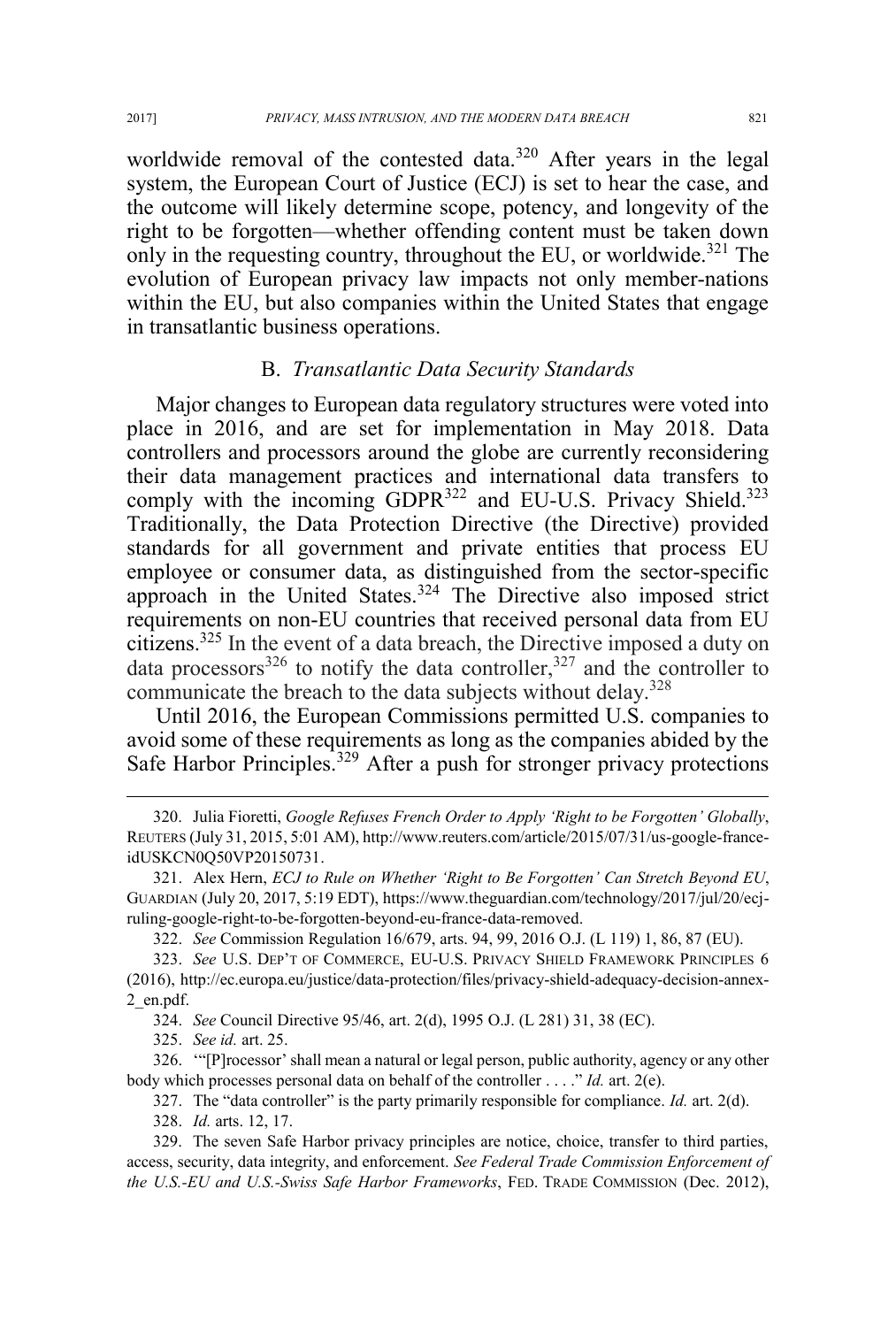by EU citizens and the courts,<sup>330</sup> the Directive was replaced by the GDPR and the EU-U.S. Privacy Shield replaced Safe Harbor. However, unlike the Directive, which allowed each member country to decide how to apply standards, the GDPR is law that applies uniformly to all EU countries and reaches foreign companies dealing in EU data.<sup>331</sup>

The GDPR will apply to any company worldwide that processes or controls personal data<sup>332</sup> of an EU resident in connection to  $(1)$  offering goods or services, or (2) monitoring behavior.<sup>333</sup> Before the GDPR comes into effect on May 25, 2018, companies will need to assess what kinds of structural changes will be necessary to ensure compliance, chiefly providing notice and consent to EU data subjects.<sup>334</sup> Most companies will need to appoint a Data Protection Officer (DPO), and many companies will also need to appoint a local representative to be located in the European Union.<sup>335</sup> If a data breach occurs, DPOs will be required to notify a data protection authority within seventy-two hours of the breach, ideally within twenty-four hours.<sup>336</sup> While there will be many issues related to jurisdiction, the GDPR permits EU residents to pursue legal action against any data processor or controller, including those located in

https://www.ftc.gov/tips-advice/business-center/guidance/federal-trade-commissionenforcement-us-eu-us-swiss-safe-harbor.

330. *See* European Union Press Release No. 117/15, The Court of Justice Declares That the Commission's US Safe Harbour Decision Is Invalid ¶¶ 4, 11–12 (Oct. 6, 2015), http://curia.europa.eu/jcms/upload/docs/application/pdf/2015-10/cp150117en.pdf (finding that American companies' mere compliance with the United States's Safe Harbor provisions is not, by itself, adequate protection in Europe and may still leave these companies exposed to liability).

331. The CJEU deemed Safe Harbor framework inadequate in the case because the crossborder transfer of personal data by Facebook did not provide a level of data protection essentially equivalent to that of the European Union. Case C-362/14, Schrems v. Data Prot. Comm'r, 2015 EUR-Lex CELEX LEXIS 650;*see also* John Naughton, *Data-Hucksters Beware – Online Privacy Is Making a Comeback*, GUARDIAN (Aug. 20, 2017, 1:59 EDT), https://www.theguardian.com/ commentisfree/2017/aug/20/data-hucksters-beware-online-privacy-eu-general-data-protectionregulation.

332. "Personal Data" is defined as any information relating to the subject. Commission Regulation 16/679, art. 4(1) 2016 O.J. (L 119) 1, 33 (EU).

333. *Id.* art. 3(2).

335. *Id.* arts. 27, 37.

336. *Id.* art. 33. In addition to data breach requirements under the GDPR, in 2016, the European Parliament passed the Network and Information Security (NIS) Directive, which imposes additional reporting requirements on companies following a breach. The NIS Directive targets entities that provide essential services, such as the energy, health, finance, and transportation sectors, and digital service providers. Council Directive 16/1148, arts. 4(4), 5(2), 2016 O.J. (L 194) 1, 13, 14 (EU). Similar to the GDPR, the NIS Directive applies to companies outside of the European Union *if* the company offers services within the European Union. *Id.* art. 18. If a company falls within one of the regulated sectors and is breached, the company is then required to notify the relevant authorities regardless of whether the breach exposed personal data. *Id.* arts. 14, 16.

 $\overline{a}$ 

<sup>334.</sup> *Id.*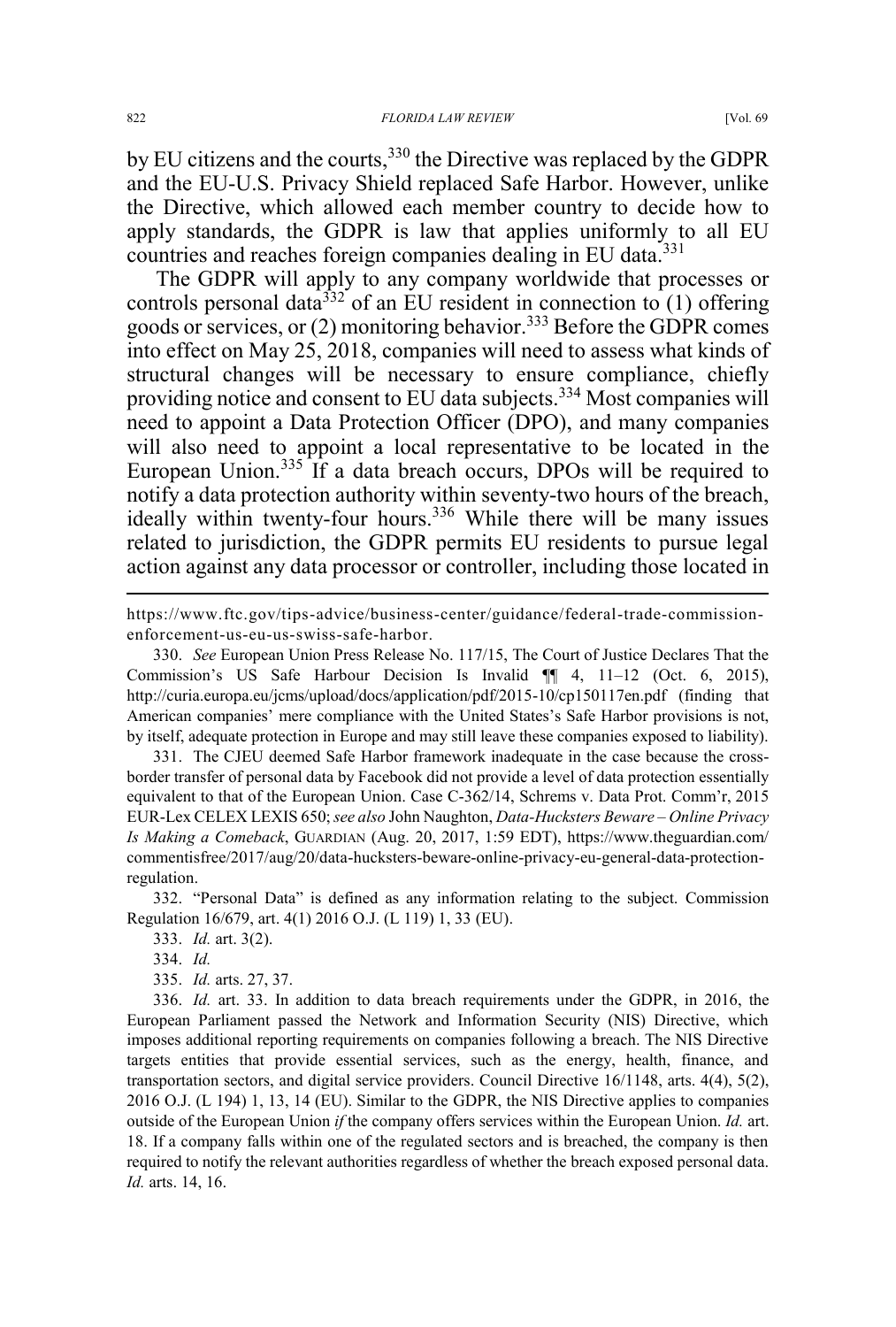the United States, alleged to be in violation of the GDPR.<sup>337</sup> Administrative fines for violations of the GDPR will operate in a twotiered system, with the most egregious data breaches incurring fines of up to 4% of global annual turnover—up to  $\epsilon$ 20 million.<sup>338</sup> Factors for determining the fine include, but are not limited to, the nature of

infringement, intentionality or negligence, mitigating factors taken by the data controller, and nature of the personal data.<sup>339</sup>

The EU-U.S. Privacy Shield will protect personal data in transfers between EU residents and U.S. companies, while encouraging the flow of data between U.S. companies and the European Union.<sup>340</sup> The FTC will monitor U.S. companies subject to the Privacy Shield stateside.<sup>341</sup> The Privacy Shield protects personal data by imposing requirements on organizations for their data collection, management, and consumer transparency practices.<sup>342</sup> U.S. companies must provide notice to EU data subjects on data use and recourse available, provide choice of opt-out of data collection or opt-in for sharing sensitive data,  $343$  and must take reasonable and appropriate security measures to protect personal data from "loss, misuse and unauthorized access, disclosure, alteration and destruction, taking into due account the risks involved in the processing and the nature of the personal data."<sup>344</sup> Consistent with principles of data minimization, companies must limit collection of personal data to what is relevant to the purpose.  $345$  Companies must also allow data subjects access to their own data and the ability to correct or amend it where reasonable, and must make available independent recourse mechanisms in the event of breach.<sup>346</sup> Additionally, companies must limit data use and transfers to third parties consistent with purpose provided in notice, and are accountable for third-party organizations receiving data transfers,

342. *See id.*

 <sup>337.</sup> Commission Regulation 16/679, art. 79, at 80.

<sup>338.</sup> Kuan Hon, *GDPR: Potential Fines for Data Security Breaches More Severe for Data Controllers Than Processors*, REGISTER (May 12, 2016, 8:33 AM), http://www.theregister.co.uk/2016/05/12/gdpr\_potential\_fines\_for\_data\_security\_breaches\_mor e\_severe\_for\_data\_controllers\_than\_processors\_says\_expert/.

<sup>339.</sup> Commission Regulation 16/679, art. 83, at 82.

<sup>340.</sup> *See* W. Gregory Voss, *The Future of Transatlantic Data Flows: Privacy Shield or Bust?*, 19 J. INTERNET L. 1, 10 (2016).

<sup>341.</sup> European Commission Press Release MEMO/16/434, EU-U.S. Privacy Shield: Frequently Asked Questions (Feb. 29, 2016), http://europa.eu/rapid/press-release\_MEMO-16- 434\_en.htm.

<sup>343.</sup> Sensitive data is not specifically defined but generally includes personal data about medical history, health, race or ethnic origin, political, religious or philosophical beliefs, trade union membership, or sex life. Voss, *supra* note 340, at 9.

<sup>344.</sup> *See* U.S. DEP'T OF COMMERCE, *supra* note 323, at 6.

<sup>345.</sup> *See* Voss, *supra* note 340, at 13.

<sup>346.</sup> *See id.*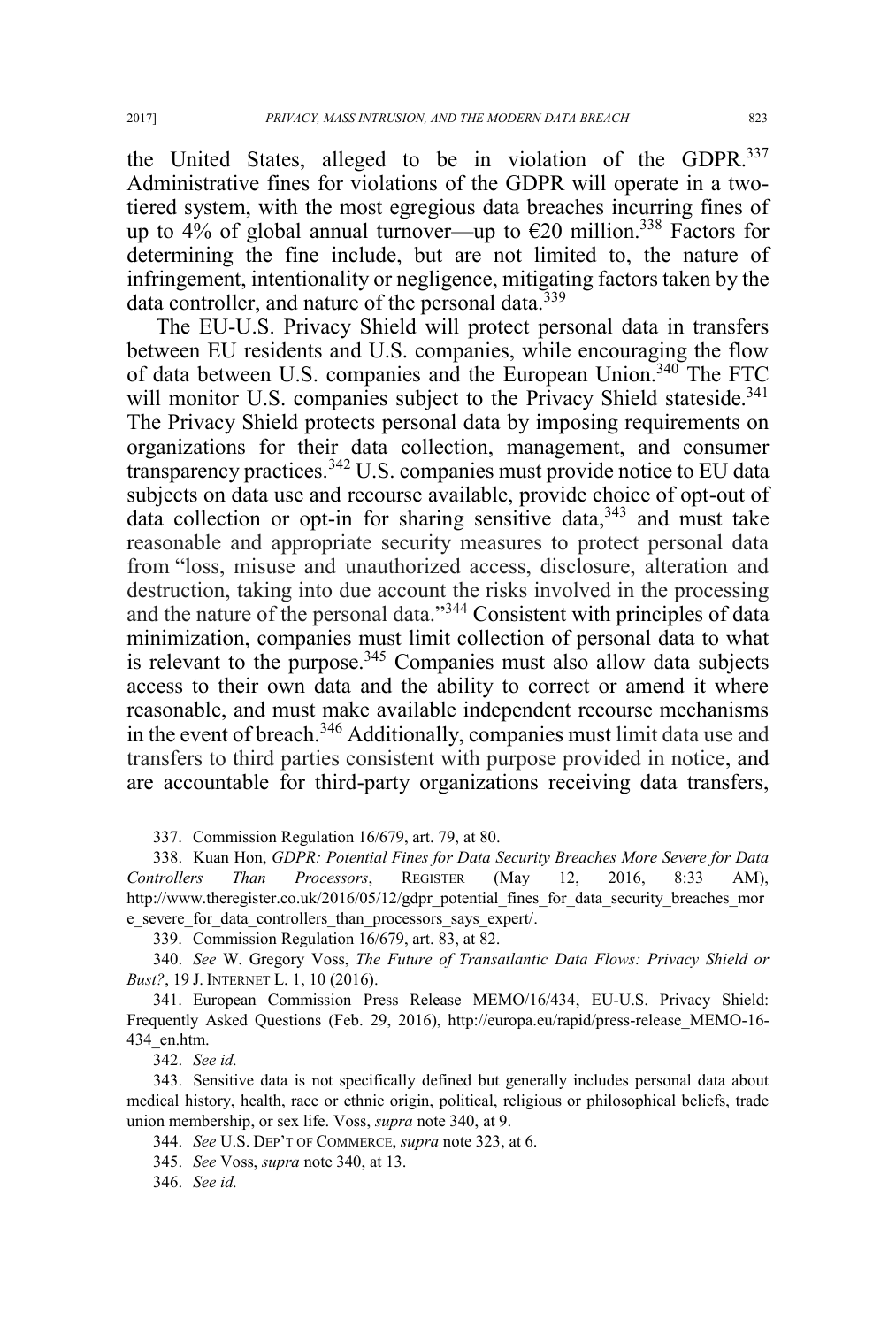ensuring the third party takes steps to comply with the Privacy Shield.<sup>347</sup> U.S. companies can self-certify that they abide by EU data privacy standards, which track the seven principles established in the Directive.<sup>348</sup>

## VI. RESPONSES TO DATA BREACHES AND THE FUTURE OF DATA BREACH LAW AND POLICY

The specific responses to a data breach must be rapid and organized. Of the two classes of victims affected—individuals and the corporate entities that hold these individuals' private information—the corporations have the principal duty to maintain security of individuals' information.

### A. *The Corporation*

Corporations have the duty and the opportunity to reduce their exposure to harmful breaches and reduce the damage to the individuals whose information they hold. Any entity that possesses information whether it be sensitive corporate information or the personal information of customers and/or employees—should, at a minimum, implement the following practices:

- 1. monitor the guidance and rules provided by the federal and state agencies regulating their industry, including the guidance promulgated within enforcement actions, presentations, and agency editorials or blog posts;
- 2. apply up-to-date technical standards, such as the NIST industry standards;
- 3. develop and adopt adequate data collection and security plans that are constantly reviewed against regulatory requirements and actions at both the state and federal level; and
- 4. repeatedly test all data collection and security plans.

Essentially, corporations must heed the FTC's advice by starting *and*  sticking with security.<sup>349</sup> To build an even stronger program, corporations should conduct internal investigations that test their own policies. Supervisors can test their employees with benign spear phishing exercises in order to ensure that every employee is equipped to handle malicious attacks. Corporate counsel can draft monthly data security reminders and run tabletop exercises that simulate a breach experience. These

 <sup>347.</sup> *See id.* at 15.

<sup>348.</sup> The Framework's seven privacy principles are notice, choice, accountability for onward transfer, security, data integrity and purpose limitation, access, and recourse. *See* U.S. DEP'T OF COMMERCE, *supra* note 323, at 4–6.

<sup>349.</sup> *See supra* notes 128, 130 and accompanying text.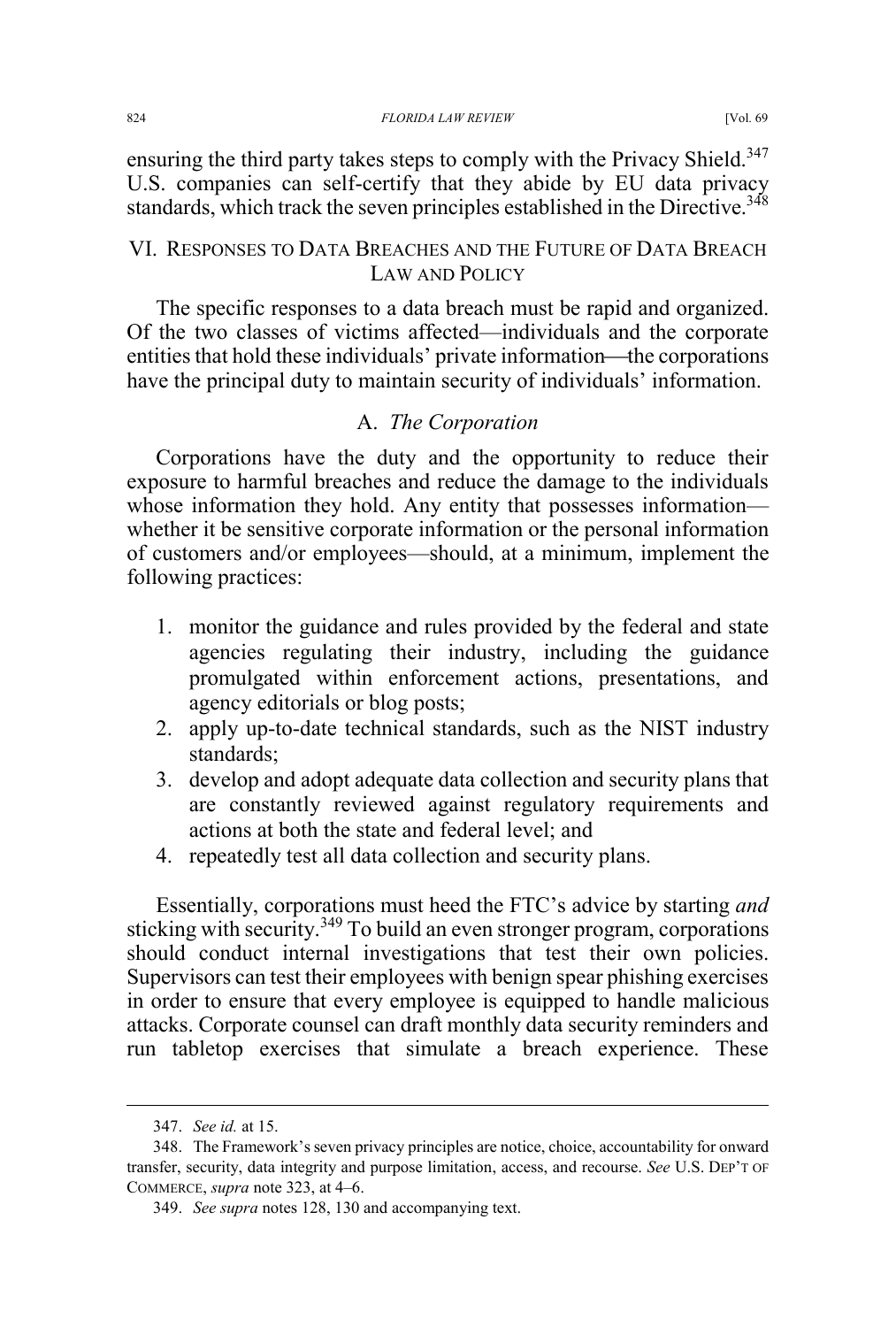evaluations should occur as frequently as possible with a goal of constant improvement.

Once a breach occurs, the breached entity is in crisis mode but should have a plan to follow and follow quickly. The corporation or breached entity must assess the problem, issue internal notifications, freeze all evidence surrounding the breach, perform its legal obligations to affected individuals based on applicable law, and then pursue its legal remedies, some of which might require mounting defenses against the individuals its policies were designed to protect. Some of these responses may include offensive legal actions against negligent providers or others who caused the breach. As demonstrated by the graphic below, the legal landscape is treacherous.<sup>350</sup>



The landscape can become even more treacherous if the breach reaches valuable commercial information. The corporate entity must be ready to enjoin or, at the least, reduce publication in the media and online. The loss of trade secret status because of predictable republication in the current digital age seems to be a seriously harsh penalty if the corporation made all efforts to sustain confidentiality of the information. The legal and practical problem is that the republishers may be clueless and blameless, only repeating what they see posted online. However, the harm to the corporation is the same as if the data were stolen and distributed by corporate espionage.

But the corporation must make an effort to defend valuable trade secrets. If a trade secret has been widely republished at no fault of the

 <sup>350.</sup> Pedro Allende, Data Security Law: Foundations, Workshop Presentation at the Privacy + Security Forum (Oct. 24, 2016) (on file with authors).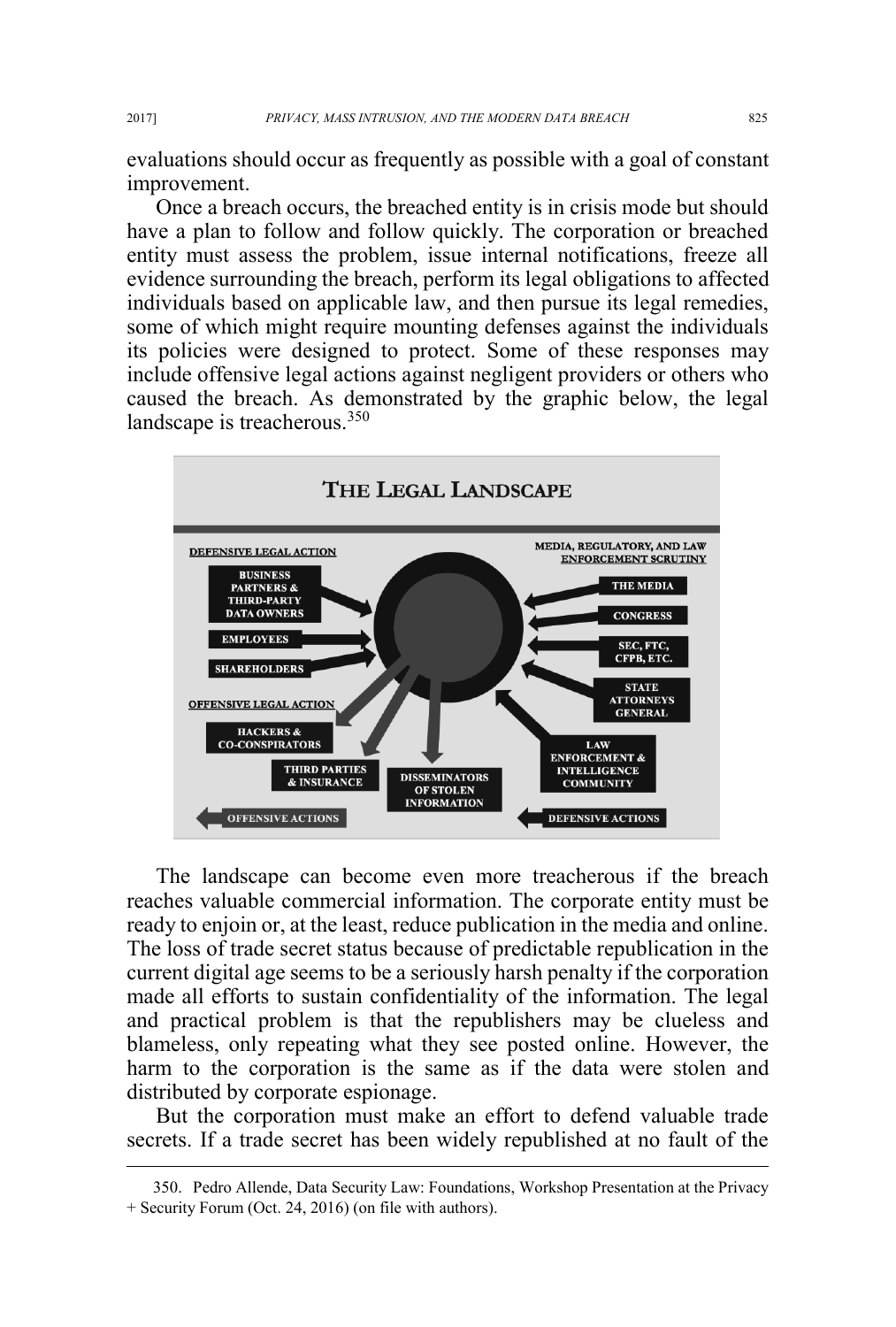trade secret holder and has subsequently lost trade secret status under UTSA, in lieu of an injunction prohibiting all publication by any publisher, courts could instead order a targeted delisting of the trade secret from search engines. This type of search engine takedown is the method utilized by the European Union's right to be forgotten policy.<sup>351</sup> This policy reflects the logic used in "search engine optimization," which focuses on the primary sources used to research information or individuals—i.e., the principal search engines such as Google, Yahoo, or Bing.<sup>352</sup> While this proposal has less First Amendment concerns than an all-encompassing injunction on the publication of information, it still may not provide the relief that many trade secret holders seek.

Another proposed remedy to this situation is a takedown system akin to that of intellectual property takedowns under the Digital Millennium Copyright Act (DMCA). The  $DMCA^{353}$  has worked to enable the removal of information located on ISPs through specific notice. The same type of process could work for trade secrets, and trade secret scholars have long advocated for an improved trade secret takedown process modeled after the DMCA.<sup>354</sup> One such suggestion would require ISPs to remove the publication of alleged misappropriated trade secrets from their site within a few hours after being notified of the infringing material.<sup>355</sup> Then, the original complainant would have a week to a file an official complaint with the court.<sup>356</sup> The takedown notice would be accompanied by a bond or fee to minimize potential frivolous complaints.<sup>357</sup> Some First Amendment concerns would be alleviated by an exception for established news organizations, which would exempt such sites from the accelerated takedown process altogether.<sup>358</sup> While such a process may limit the digital republication of valuable information, it does not necessarily escape the continuing criticisms lodged against the DMCA. Just as the DMCA suffers from the lack of a take-down-and-

358. *Id.* at 1065–66, 1071–84.

 <sup>351.</sup> *See supra* text accompanying notes 315–17.

<sup>352.</sup> *See What Is SEO / Search Engine Optimization?*, SEARCH ENGINE LAND, http://searchengineland.com/guide/what-is-seo (last visited Jan. 17, 2017).

<sup>353. 17</sup> U.S.C.  $\S$  512(c)(3) (2012). Section 512 of the DMCA requires that the takedown request be in writing, be signed by the copyright owner or agent, identify the infringed work, identify the material that is infringing the work, include contact information for the copyright owner, have a statement of good faith and accuracy, and have a statement that the complaining party is authorized to proceed in the takedown request. *See id.*

<sup>354.</sup> *See* Elizabeth Rowe, *Introducing a Takedown for Trade Secrets on the Internet*, 2007 WIS. L. REV. 1041, 1043 (2007).

<sup>355.</sup> *Id.* at 1061–62.

<sup>356.</sup> *See id.* at 1062.

<sup>357.</sup> *Id.* at 1063.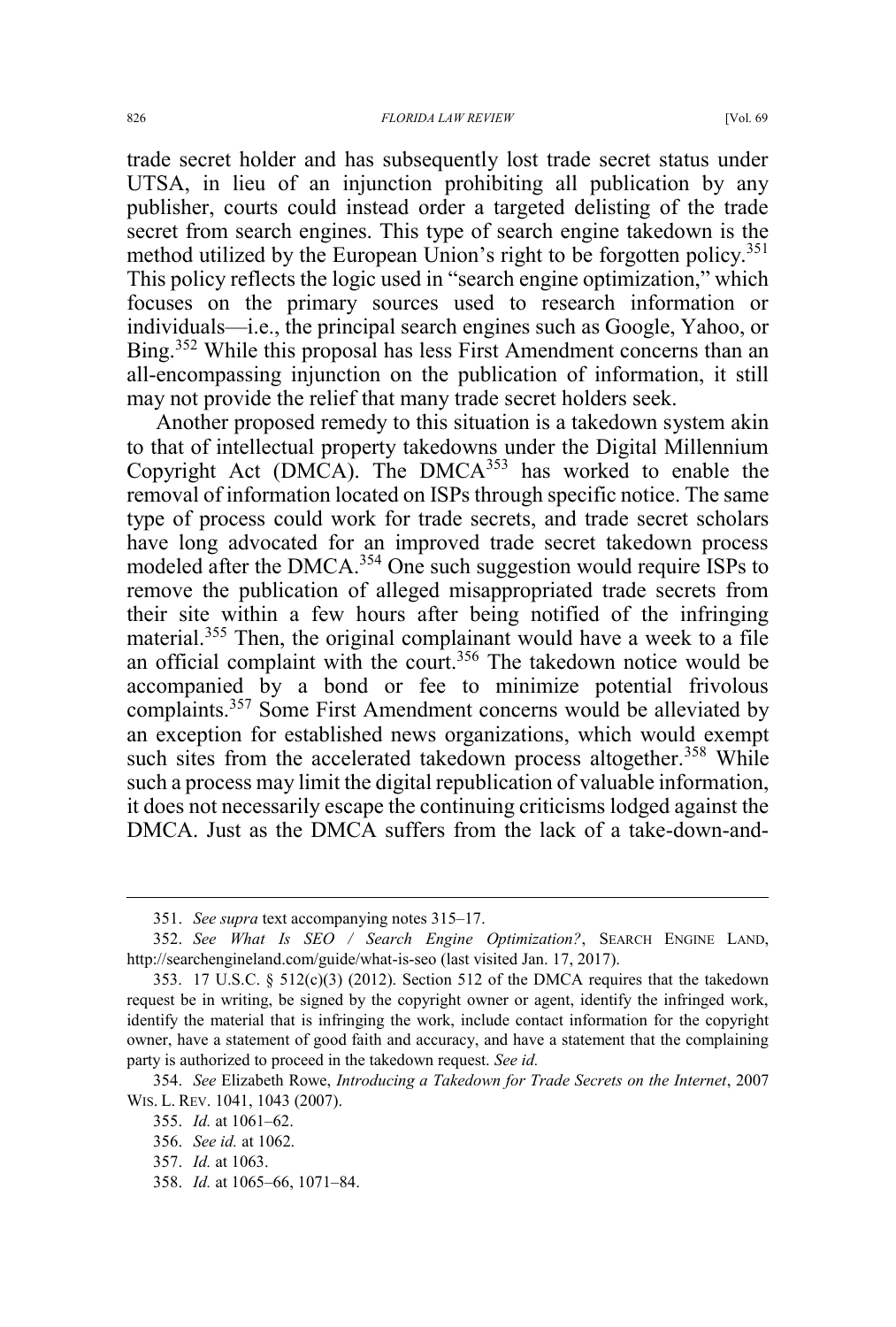stay-down approach,<sup>359</sup> a trade secret takedown process could become unmanageable if the online posting frenzy has already started. Further, the First Amendment concerns are not completely solved by the established media exception, especially considering that what constitutes media and public interest changes and expands every day.

Regardless, creating an effective trade secret takedown process is important because it directly relates to the impact of removing information from the internet—a critical problem that has yet to be overcome in current data breaches. Pragmatically, data breaches are going to deal with information that is somehow made available to unauthorized sources. It may be on the dark web, as in the Ashley Madison breach; $360$  it may be in the hands of journalists, as in the HSBC breach; $^{361}$  or it may be published on a website, as in the Sony breach. $^{362}$ In all of these cases, a major issue facing companies is preventing further republication after an initial criminal breach, which commonly discloses important trade secrets as well as intrusive personal disclosures that affect individuals.

#### B. *The Individual*

Individuals, like corporations, face numerous hurdles when preparing for and responding to a data breach. Both also face massive consequences if a breach occurs, but the landscape for individuals is significantly less defined. The central difficulties that individuals must learn to navigate fall primarily into two categories:

- 1. Understanding and implementing the necessary steps to protect against harm caused by data breaches; and
- 2. Determining whether to pursue legal action.

For many practitioners, the most pressing issues for affected individuals revolve around the efficacy of legal action. However, realistically, most individuals are rightfully consumed with the task of protecting themselves before and immediately in the aftermath of the breach. Simply put, they cannot wait for the legal system to provide them

 <sup>359.</sup> Copyright holders are limited in only targeting the takedown of infringing material posted by a particular user on a specific website. There is no blanket takedown process for copyrighted material posted by multiple users on multiple websites, thus creating an excruciating process comparable to the children's game Whack-A-Mole. *See* Stephen Carlisle, *DMCA "Takedown" Notices: Why "Takedown" Should Become "Take Down and Stay Down" and Why It's Good for Everyone*, NOVA SE. U. (July 23, 2014), http://copyright.nova.edu/dmca-takedownnotices/.

<sup>360.</sup> *See supra* Subsection I.B.6.

<sup>361.</sup> *See supra* Subsection I.B.5.

<sup>362.</sup> *See supra* Subsection I.B.3.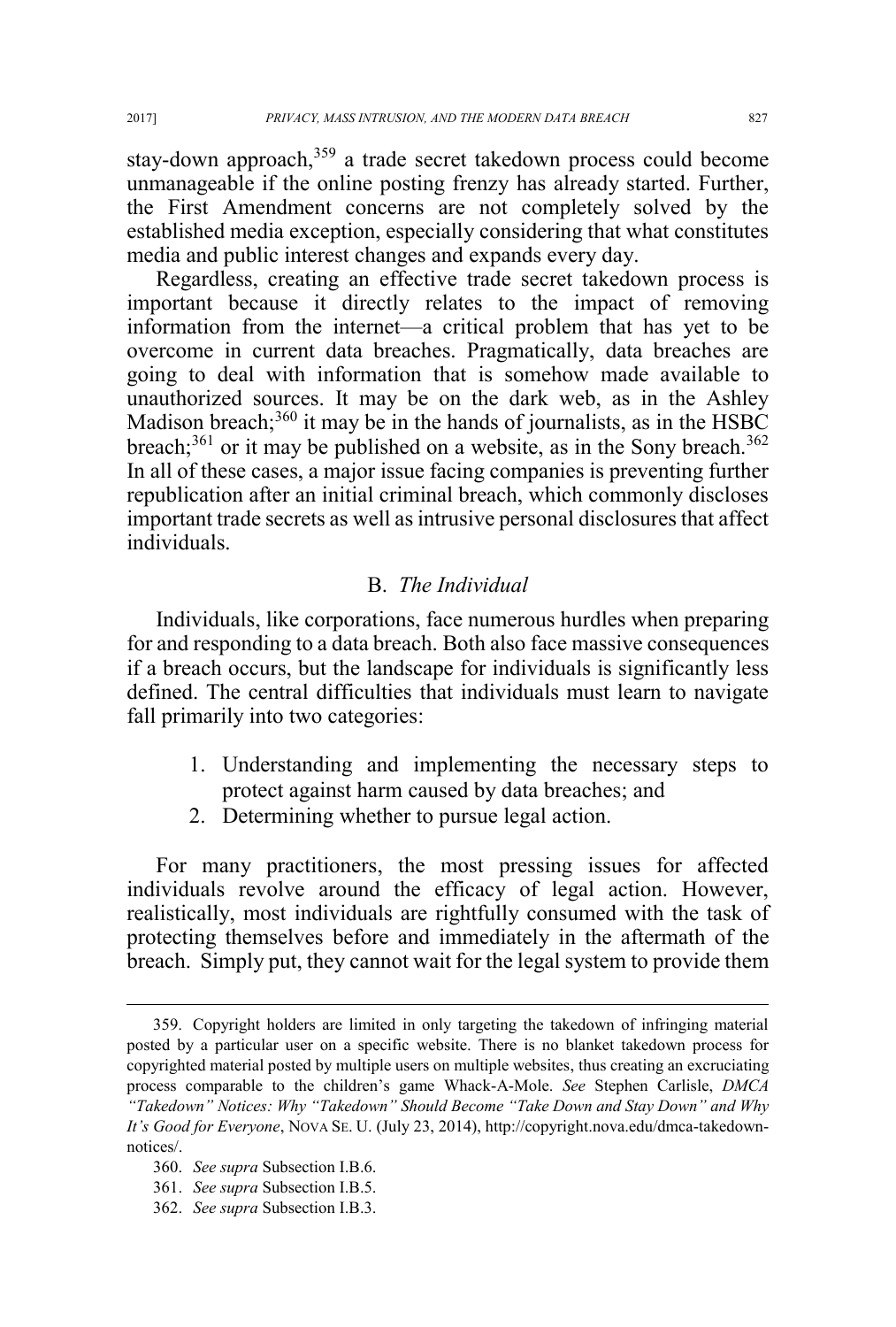with adequate relief. Instead, individuals must adopt their own security measures to better protect themselves against identity theft and other post-breach consequences. While corporations and courts drag their feet, individuals can implement simple techniques, such as the use of complex and unique passwords, to better secure their digital activities. Shifting these responsibilities to the individual should not be the ultimate solution, but adopting stronger personal security measure is a practice, and it could mean the difference between a breach ruining a life or being a minor inconvenience.

Of course, individuals should also have the opportunity to pursue legal remedies by seeking relief in tort, breach of contract, or through statutory damages. Whether through statutory claims such as the FCRA claim in *Spokeo*<sup>363</sup> or a negligence complaint, it is critical that plaintiffs employ creative legal strategies in order to overcome the barriers to relief from the effects of data breaches. Although there have been notable successes for individuals in class action litigation like the *Target* action,364 and in cases where negligence of the breached entity is clear*,* barriers such as standing and First Amendment protections for republication create major hurdles to an individual's relief.

In the long term, cutting-edge litigation and serious policy reform can provide more options for innocent victims of the mass privacy intrusions known as data breaches. Courts must begin to better value the potentially intrusive nature of personal data disclosures and more willing to view a wider range of remedies.

### C. *The Future*

The current society collects and exposes massive amounts of data continually. These collections contain sensitive and personal information. Reflecting this trend, the Supreme Court recognized the intrusiveness of observing personal cell phone data in the Fourth Amendment context. The Court stated that the warrantless search of the data contained on a cell phone may be even more intrusive than the search of a home.<sup>365</sup> In his reasoning, Chief Justice John Roberts acknowledged the high value of protecting private digital information in the search and seizure and public safety realm.<sup>366</sup> Just as public safety concerns compete with privacy rights, the right to privacy competes with the First Amendment right to publish information. The modern data breach is facilitating a mass intrusion on corporate confidentiality and individual privacy.

 <sup>363.</sup> *See supra* notes 264–71 and accompanying text.

<sup>364.</sup> *See* Stempel & Bose, *supra* note 37.

<sup>365.</sup> *See* Riley v. California, 134 S. Ct. 2473, 2491 (2014).

<sup>366.</sup> *See id.* at 2494–95.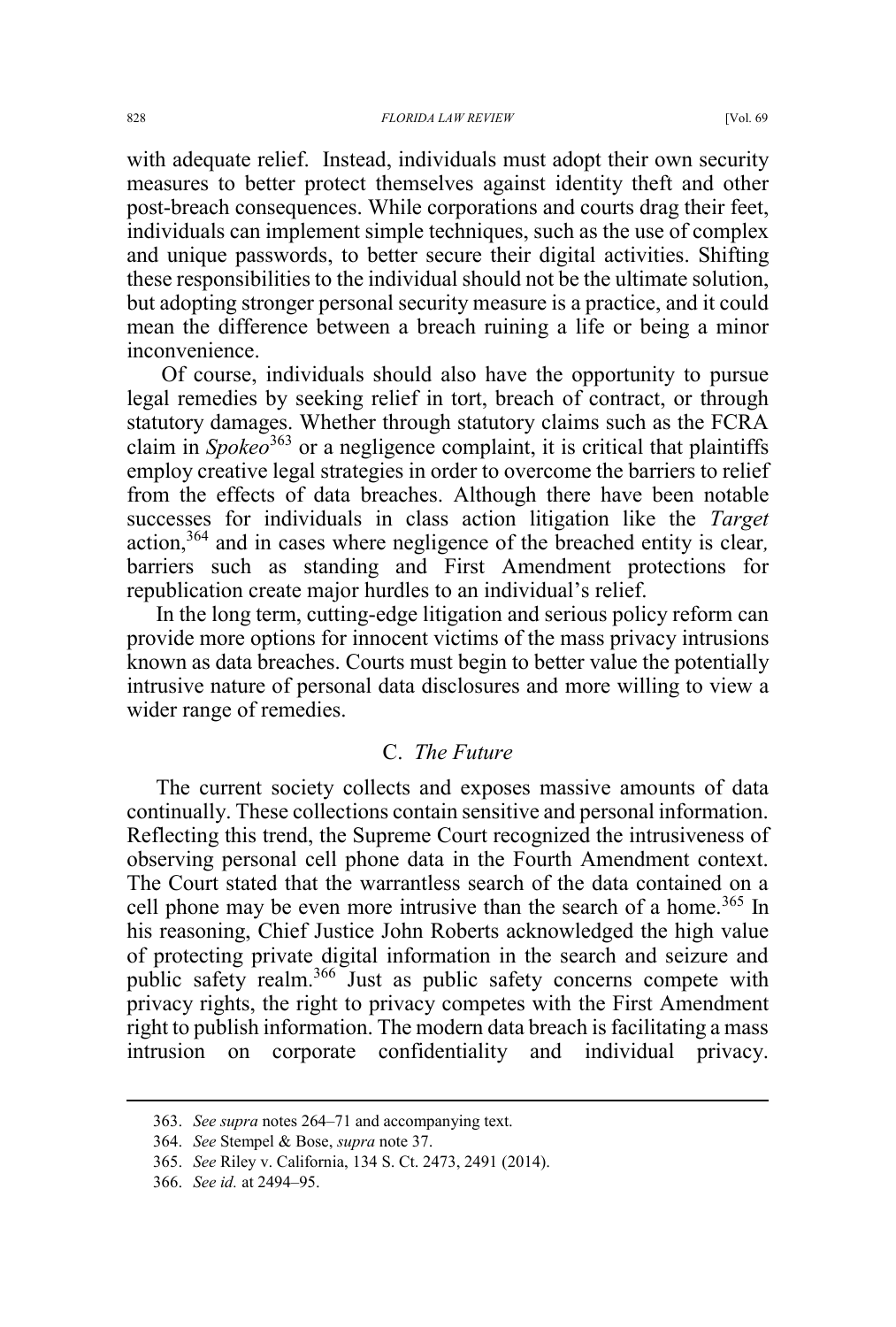Accordingly, the right of corporate trade secrets and individual's confidentiality must be protected in a reliable way. Further, individual dignity and privacy must prevail. The EU approach to balancing the harm to individual dignity against the value of public disclosure is workable and can be supported by the logic of *Bartnicki*. 367

Just as the republication of commercially valuable data should not be automatically protected speech, neither should the breaches of individual privacy by third parties or republishers of breached information. Simply because an individual has revealed sensitive information to another does not mean the person abandoned all privacy interests.

In the Fourth Amendment context, Justice Sonia Sotomayor eloquently expressed the need for privacy rights when information has been disclosed to third parties. In a data breach context, the data given to a website, retailer, medical provider, or financial institution should not be freely distributed by third parties after a breach makes that information available. As Justice Sotomayor said, "[I]t may be necessary to reconsider the premise that an individual has no reasonable expectation of privacy in information voluntarily disclosed to third parties. This approach is ill suited to the digital age, in which people reveal a great deal of information about themselves to third parties in the course of carrying out mundane tasks."<sup>368</sup>

Certainly, the mere disclosure to a third party for routine life tasks cannot be viewed as consent for the republication of information wrongfully obtained from a data breach from that third party. That is exactly the circumstance when a blogger or media outlet republishes private information posted on the web by a hacker.

Victims, whether corporate or individual, must also contend with the plaintiff's paradox or what others have termed the "Streisand Effect"<sup>369</sup>: litigation to vindicate privacy rights risks exposure to greater attention to the embarrassing slanderous, intimate, commercially sensitive, or invasive information.<sup>370</sup> Sometimes the costs of republicizing the events of the breach are worse than simply allowing it to disappear into the

 <sup>367.</sup> *See supra* notes 101–03 and accompanying text.

<sup>368.</sup> United States v. Jones, 132 S. Ct. 945, 957 (2012) (Sotomayor, J., concurring) (citations omitted).

<sup>369.</sup> *See* T.C., *What Is the Streisand Effect?*, ECONOMIST (Apr. 15, 2013, 11:50 PM), http://www.economist.com/blogs/economist-explains/2013/04/economist-explains-whatstreisand-effect.

<sup>370.</sup> For example, see CTB v. News Grp. Newspapers Ltd. [2011] EWHC (QB) 1232 [2] (Eng.), regarding the "super injunction" sought by famous soccer player Ryan Giggs to prohibit the media from releasing not only information about his extramarital affair, but also his identity in seeking the injunction. Ultimately the injunction became useless because social media worldwide disclosed Giggs's identity.